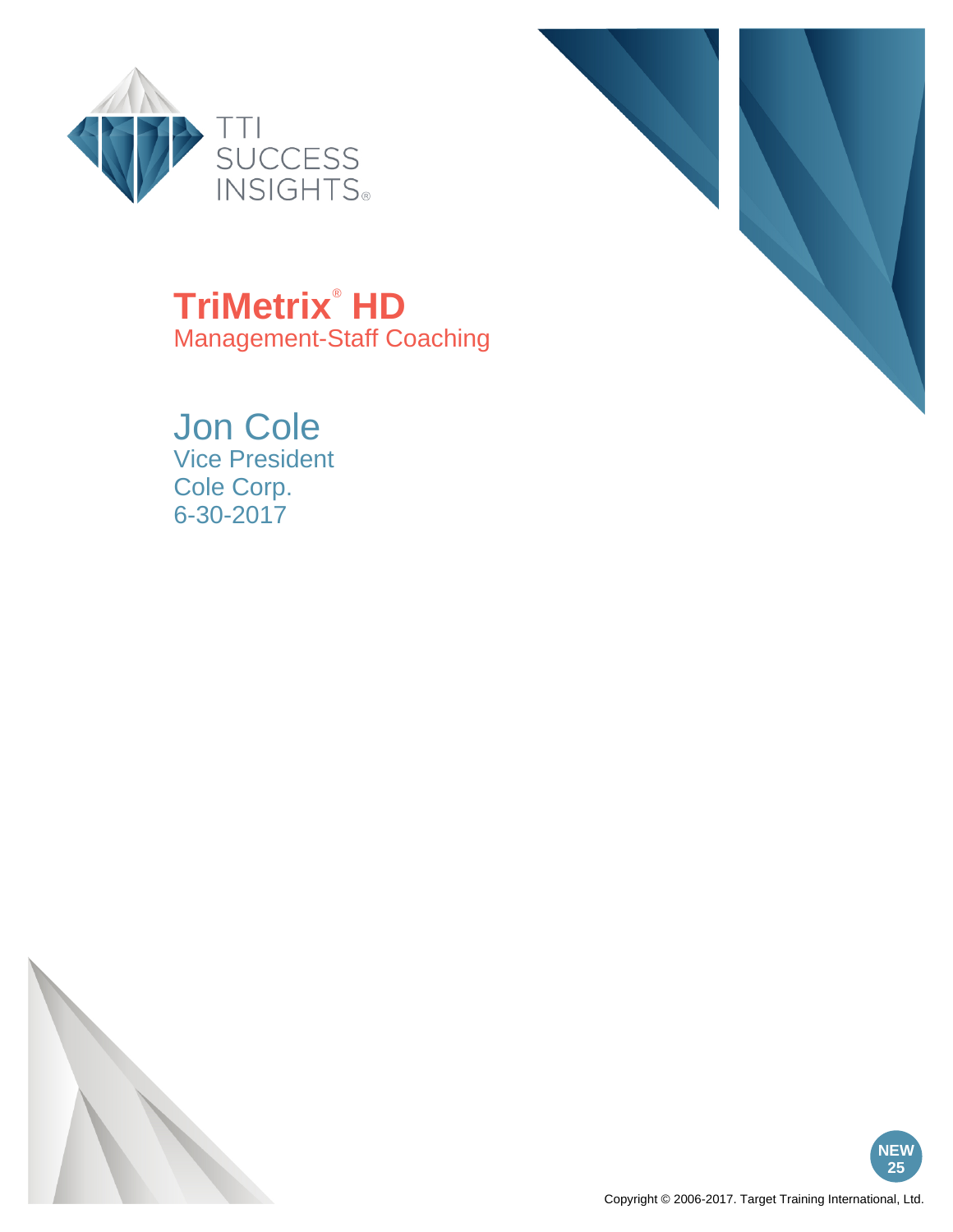



### Introduction Where Opportunity Meets Talent

The TriMetrix® HD Coaching Report was designed to increase the understanding of an individual's talents. The report provides insight to four distinct areas: behaviors, driving forces, acumen and competencies. Understanding strengths and weaknesses in each of the four areas will lead to personal and professional development and a higher level of satisfaction.

**The following is an in-depth look at your personal talents in the four main sections:**

### **Behaviors**

This section of the report is designed to help you attain a greater knowledge of yourself as well as others. The ability to interact effectively with people may be the difference between success and failure in your work and personal life. Effective interaction starts with an accurate perception of oneself.

### Driving Forces

This section of the report provides information on the why of your actions, which with application and coaching, can tremendously impact your valuing of life. Once you know the motivations that drive your actions, you will immediately be able to understand the causes of conflict.

### Integrating Behaviors And Driving Forces

This section of the report will help you blend the how and the why of your actions. Once you can understand how your behaviors and driving forces blend together, your performance will be enhanced and you will experience an increase in satisfaction.

### Acumen Indicators

This section of the report will help you truly understand how you analyze and interpret your experiences. Your acumen, keenness and depth of perception or discernment, is directly related to your level of performance.

### **Competencies**

This section presents 25 key competencies and ranks them from top to bottom, defining your major strengths. The skills at the top highlight well-developed capabilities and reveal where you are naturally most effective in focusing your time.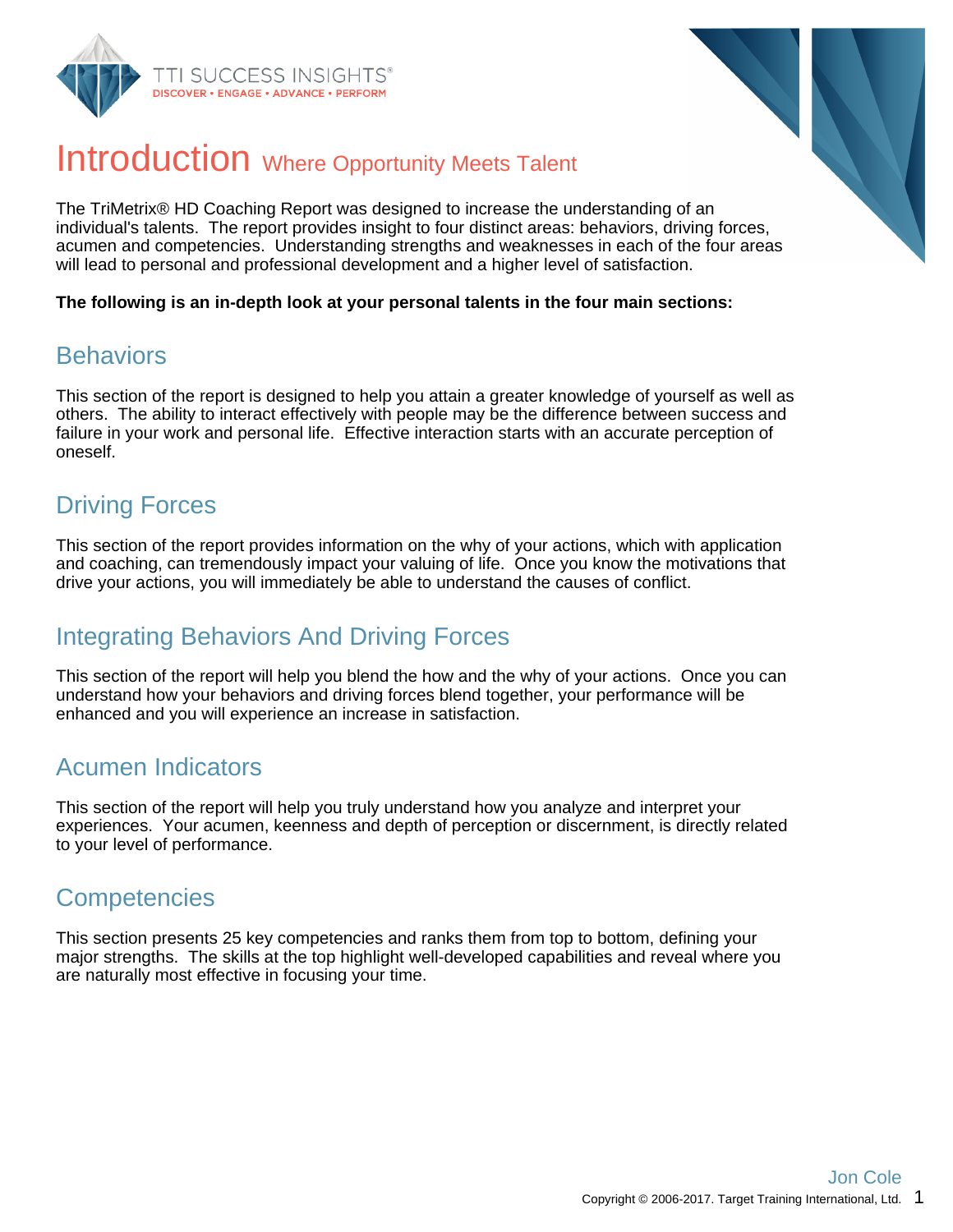



### Introduction Behaviors Section

#### **Behavioral research suggests that the most effective people are those who understand themselves, both their strengths and weaknesses, so they can develop strategies to meet the demands of their environment.**

A person's behavior is a necessary and integral part of who they are. In other words, much of our behavior comes from "nature" (inherent), and much comes from "nurture" (our upbringing). It is the universal language of "how we act," or our observable human behavior.

#### **In this report we are measuring four dimensions of normal behavior. They are:**

- How you respond to problems and challenges.  $\bullet$
- How you influence others to your point of view.  $\bullet$
- How you respond to the pace of the environment.  $\bullet$
- How you respond to rules and procedures set by others.  $\bullet$

This report analyzes behavioral style; that is, a person's manner of doing things. Is the report 100% true? Yes, no and maybe. We are only measuring behavior. We only report statements from areas of behavior in which tendencies are shown. To improve accuracy, feel free to make notes or edit the report regarding any statement from the report that may or may not apply, but only after checking with friends or colleagues to see if they agree.

> "All people exhibit all four behavioral factors in varying degrees of intensity." –W.M. Marston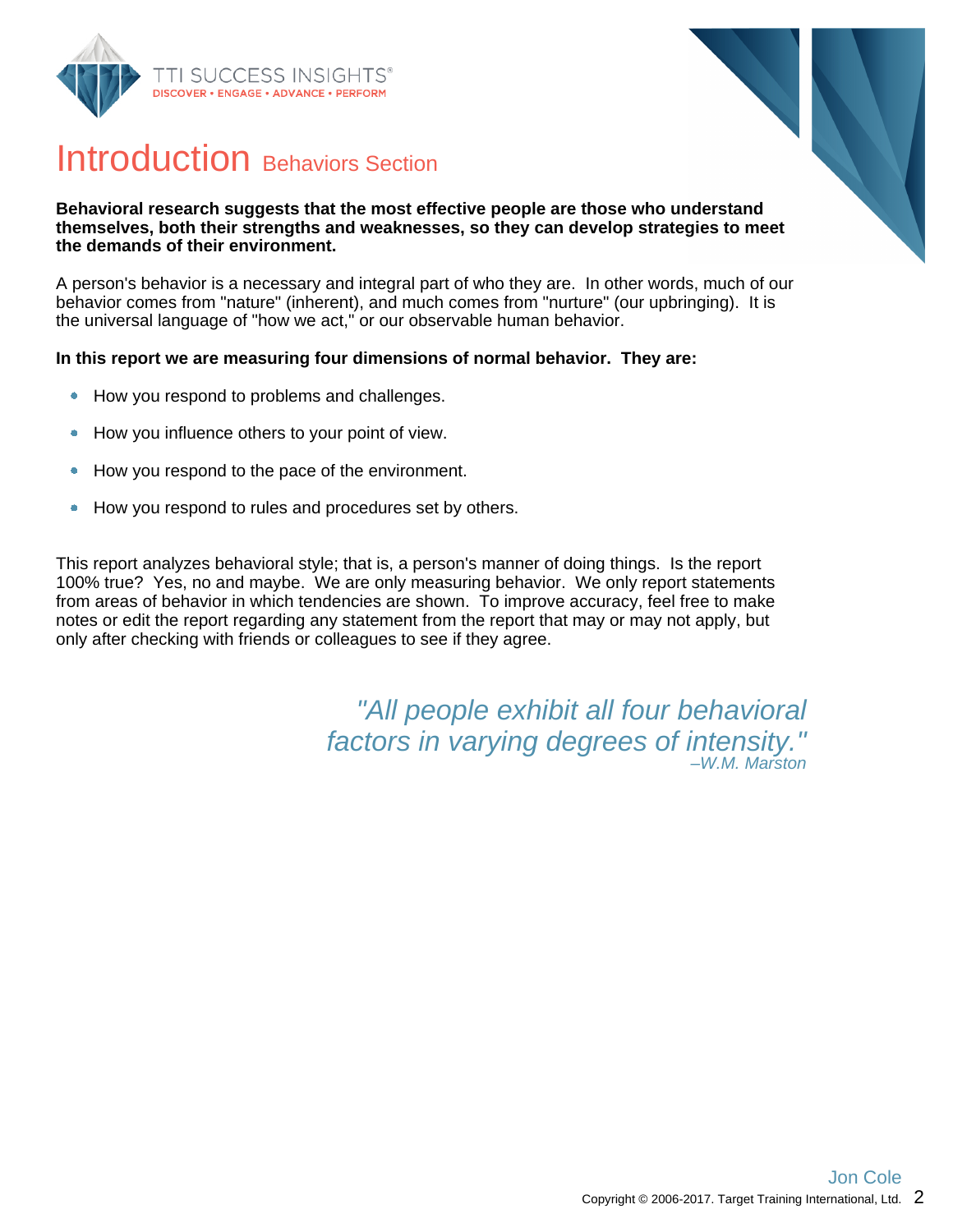

### General Characteristics

Based on Jon's responses, the report has selected general statements to provide a broad understanding of his work style. These statements identify the basic natural behavior that he brings to the job. That is, if left on his own, these statements identify HOW HE WOULD CHOOSE TO DO THE JOB. Use the general characteristics to gain a better understanding of Jon's natural behavior.

Jon is forward-looking, aggressive and competitive. His vision for results is one of his positive strengths. He is a goal-oriented individual who believes in harnessing people to help him achieve his goals. He needs people with other strengths on his team. He can be successful at many things, not because of versatility but rather because of his determination to win. He embraces visions not always seen by others. Jon's creative mind allows him to see the "big picture." Jon may be so self-confident that others see him as arrogant. This confidence may be something others wish they had. Some may view him as being stubborn and opinionated. He views it as the price you must pay for success. He may try to "explain" his stubbornness in positive terms. He appreciates others who are team players and will reward those who are loyal. He has high ego strengths and may be viewed by some as egotistical. Jon is an aggressive individual who wins through hard work and persistence; that is, he will come up with a good idea and follow through. He displays a high energy factor and is optimistic about the results he can achieve. The word "can't" is not in his vocabulary.

Jon is decisive and prefers to work for a decisive manager. He can experience stress if his manager does not possess similar traits. He has the unique ability of tackling tough problems and following them through to a satisfactory conclusion. Logic and people who have the facts and data to support this logic influence him. He admires the patience required to gather facts and data. He is a good problem solver and troubleshooter, always seeking new ways to solve old problems. Sometimes he becomes emotionally involved in the decision-making process. He prefers authority equal to his responsibility. Sometimes he may be so opinionated about a particular problem that he has difficulty letting others participate in the process. Many people see his decisions as high-risk decisions. However, after the decision is made, he tends to work hard for a successful outcome.



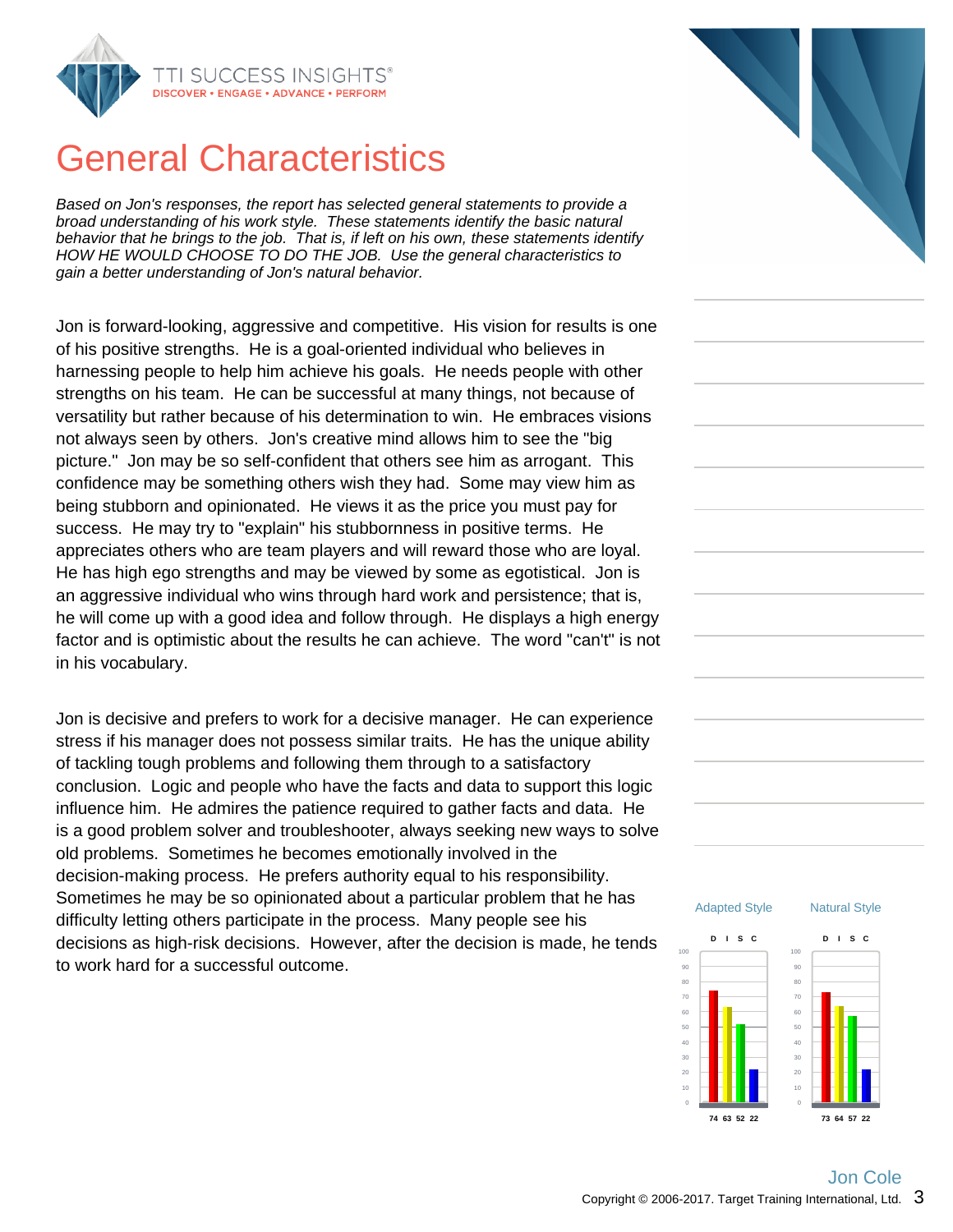

### **General Characteristics Continued**

Jon has the ability to ask the right questions and destroy a shallow idea. Some people may feel these questions are a personal attack upon their integrity; however, this is just his way of getting the appropriate facts. He likes people who present their case effectively. When they do, he can then make a quicker assessment or decision. He may lose interest in what others are saying if they ramble or don't speak to the point. His active mind is already moving ahead. He likes people who give him options as compared to their opinions. The options may help him make decisions, and he values his own opinion over that of others! Jon is influenced by people who communicate with a logical presentation of the facts, impressed by the apparent efficiency involved. He tends to influence people by being direct, friendly and results-oriented. He challenges people who volunteer their opinions. He may sometimes mask his feelings in friendly terms. If pressured, Jon's true feelings may emerge.



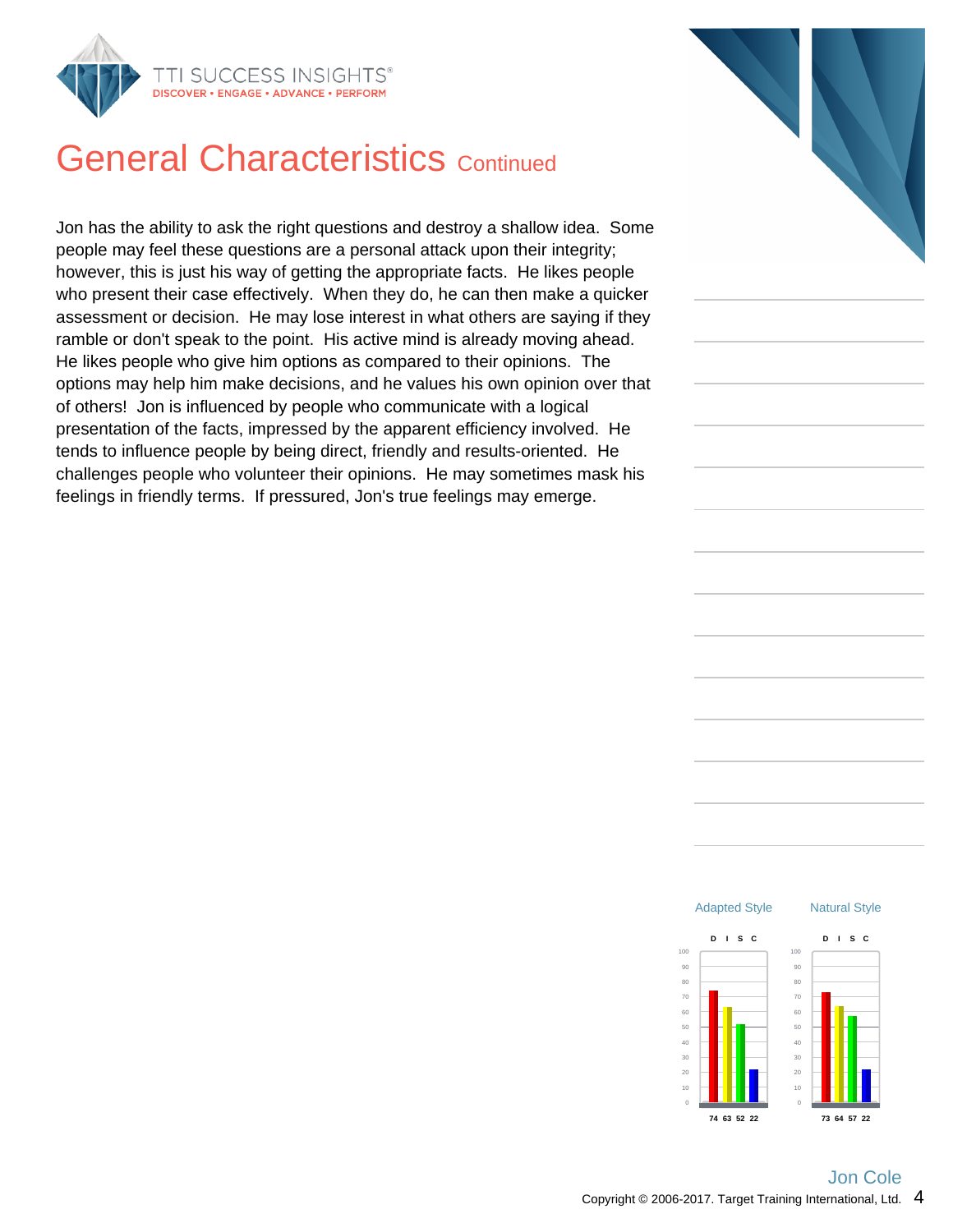

# Value to the Organization

This section of the report identifies the specific talents and behavior Jon brings to the job. By looking at these statements, one can identify his role in the organization. The organization can then develop a system to capitalize on his particular value and make him an integral part of the team.

- $\bullet$ Has the confidence to do the difficult assignments.
- Forward-looking and future-oriented.  $\bullet$
- Accomplishes goals through people.  $\bullet$
- Competitive.  $\bullet$
- Tenacious.  $\bullet$
- Innovative.  $\bullet$
- $\bullet$ Thinks big.
- Usually makes decisions with the bottom line in mind.  $\bullet$
- Challenge-oriented.  $\bullet$



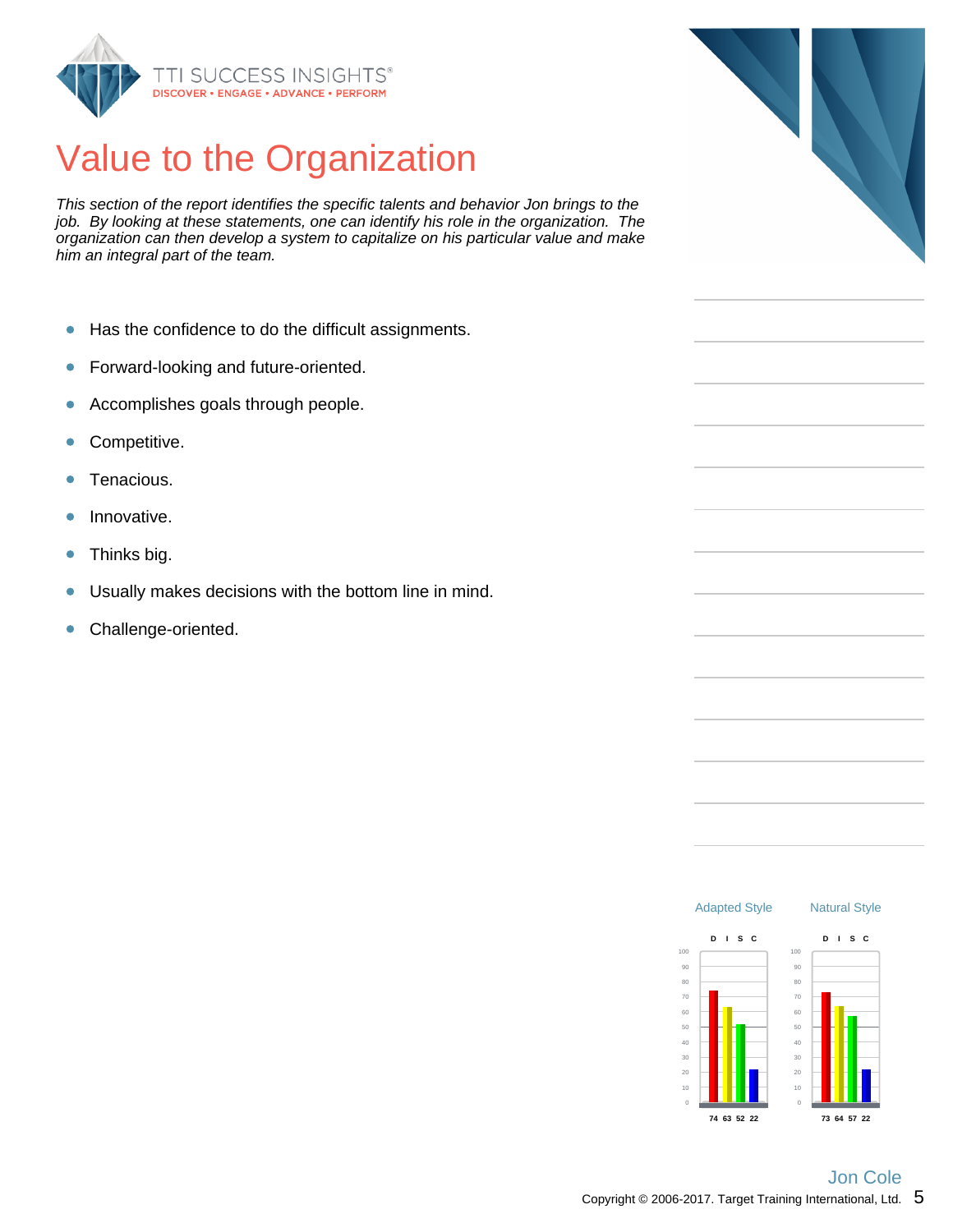

# Checklist for Communicating

Most people are aware of and sensitive to the ways with which they prefer to be communicated. Many people find this section to be extremely accurate and important for enhanced interpersonal communication. This page provides other people with a list of things to DO when communicating with Jon. Read each statement and identify the 3 or 4 statements which are most important to him. We recommend highlighting the most important "DO's" and provide a listing to those who communicate with Jon most frequently.

### Ways to Communicate

- $\Box$  Define the problem in writing.
- $\Box$  Clarify any parameters in writing.
- Π. Support and maintain an environment where he can be efficient.
- $\Box$  Look for his oversights.
- $\Box$  Provide facts and figures about probability of success, or effectiveness of options.
- $\Box$  Provide solutions--not opinions.
- $\Box$  Use a motivating approach, when appropriate.
- $\Box$  Provide "yes" or "no" answers--not maybe.
- $\Box$  Be clear, specific, brief and to the point.
- $\Box$  Use a balanced, objective and emotional approach.
- $\Box$  Appeal to the benefits he will receive.
- $\Box$  Expect him to return to fight another day when he has received a "no" answer.
- $\Box$  Stick to business--let him decide if he wants to talk socially.



**73 64 57 22**



**74 63 52 22**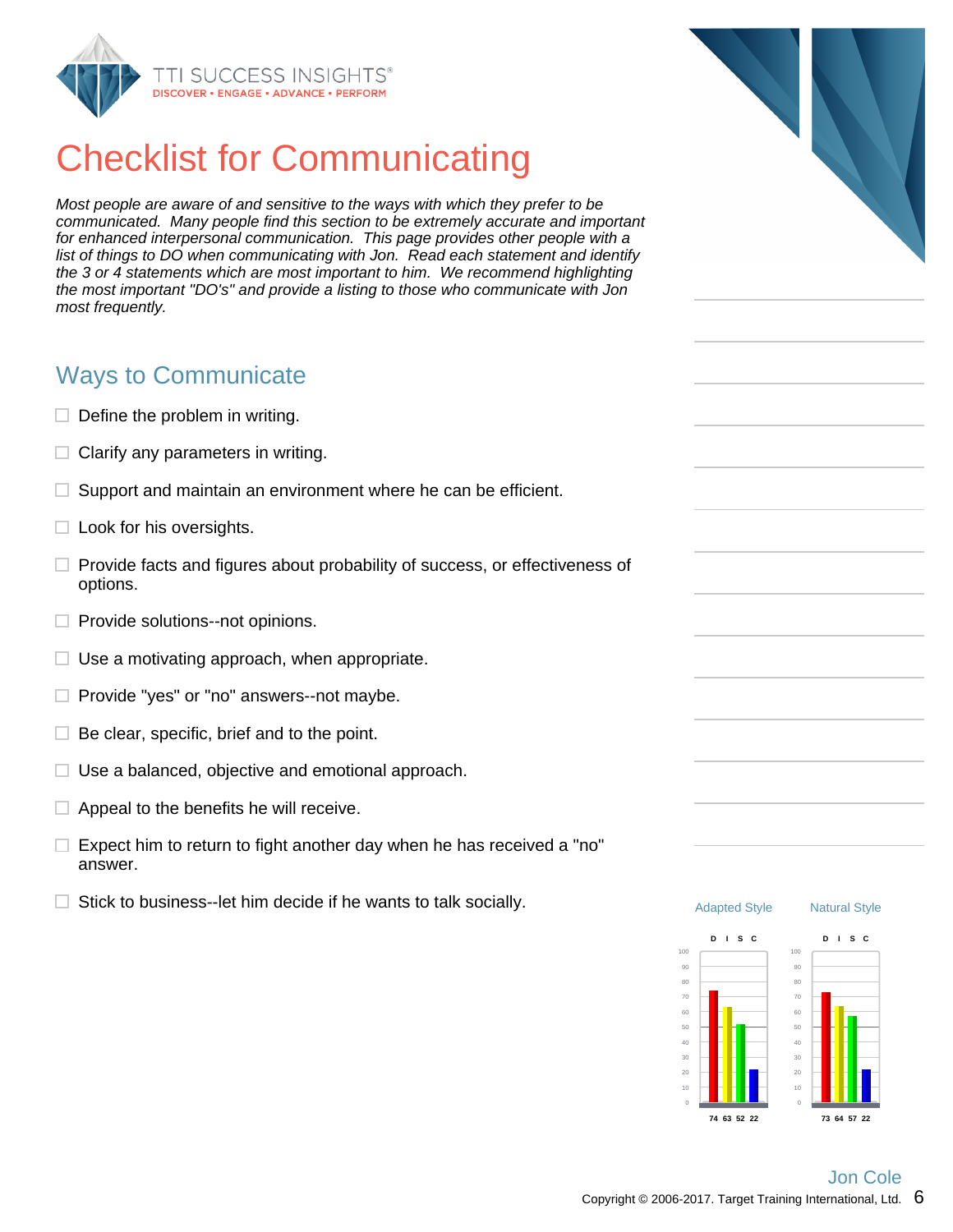

# **Checklist for Communicating Continued**

This section of the report is a list of things NOT to do while communicating with Jon. Review each statement with Jon and identify those methods of communication that result in frustration or reduced performance. By sharing this information, both parties can negotiate a communication system that is mutually agreeable.

### Ways **NOT** to Communicate

- $\Box$  Reinforce agreement with "I'm with you."
- $\Box$  Take credit for his accomplishments.
- $\Box$  Muffle or overcontrol.
- $\Box$  Be paternalistic.
- $\Box$  Direct or order.
- $\Box$  Try to build personal relationships.
- $\Box$  Let disagreement reflect on him personally.
- $\Box$  Come with a ready-made decision, or make it for him.
- $\Box$  Forget or lose things, be disorganized or messy, confuse or distract his mind from business.
- $\Box$  Ramble on, or waste his time.
- $\Box$  Let him overpower you with verbiage.
- $\Box$  Be redundant.
- $\Box$  Ask rhetorical questions, or useless ones.



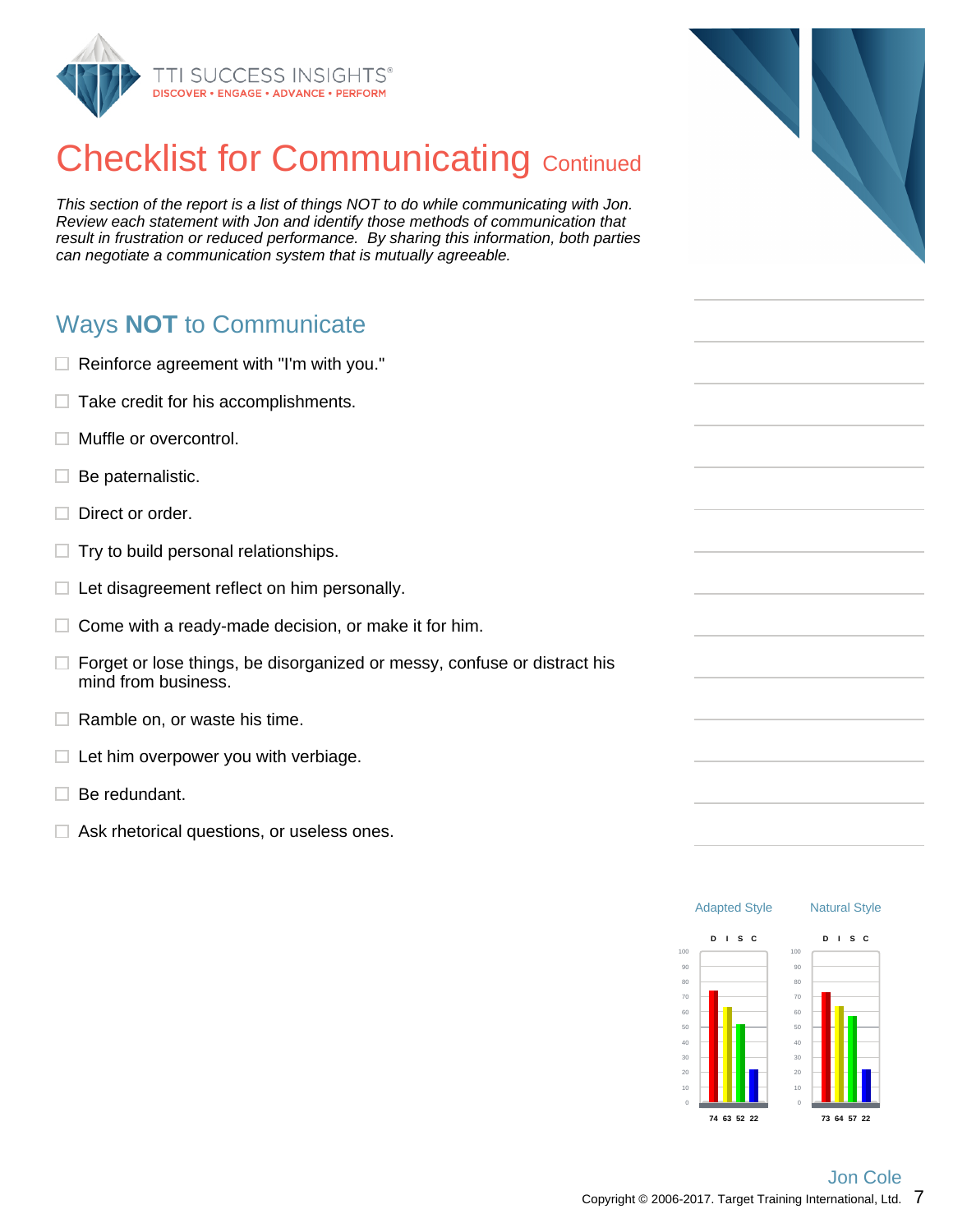

### Communication Tips

This section provides suggestions on methods which will improve Jon's communications with others. The tips include a brief description of typical people with whom he may interact. By adapting to the communication style desired by other people, Jon will become more effective in his communications with them. He may have to practice some flexibility in varying his communication style with others who may be different from himself. This flexibility and the ability to interpret the needs of others is the mark of a superior communicator.

#### **When communicating with a person who is dependent, neat, conservative, perfectionist, careful and compliant:**

- **Prepare your "case" in advance.**
- Stick to business.
- Be accurate and realistic.

#### **Factors that will create tension or dissatisfaction:**

- Being giddy, casual, informal, loud.
- **Pushing too hard or being unrealistic with** deadlines.
- Being disorganized or messy.

#### **When communicating with a person who is ambitious, forceful, decisive, strong-willed, independent and goal-oriented:**

- Be clear, specific, brief and to the point.
- Stick to business.
- Be prepared with support material in a well-organized "package."

#### **Factors that will create tension or dissatisfaction:**

- Talking about things that are not relevant to the issue.
- Leaving loopholes or cloudy issues.
- Appearing disorganized.

#### **When communicating with a person who is patient, predictable, reliable, steady, relaxed and modest:**

- Begin with a personal comment--break the ice.
- Present your case softly, nonthreateningly.
- Ask "how?" questions to draw their opinions.

#### **Factors that will create tension or dissatisfaction:**

- Rushing headlong into business.
- Being domineering or demanding.
- Forcing them to respond quickly to your objectives.

#### **When communicating with a person who is magnetic, enthusiastic, friendly, demonstrative and political:**

- Provide a warm and friendly environment.
- Don't deal with a lot of details (put them in writing).
- Ask "feeling" questions to draw their opinions or comments.

#### **Factors that will create tension or dissatisfaction:**

- Being curt, cold or tight-lipped.
- Controlling the conversation.
- Driving on facts and figures, alternatives, abstractions.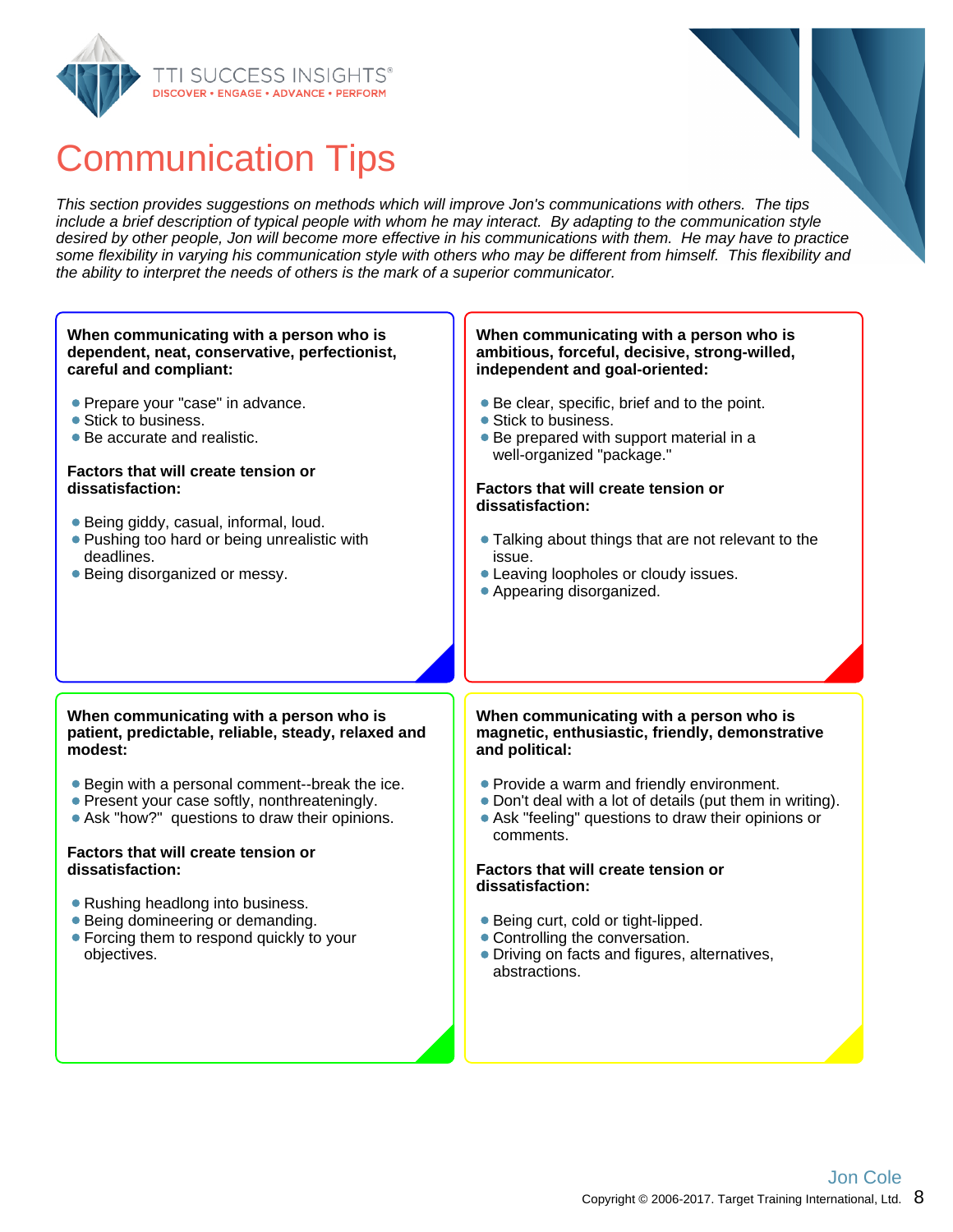

### **Perceptions** See Yourself as Others See You

A person's behavior and feelings may be quickly telegraphed to others. This section provides additional information on Jon's self-perception and how, under certain conditions, others may perceive his behavior. Understanding this section will empower Jon to project the image that will allow him to control the situation.

### Self-Perception

Jon usually sees himself as being:

- Pioneering **Assertive Assertive**
- Competitive **Confident**
- Positive **Winner**
- 

### Others' Perception - Moderate

Under moderate pressure, tension, stress or fatigue, others may see him as being:

- Demanding Nervy
	-
- Egotistical **Aggressive** Aggressive
- 

### Others' Perception - Extreme

Under extreme pressure, stress or fatigue, others may see him as being:

- Abrasive **Controlling** 
	-

- 
- Arbitrary **Opinionated Opinionated**







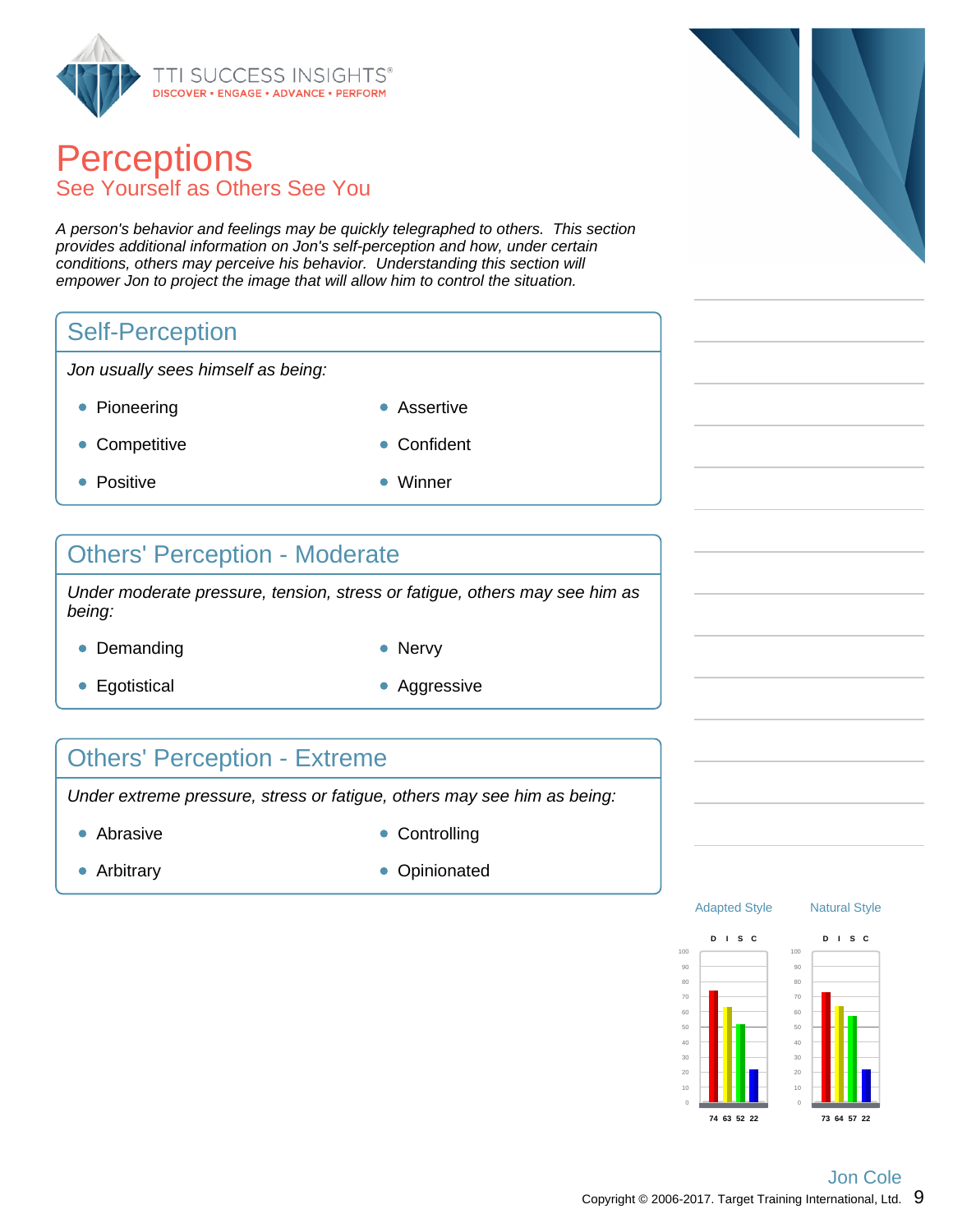

# The Absence of a Behavioral Factor

The absence of a behavioral factor may provide insight into situations or environments that may cause tension or stress. Based on research, we are able to identify situations that should be avoided or minimized in a person's day-to-day environment. By understanding the contribution of a low behavioral style, we are able to better articulate a person's talents and create environments where people can be more effective.

#### **Situations and circumstances to avoid or aspects needed within the environment in order to minimize behavioral stress.**

- Avoid situations that require strict adherence to standards without any flexibility.
- Avoid work environments requiring constant diplomacy, as they may cause stress.
- Avoid situations where the lack of fear is the driving force versus the  $\bullet$ return for the organization.

**Understanding that the need to adapt is unavoidable at times, below are tips for adapting to those with C above the energy line and/or tips for seeking environments that will be conducive to the low C.**

- The lack of caution exhibited may lead to unnecessary high-risk decisions being made.
- The desire to be seen as a unique person may detract from the ideal outcome.
- $\bullet$ Stress is demonstrated through body language; be sure to send the same message verbally and physically.



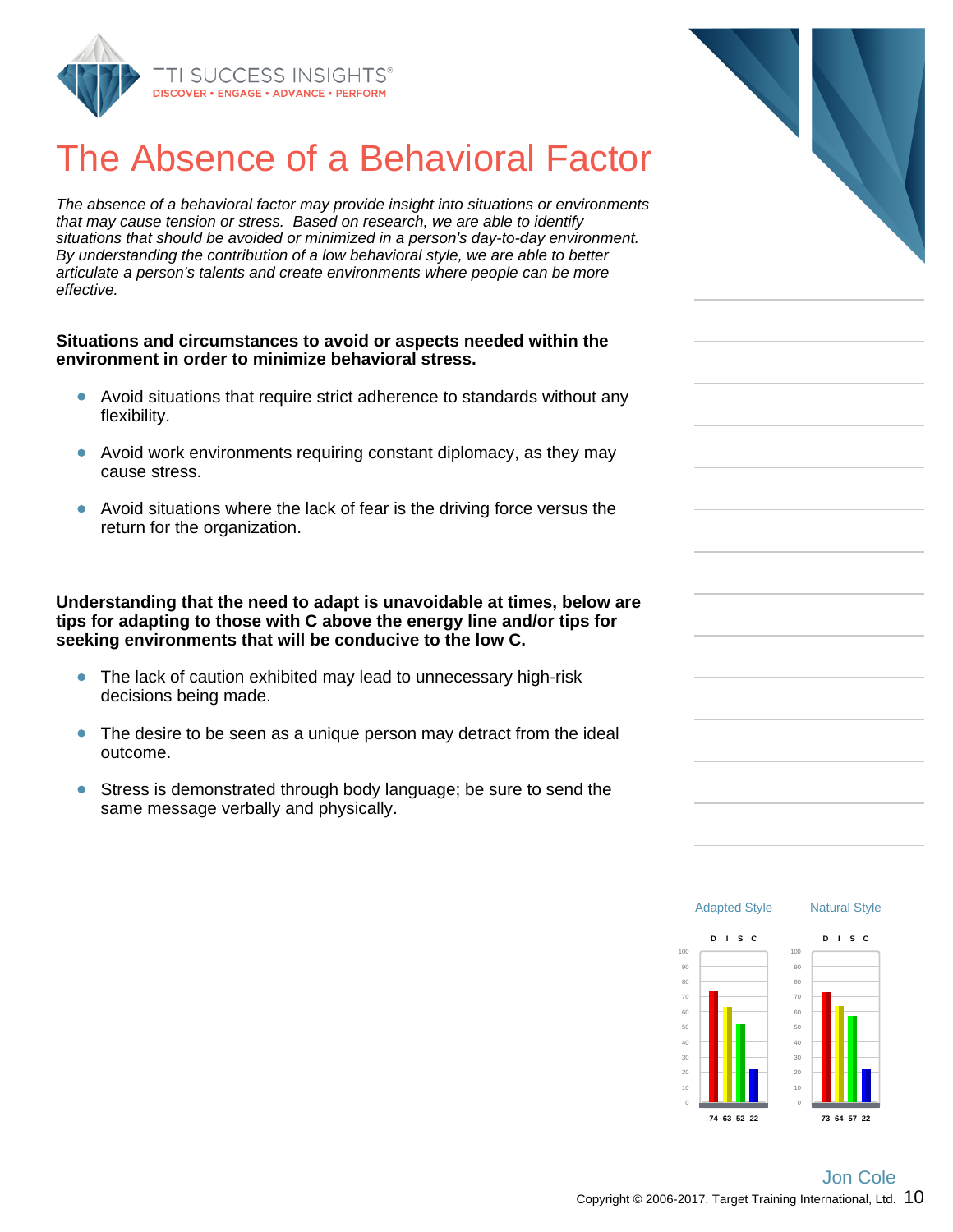

### **Descriptors**

Based on Jon's responses, the report has marked those words that describe his personal behavior. They describe how he solves problems and meets challenges, influences people, responds to the pace of the environment and how he responds to rules and procedures set by others.

| <b>Driving</b>    | Inspiring          | Relaxed           | Cautious                 |  |
|-------------------|--------------------|-------------------|--------------------------|--|
| Ambitious         | Magnetic           | Passive           | Careful                  |  |
| Pioneering        | Enthusiastic       | Patient           | Exacting                 |  |
| Strong-Willed     | Persuasive         | Possessive        | Systematic               |  |
| <b>Determined</b> | Convincing         | Predictable       | Accurate                 |  |
| Competitive       | Poised             | Consistent        | Open-Minded              |  |
| <b>Decisive</b>   | Optimistic         | <b>Steady</b>     | <b>Balanced Judgment</b> |  |
| Venturesome       | <b>Trusting</b>    | <b>Stable</b>     | Diplomatic               |  |
|                   |                    |                   |                          |  |
|                   |                    |                   |                          |  |
| <b>Dominance</b>  | <b>Influencing</b> | <b>Steadiness</b> | <b>Compliance</b>        |  |
|                   |                    |                   |                          |  |
| Calculating       | Reflective         | Mobile            | Firm                     |  |
| Cooperative       | Factual            | Active            | Independent              |  |
| Hesitant          | Calculating        | <b>Restless</b>   | Self-Willed              |  |
| Cautious          | Skeptical          | Impatient         | <b>Obstinate</b>         |  |
| Agreeable         | Logical            | Pressure-Oriented | Unsystematic             |  |
| Modest            | Suspicious         | Eager             | Uninhibited              |  |
| Peaceful          | Matter-of-Fact     | Flexible          | Arbitrary                |  |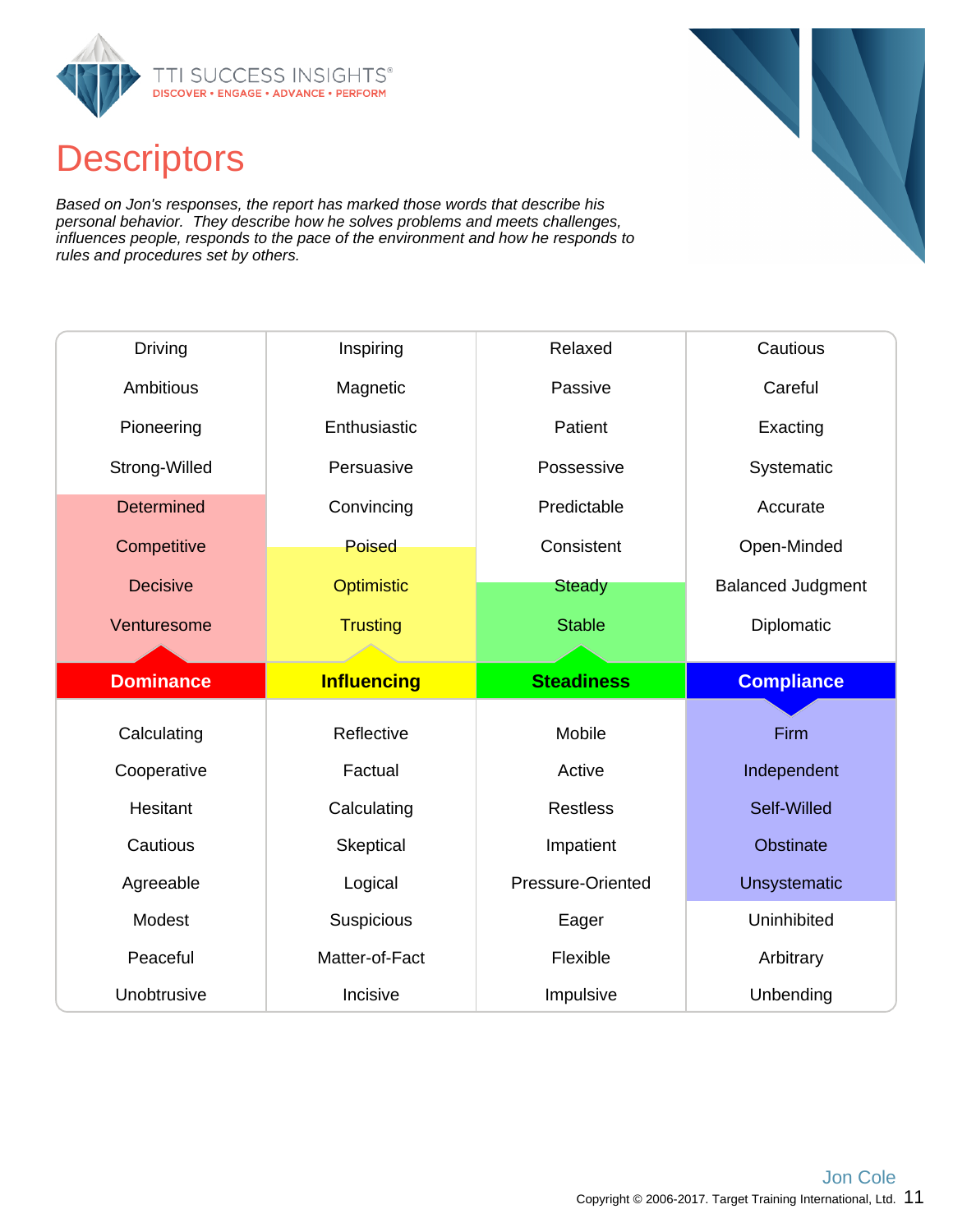

### Natural and Adapted Style

Jon's natural style of dealing with problems, people, pace of events and procedures may not always fit what the environment needs. This section will provide valuable information related to stress and the pressure to adapt to the environment.

### Problems - Challenges

#### **Natural Adapted**

Jon is ambitious in his approach to problem solving, displaying a strong will and a need to win against all obstacles. Jon has a tendency to make decisions with little or no hesitation.

Jon sees no need to change his approach to solving problems or dealing with challenges in his present environment.

### People - Contacts

| <b>Natural</b>                                                                                                                                                                                                                                                                  | <b>Adapted</b>                                                                                                                                                         |  |
|---------------------------------------------------------------------------------------------------------------------------------------------------------------------------------------------------------------------------------------------------------------------------------|------------------------------------------------------------------------------------------------------------------------------------------------------------------------|--|
| Jon is sociable and optimistic. He is<br>able to use an emotional appeal to<br>convince others of a certain<br>direction. He likes to be on a team<br>and may be the spokesman for the<br>team. He will trust others and likes a<br>positive environment in which to<br>relate. | Jon sees no need to change his<br>approach to influencing others to his<br>way of thinking. He sees his natural<br>style to be what the environment is<br>calling for. |  |

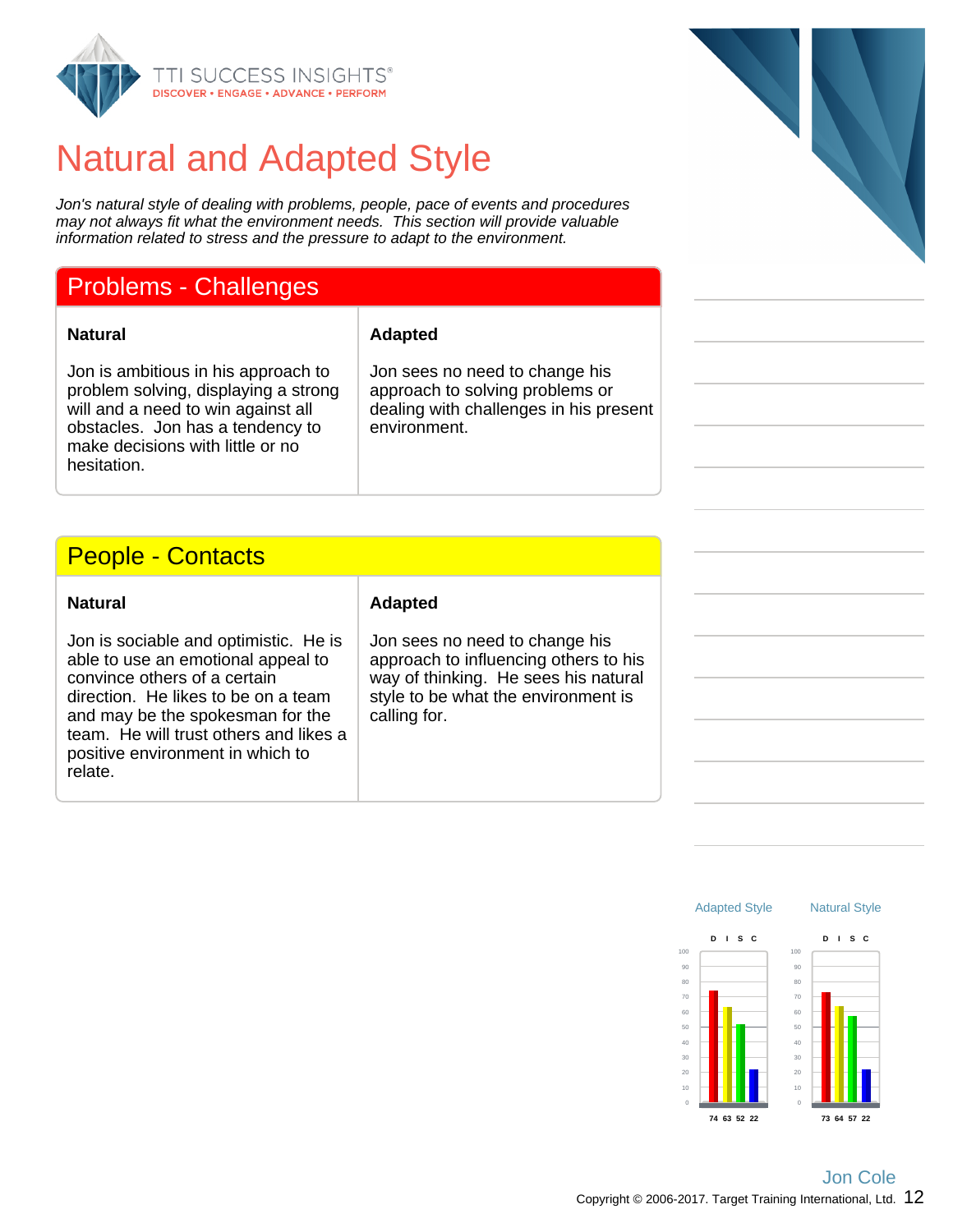

### **Natural and Adapted Style Continued**

### Pace - Consistency

**Natural Adapted**

Jon is deliberate and steady. He is willing to change, if the new direction is meaningful and consistent with the past. He will resist change for change's sake.

Jon sees his natural activity style to be just what the environment needs. What you see is what you get for activity level and consistency. Sometimes he would like the world to slow down.

### Procedures - Constraints

#### **Natural Adapted**

Jon is independent by nature and feels comfortable in situations where the constraints are few and far between. He will follow rules as long as he feels that the rules are his. He has a tendency to rebel from rules set by others and wants input into any constraints.

Jon shows little discomfort when comparing his basic (natural) style to his response to the environment (adapted) style. The difference is not significant and Jon sees little or no need to change his response to the environment.

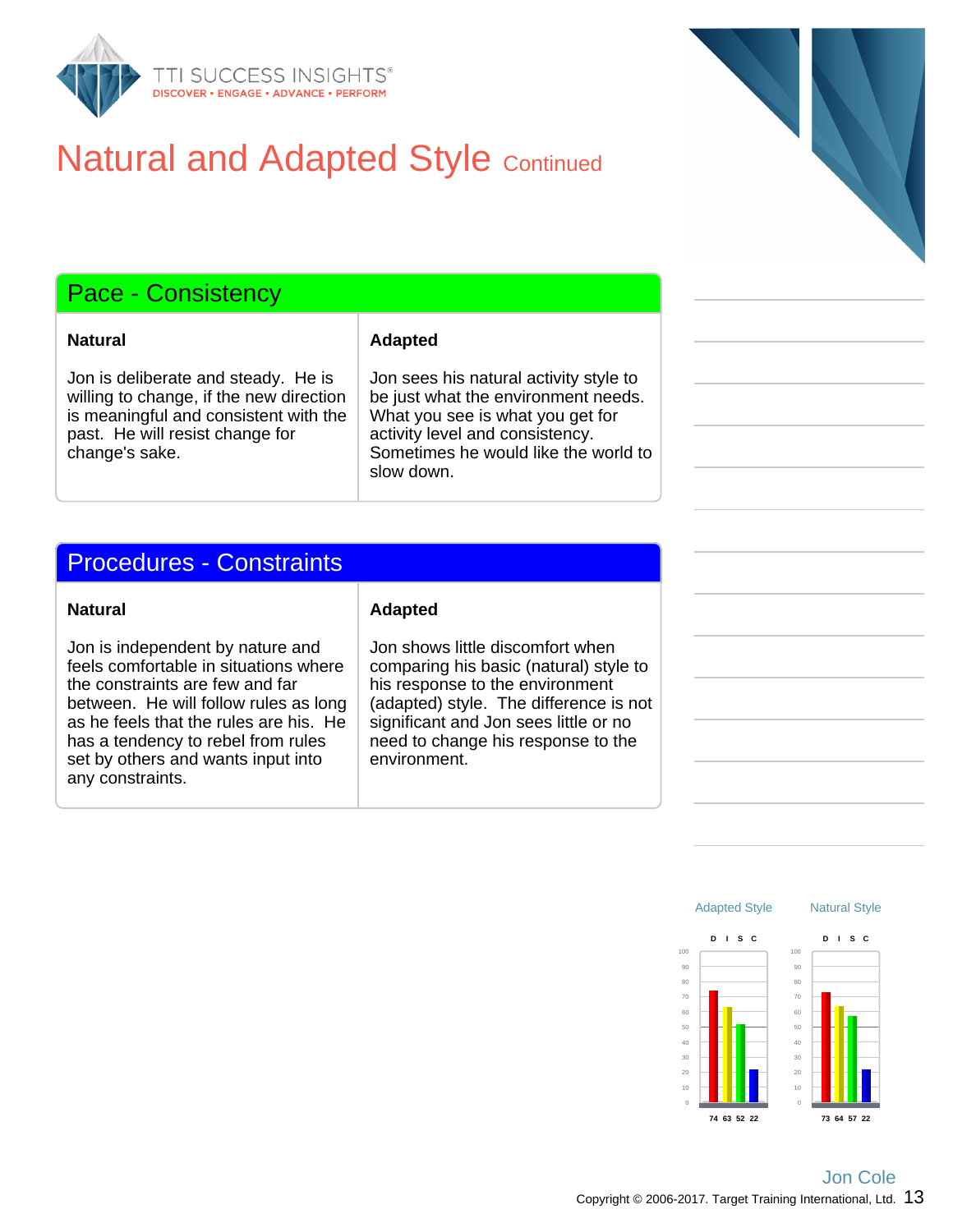

# Adapted Style

Jon sees his present work environment requiring him to exhibit the behavior listed on this page. If the following statements DO NOT sound job related, explore the reasons why he is adapting this behavior.

- A competitive environment, combined with a high degree of people skills.  $\bullet$
- Responding well to challenges: "You say I can't do it? Just watch me!"  $\bullet$
- Using a direct, forthright and honest approach in his communications.  $\bullet$
- Dedicated to "going it alone" when necessary.  $\bullet$
- Skillful use of vocabulary for persuasive situations.  $\bullet$
- A good support team to handle paperwork.  $\bullet$
- $\bullet$ Persistence in job completion.
- Flaunting independence.  $\bullet$
- $\bullet$ Firm commitment to accomplishments.
- Being independent and innovative. ŏ
- Being creative and unconventional in making a point.  $\bullet$
- Anticipating and solving problems. Ŏ
- Willing to take risks when others may be hesitant.  $\bullet$



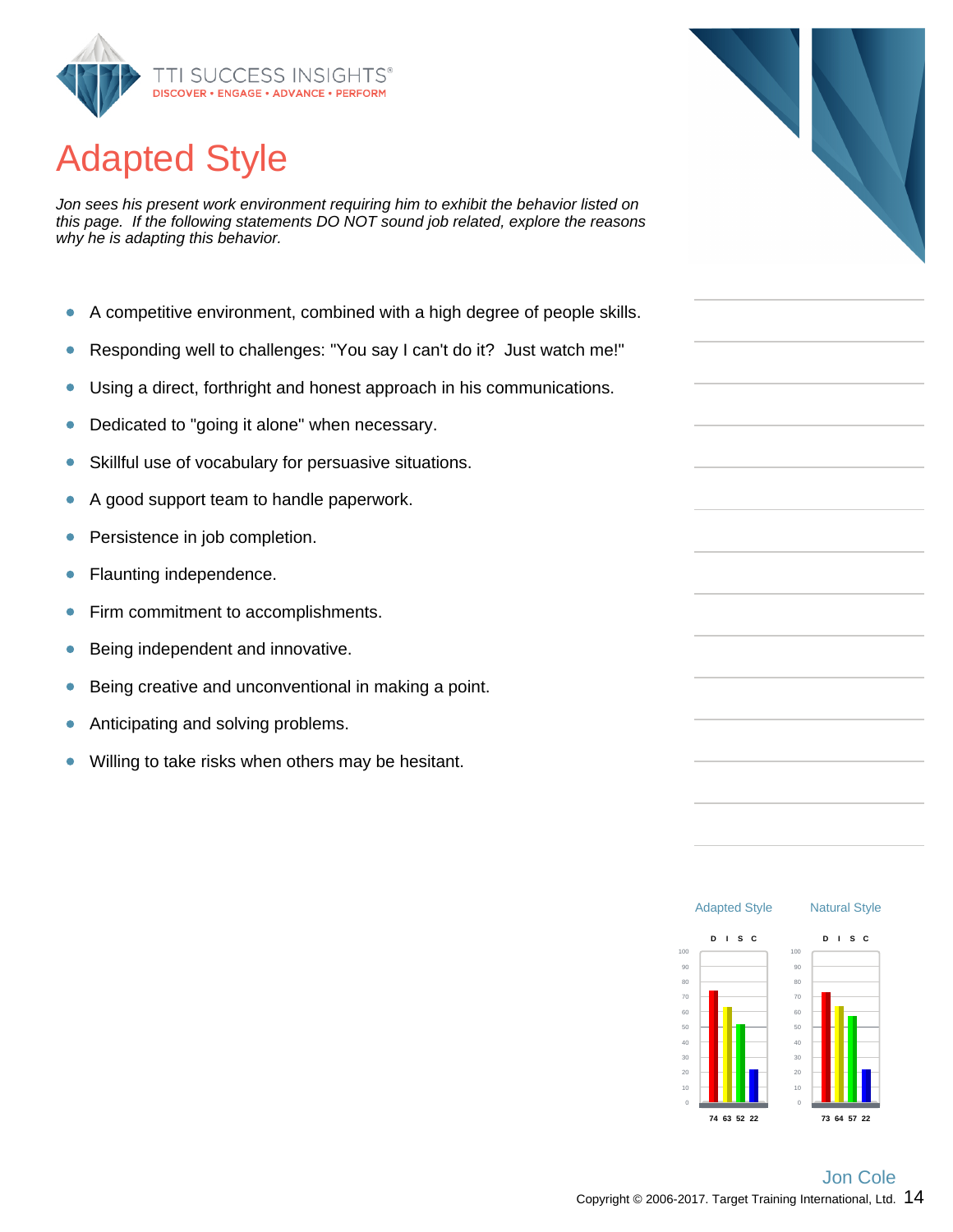

# Time Wasters

This section of your report is designed to identify time wasters that may impact your overall time use effectiveness. Possible causes and solutions will serve as a basis for creating an effective plan for maximizing your use of TIME and increasing your PERFORMANCE.

### **Firefighting**

Firefighting is often defined as being pulled away from priority tasks to answer questions, offer solutions, delegate or solve problem-related minor issues. These issues usually "flare up" quickly and are "put out" quickly.

#### **Possible Causes:**

- Desire to solve problems quickly and sometimes without adequate information
- $\bullet$ Lack of delegation
- $\bullet$ Lack of standard operating procedures
- $\bullet$ Poor/wrong priorities
- $\bullet$ Failure to fit intensity to the situation

#### **Possible Solutions:**

- $\bullet$ Establish a plan
- Create operational procedures for tasks and known problems  $\bullet$
- Establish a "management by objectives" approach  $\bullet$

### Poor Delegation

Poor delegation usually means the inability to discriminate between tasks needing your time and attention, and those others are capable of accomplishing.

#### **Possible Causes:**

- Do not want to give up control  $\bullet$
- Do not trust the abilities of others  $\bullet$
- Do not understand the abilities of others Ŏ
- Fear the talents of others Ŏ
- Do not want to overload others  $\bullet$



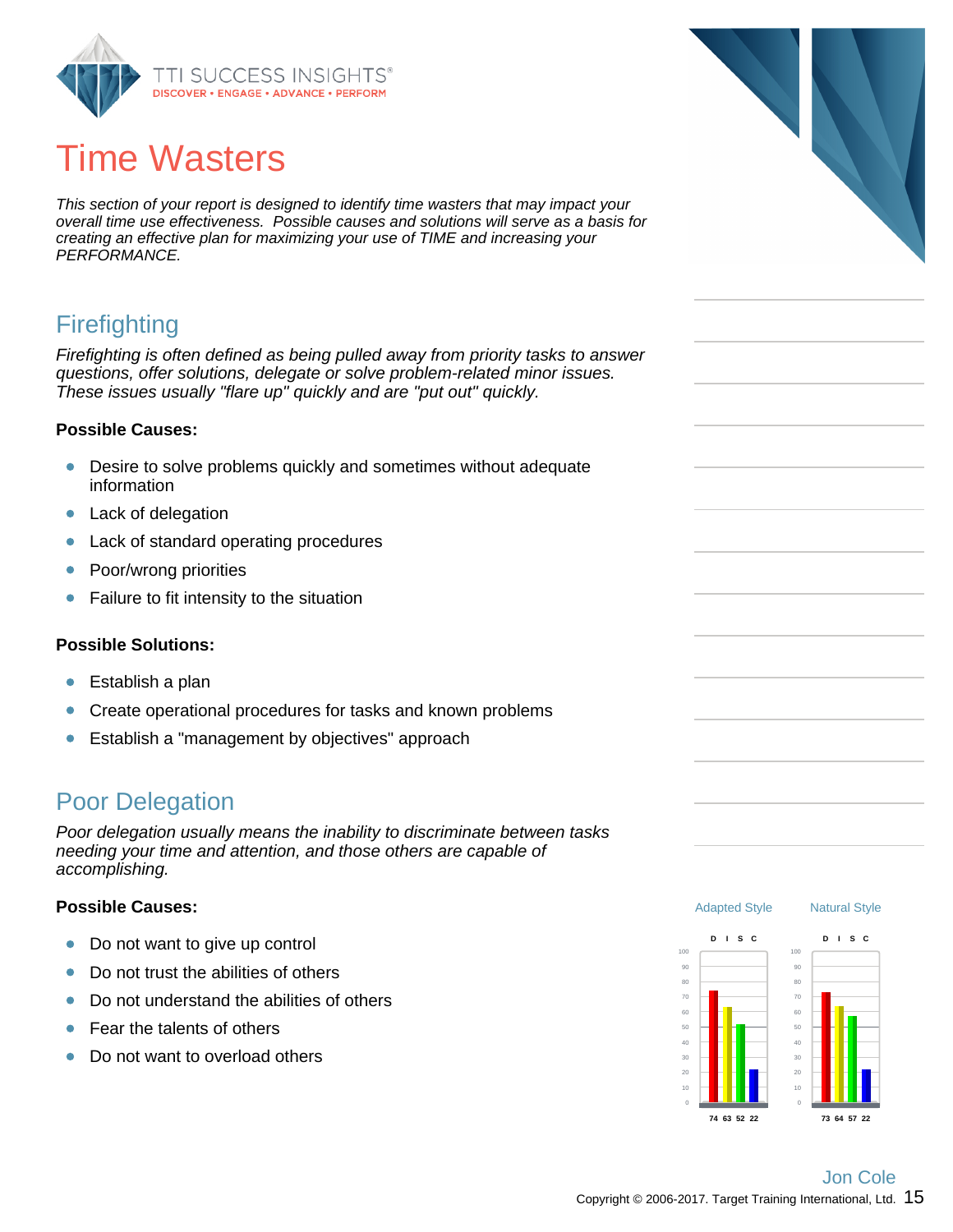

### **Time Wasters Continued**

#### **Possible Solutions:**

- Train and mentor others  $\bullet$
- $\bullet$ Develop a support team
- Give people the opportunity to help  $\bullet$
- Recognize the time spent training others on routine tasks will result in  $\bullet$ gained cumulative time for higher priority tasks

### Crisis Management

Crisis Management is defined as a management style that is consistently driven by uncontrolled external issues as the preferred method of managing. This style allows crises to precipitate rather than anticipating them and being pro-active.

#### **Possible Causes:**

- $\bullet$ Lack planning
- Place unrealistic time requirements on people and tasks  $\bullet$
- $\bullet$ Always looking for problems to solve

#### **Possible Solutions:**

- Have a well defined operational plan  $\bullet$
- Target key individuals to handle specific problems  $\bullet$
- $\bullet$ Ask for recommendations from key people
- Delegate authority and responsibility when possible  $\bullet$



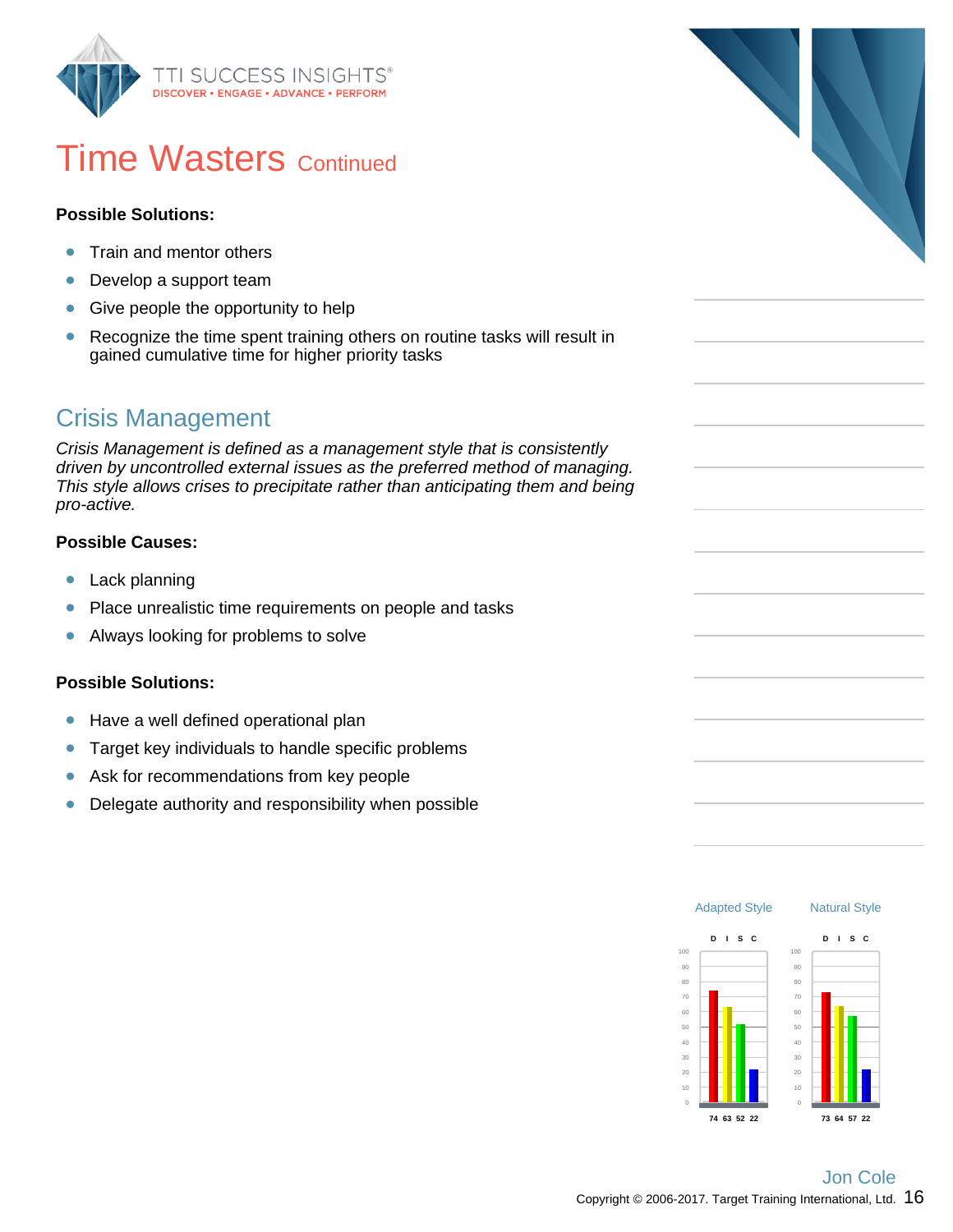

### Areas for Improvement

In this area is a listing of possible limitations without regard to a specific job. Review with Jon and cross out those limitations that do not apply. Highlight 1 to 3 limitations that are hindering his performance and develop an action plan to eliminate or reduce this hindrance.

#### Jon has a tendency to:

- Dislike routine work or routine people--unless he sees the need to further  $\bullet$ his goals.
- Overstep authority and prerogatives--will override others.  $\bullet$
- Blame, deny and defend his position--even if it is not needed.  $\bullet$
- Have trouble delegating--can't wait, so does it himself.  $\bullet$
- Make "off the cuff" remarks that are often seen as personal prods.  $\bullet$
- Set standards for himself and others so high that impossibility of the  $\bullet$ situation is common place.



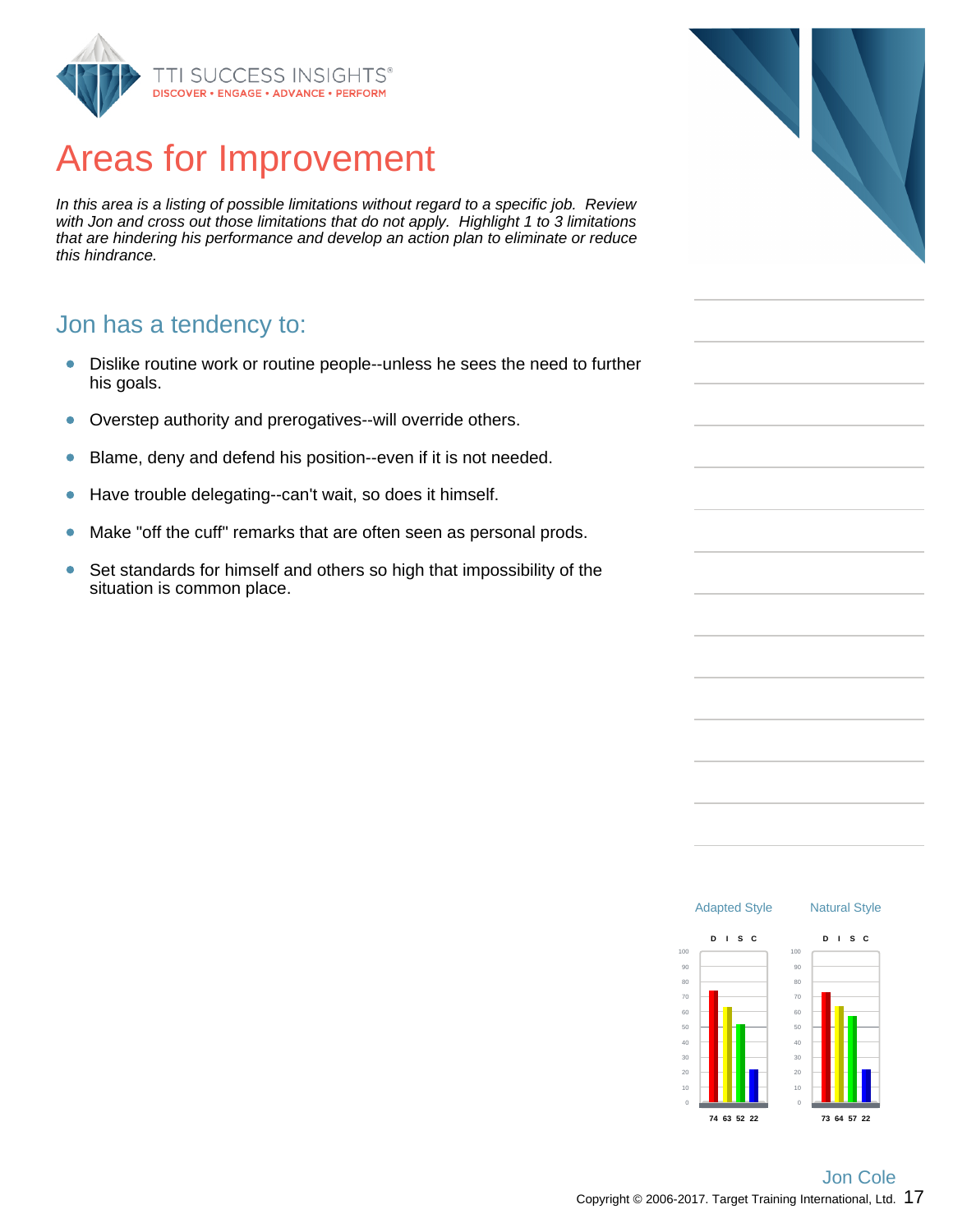

# Behavioral Hierarchy

Your observable behavior and related emotions contribute to your success on the job. When matched to the job, they play a large role in enhancing your performance. The list below ranks your behavioral traits from the strongest to the weakest.

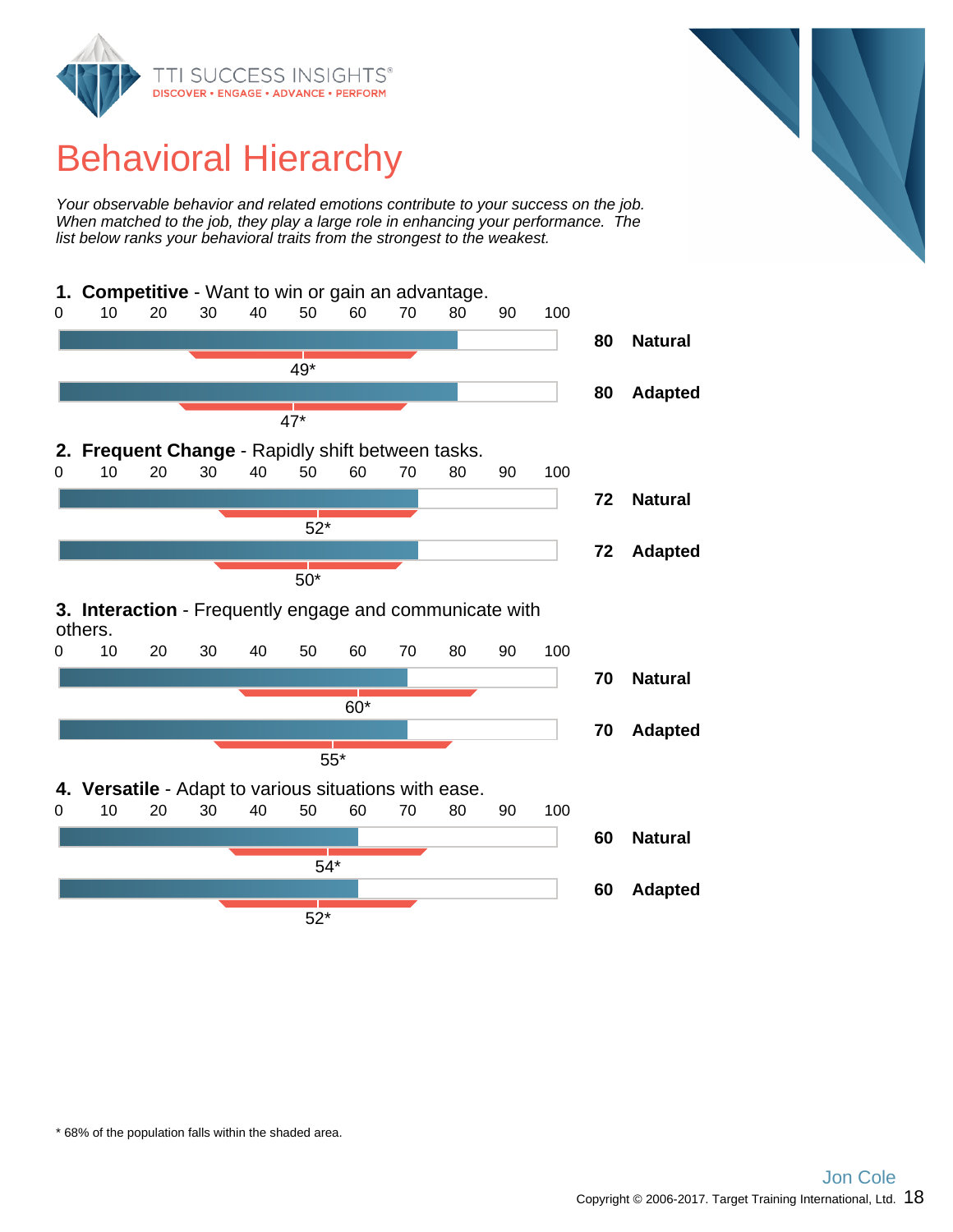

### **Behavioral Hierarchy Continued**

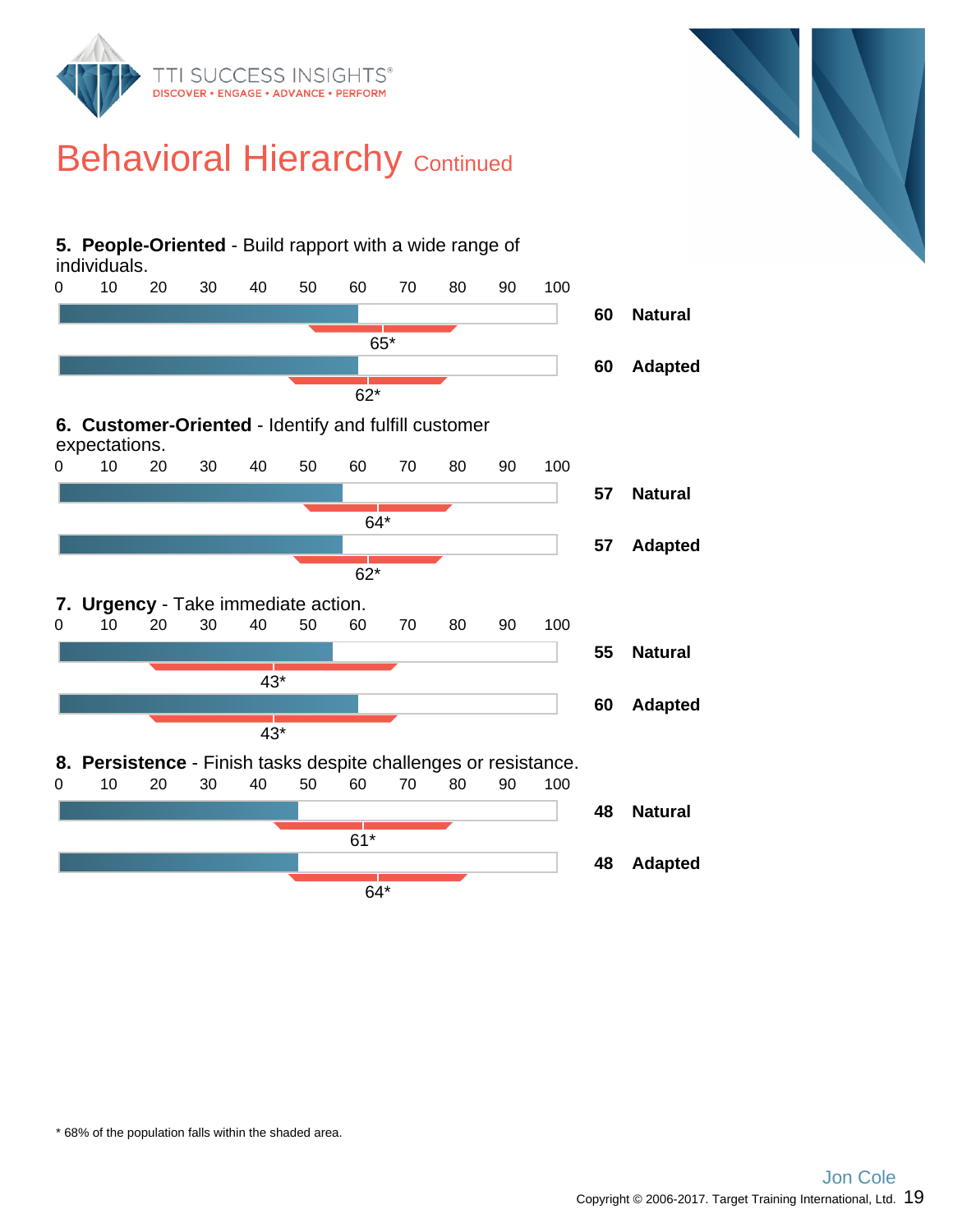

### **Behavioral Hierarchy Continued**

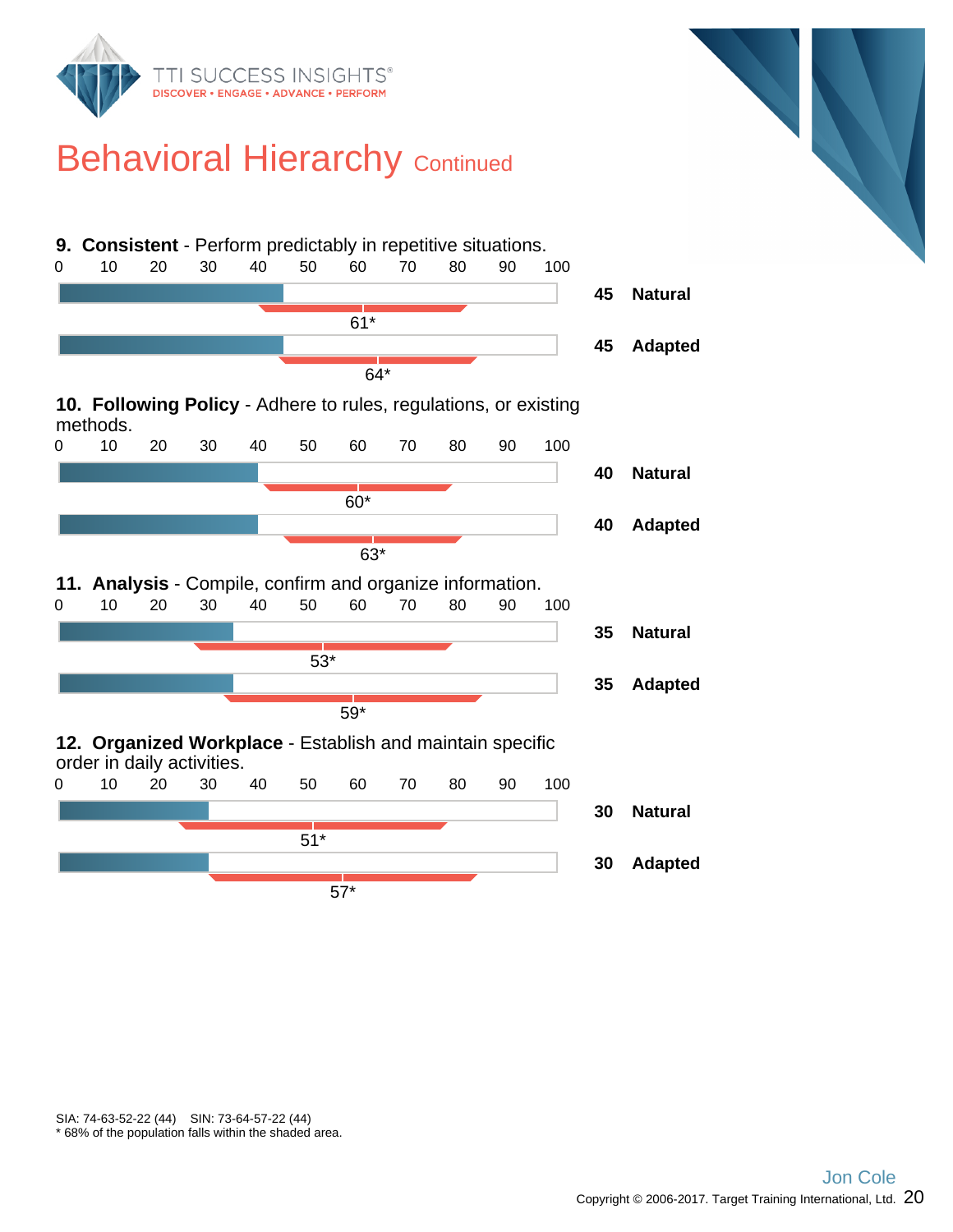

### Style Insights<sup>®</sup> Graphs 6-30-2017



### Adapted Style

**Graph I**

### Natural Style

**Graph II**

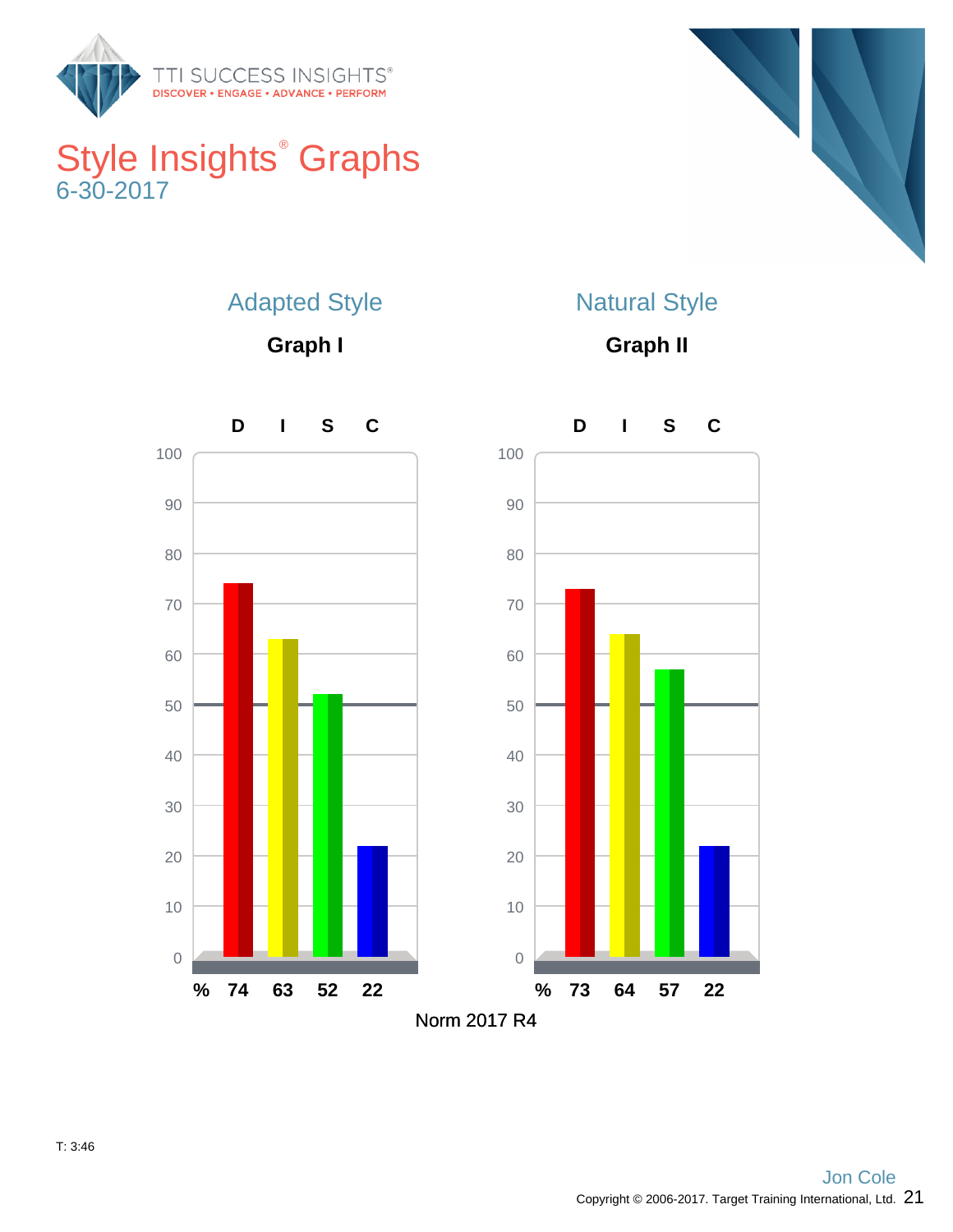



# The Success Insights<sup>®</sup> Wheel

The Success Insights® Wheel is a powerful tool popularized in Europe. In addition to the text you have received about your behavioral style, the Wheel adds a visual representation that allows you to:

- View your natural behavioral style (circle).  $\bullet$
- $\bullet$ View your adapted behavioral style (star).
- $\bullet$ Note the degree you are adapting your behavior.
- $\bullet$ If you filled out the Work Environment Analysis, view the relationship of your behavior to your job.

Notice on the next page that your Natural style (circle) and your Adapted style (star) are plotted on the Wheel. If they are plotted in different boxes, then you are adapting your behavior. The further the two plotting points are from each other, the more you are adapting your behavior.

If you are part of a group or team who also took the behavioral assessment, it would be advantageous to get together, using each person's Wheel, and make a master Wheel that contains each person's Natural and Adapted style. This allows you to quickly see where conflict can occur. You will also be able to identify where communication, understanding and appreciation can be increased.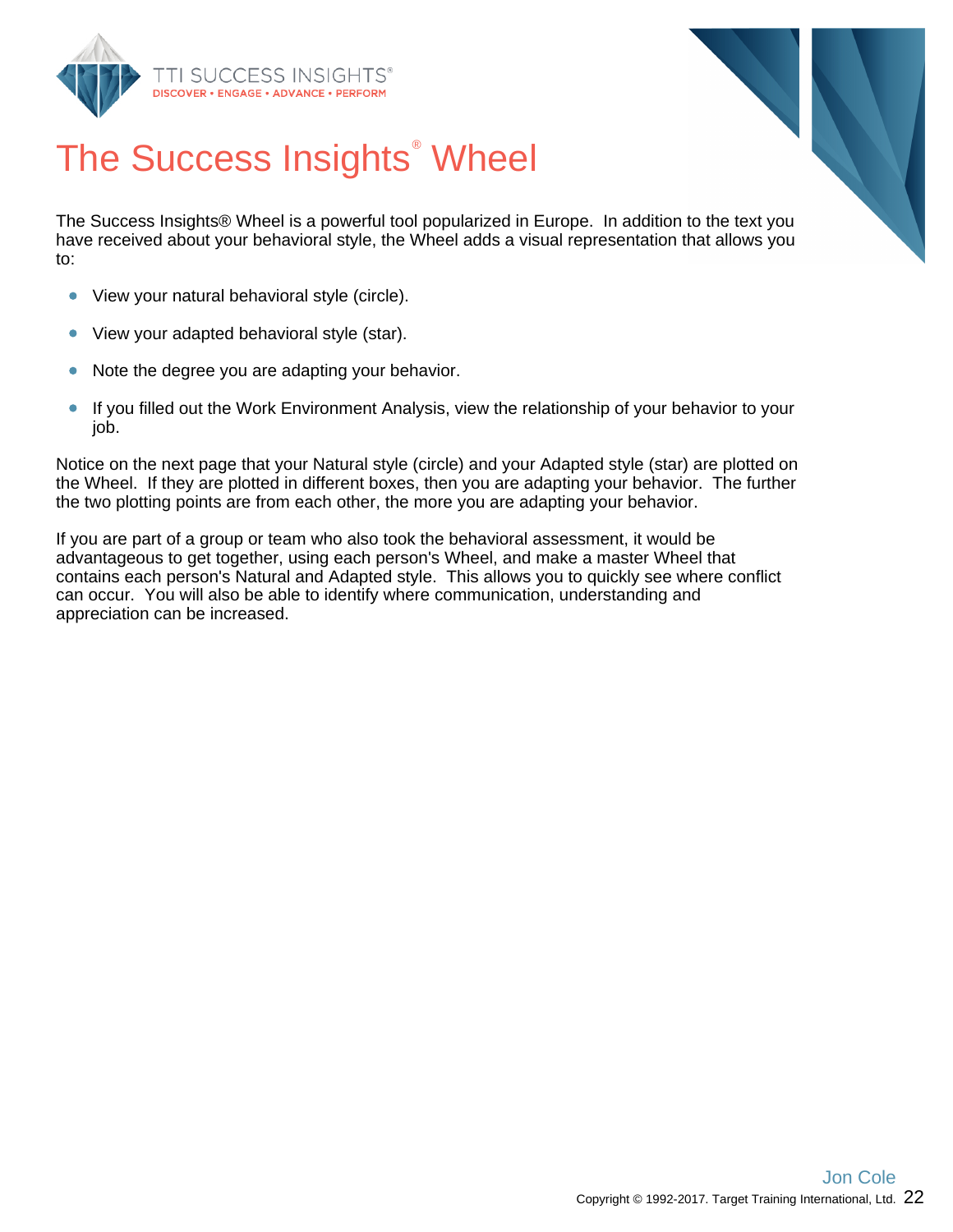

### The Success Insights<sup>®</sup> Wheel 6-30-2017



Natural: (44) CONDUCTING PERSUADER (ACROSS) Adapted:  $\bigstar$  (44) CONDUCTING PERSUADER (ACROSS)

Norm 2017 R4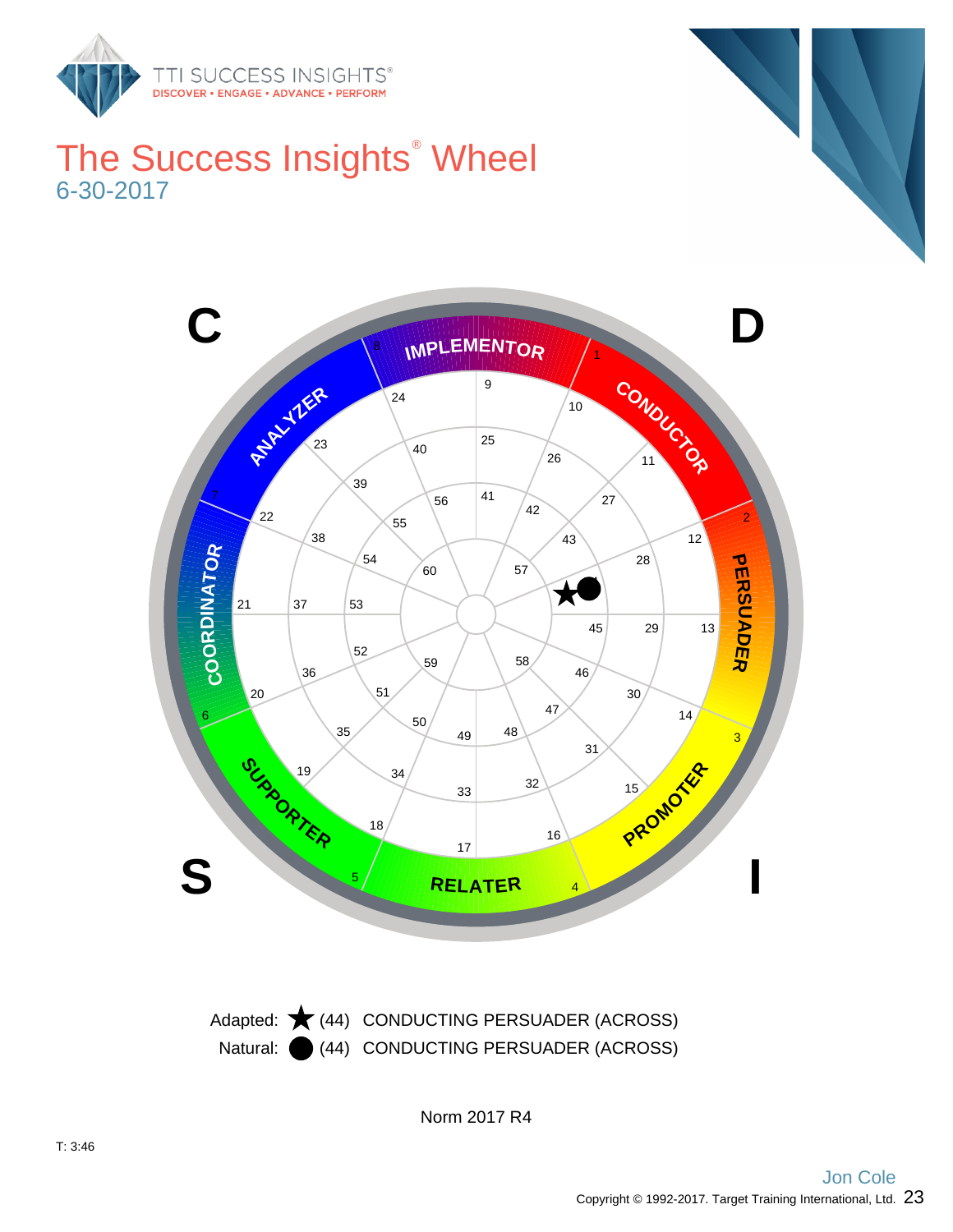



# Understanding Your Driving Forces

Eduard Spranger first defined six primary types or categories to define human motivation and drive. These six types are Theoretical, Utilitarian, Aesthetic, Social, Individualistic and Traditional.

With TTISI's additional insights into Spranger's original work, the 12 Driving Forces® came to life. The 12 Driving Forces® are established by looking at each motivator on a continuum and describing both ends. All of the twelve descriptors are based on six keywords, one for each continuum. The six keywords are Knowledge, Utility, Surroundings, Others, Power and Methodologies.

You will learn how to explain, clarify and amplify some of the driving forces in your life. This report will empower you to build on your unique strengths, which you bring to work and life. You will learn how your passions from 12 Driving Forces® frame your perspectives and provide the most accurate understanding of you as a unique person.

Please pay careful attention to your top four driving forces, as they highlight what most powerfully moves you to action. As you examine the next tier of four driving forces, you'll recognize they may have strong pull for you, but only in certain situations. Finally, when reviewing the bottom four driving forces, you will identify your varying levels of indifference or total avoidance.

Once you have reviewed this report you will have a better grasp of one of the key areas in the Science of Self™ and will:

- Identify and understand your unique Driving Forces
- $\bullet$ Understand and appreciate the Driving Forces of others
- Establish methods to recognize and understand how your Driving Forces interact with  $\bullet$ others to improve communication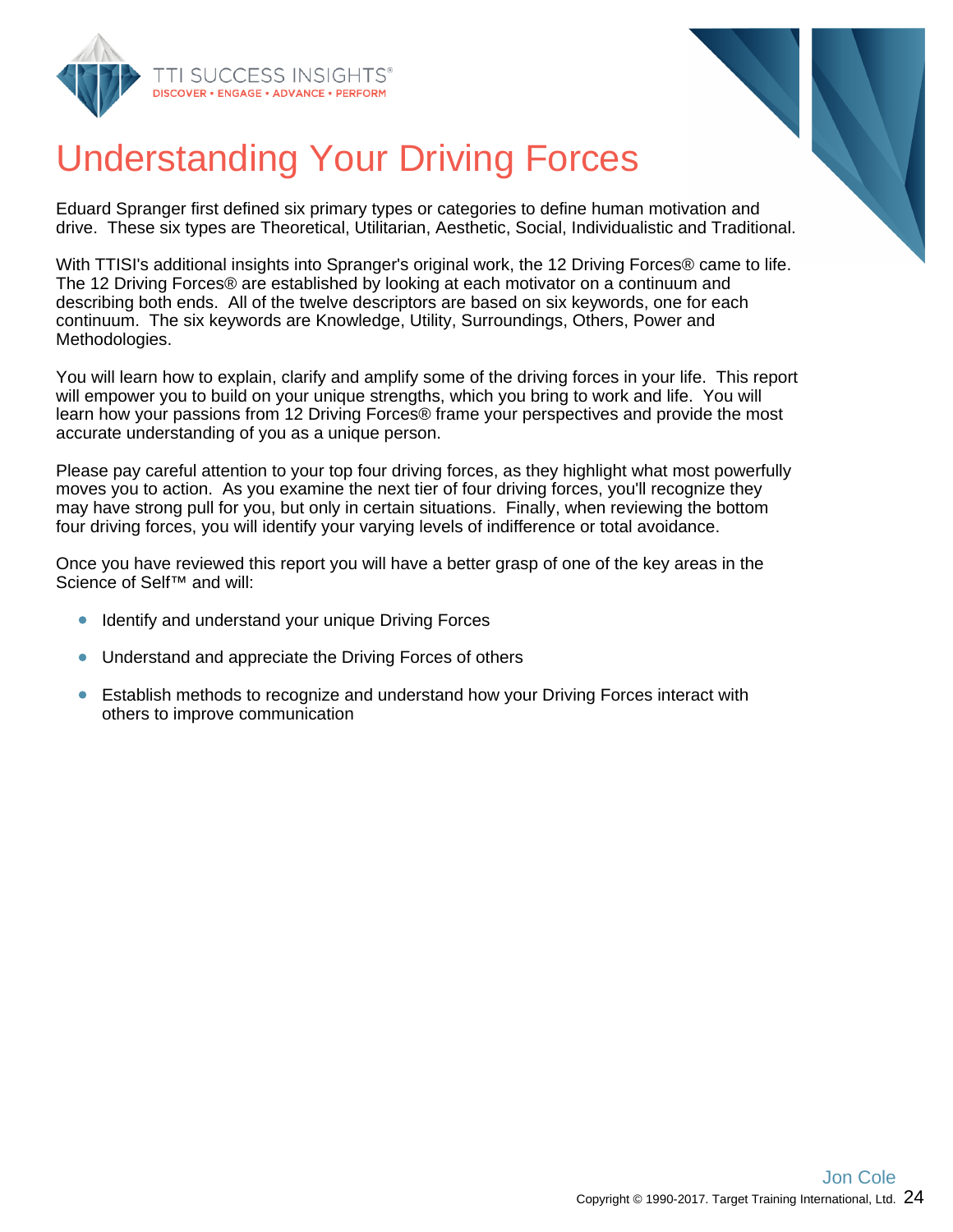

### General Characteristics

Based on your responses, the report has generated statements to provide a broad understanding of WHY YOU DO WHAT YOU DO. These statements identify the motivation that you bring to the job. However, you could have a potential Me-Me conflict when two driving forces seem to conflict with each other. Use the general characteristics to gain a better understanding of your driving forces.

Jon wants to control his own destiny and impact the destiny of others. He is driven by public recognition. He strives to achieve leadership roles. He is driven by a long list of wants and will work hard to achieve them. Jon is driven to maximize opportunities in order to create financial flexibility. Based on his enterprising nature, Jon is sensitive to wasting time, resources and/or opportunities. He will thrive in an environment filled with chaos. He can focus on the task at hand regardless of his surroundings. In many cases, Jon would prefer to set his own plan of action. He tends to interpret and dissect other systems and/or traditions and is creative when applying them. He can be patient and sensitive to others if they have a common cause. He may believe that discussing a problem can lead to a solution.

Jon is driven to acquire the very best that life has to offer. He has the desire to create a winning strategy. He has a strong desire to build resources for the future. He will focus on creating processes to ensure efficiency going forward. Jon will focus on the functionality over the appearance. He tends to see things in pieces. He tends to be an out-of-the-box thinker. He seeks new ways to accomplish routine tasks. Jon may attempt to assist an individual or group overcome adversity. Jon's intention to help others is determined on an individual basis. When Jon has a special interest he will be good at integrating past experience with new knowledge. He will seek knowledge based on his situational needs.



| the control of the control of the control of the control of the control of |
|----------------------------------------------------------------------------|
| <b>Contract Contract</b>                                                   |
| the control of the control of the control of the control of                |
|                                                                            |
|                                                                            |
|                                                                            |
|                                                                            |
|                                                                            |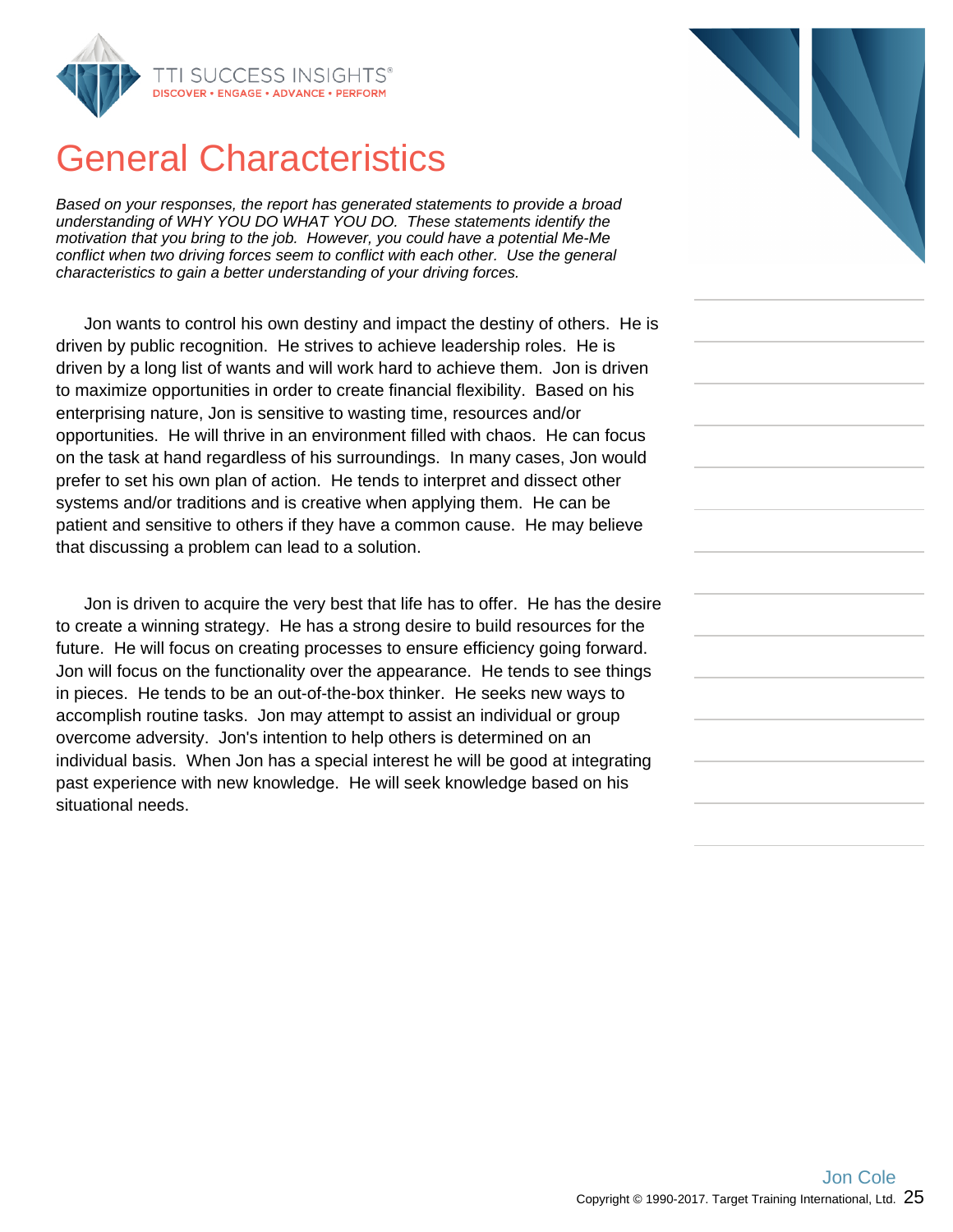

### General Characteristics

Jon will incorporate experiences as well as knowledge when making decisions. He is willing to help others if they are willing to work to achieve their goals. He will not be afraid to explore new and different ways of interpreting his own belief system. He won't get distracted by the form and beauty in his environment. Jon is driven to be very diligent and resourceful. He is energized by building a framework that maximizes his time and talent invested in a project. He can go to extremes to win or control the situation. He looks for opportunities to take control of situations.

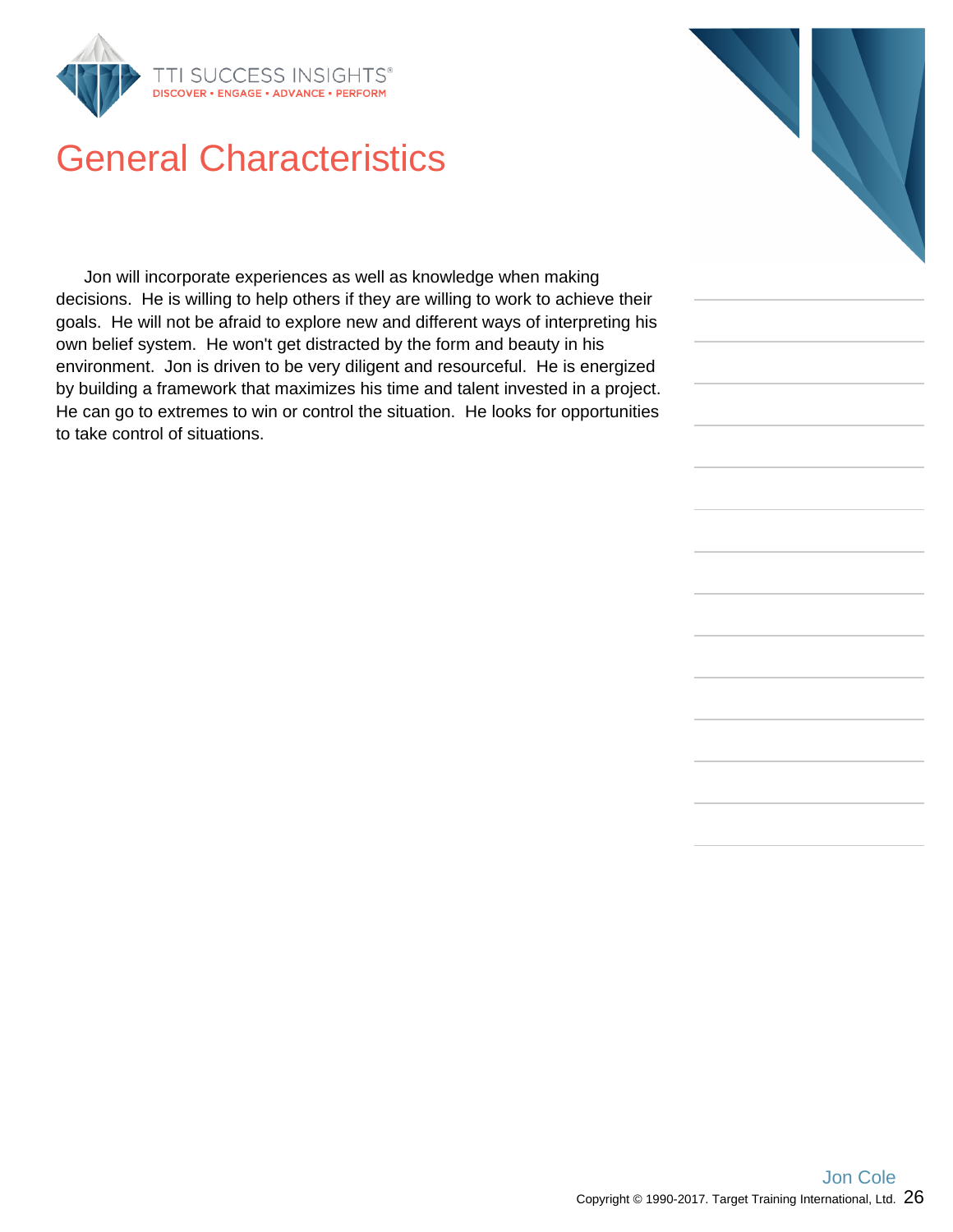



# Primary Driving Forces Cluster

Your top driving forces create a cluster of drivers that move you to action. If you focus on the cluster rather than a single driver you can create combinations of factors that are very specific to you. The closer the scores are to each other the more you can pull from each driver. Think about the driver that you can relate to most and then see how your other primary drivers can support or complement to create your unique driving force.

|                                                                                                                                                                        | 20 | 30 | 40    | 50    | 60 | 70 | 80 | 90 | 100 |
|------------------------------------------------------------------------------------------------------------------------------------------------------------------------|----|----|-------|-------|----|----|----|----|-----|
|                                                                                                                                                                        |    |    |       | $50*$ |    |    |    |    |     |
| 2. Resourceful - People who are driven by practical results, maximizing both<br>efficiency and returns for their investments of time, talent, energy and<br>resources. |    |    |       |       |    |    |    |    |     |
| 10                                                                                                                                                                     | 20 | 30 | 40    | 50    | 60 | 70 | 80 | 90 | 100 |
|                                                                                                                                                                        |    |    |       |       |    |    |    |    |     |
|                                                                                                                                                                        |    |    |       |       |    |    |    |    |     |
|                                                                                                                                                                        |    |    | $42*$ |       |    |    |    |    |     |
|                                                                                                                                                                        |    |    |       |       |    |    |    |    |     |
| 10                                                                                                                                                                     | 20 | 30 | 40    | 50    | 60 | 70 | 80 | 90 | 100 |
| <b>3. Objective</b> - People who are driven by the functionality and objectivity of their<br>surroundings.                                                             |    |    |       |       |    |    |    |    |     |

46\*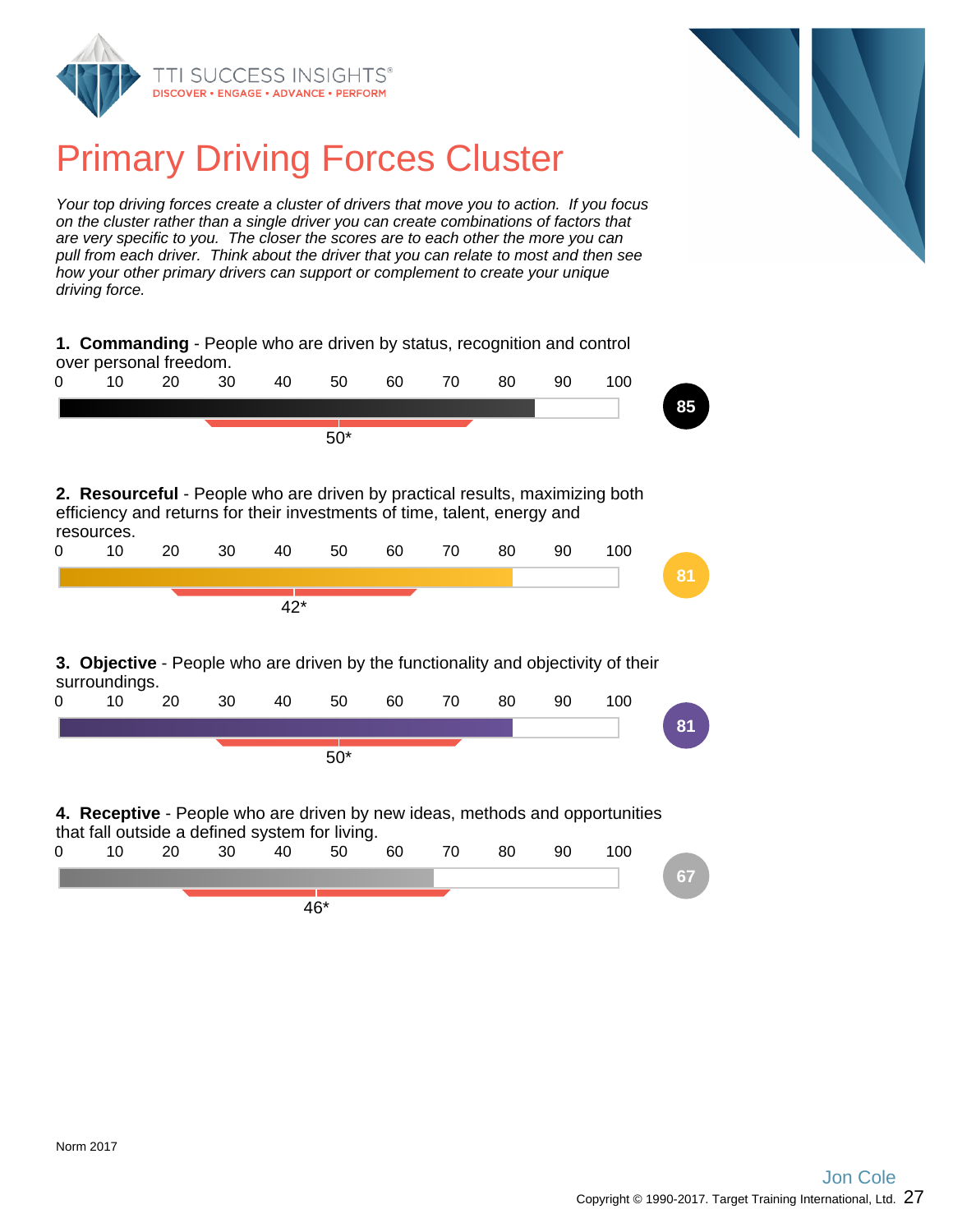

### Situational Driving Forces Cluster

Your middle driving forces create a cluster of drivers that come in to play on a situational basis. While not as significant as your primary drivers, they can influence your actions in certain scenarios.

**5. Intentional** - People who are driven to assist others for a specific purpose, not just for the sake of being helpful or supportive. 0 10 20 30 40 50 60 70 80 90 100 **57** 51\* **6. Instinctive** - People who are driven by utilizing past experiences, intuition and seeking specific knowledge when necessary. 0 10 20 30 40 50 60 70 80 90 100 **40** 29\* **7. Intellectual** - People who are driven by opportunities to learn, acquire knowledge and the discovery of truth.<br>0 10 20 30 40 50 0 10 20 30 40 50 60 70 80 90 100 **38** 54\* **8. Altruistic** - People who are driven to assist others for the satisfaction of being helpful or supportive. 0 10 20 30 40 50 60 70 80 90 100 **28**

33\*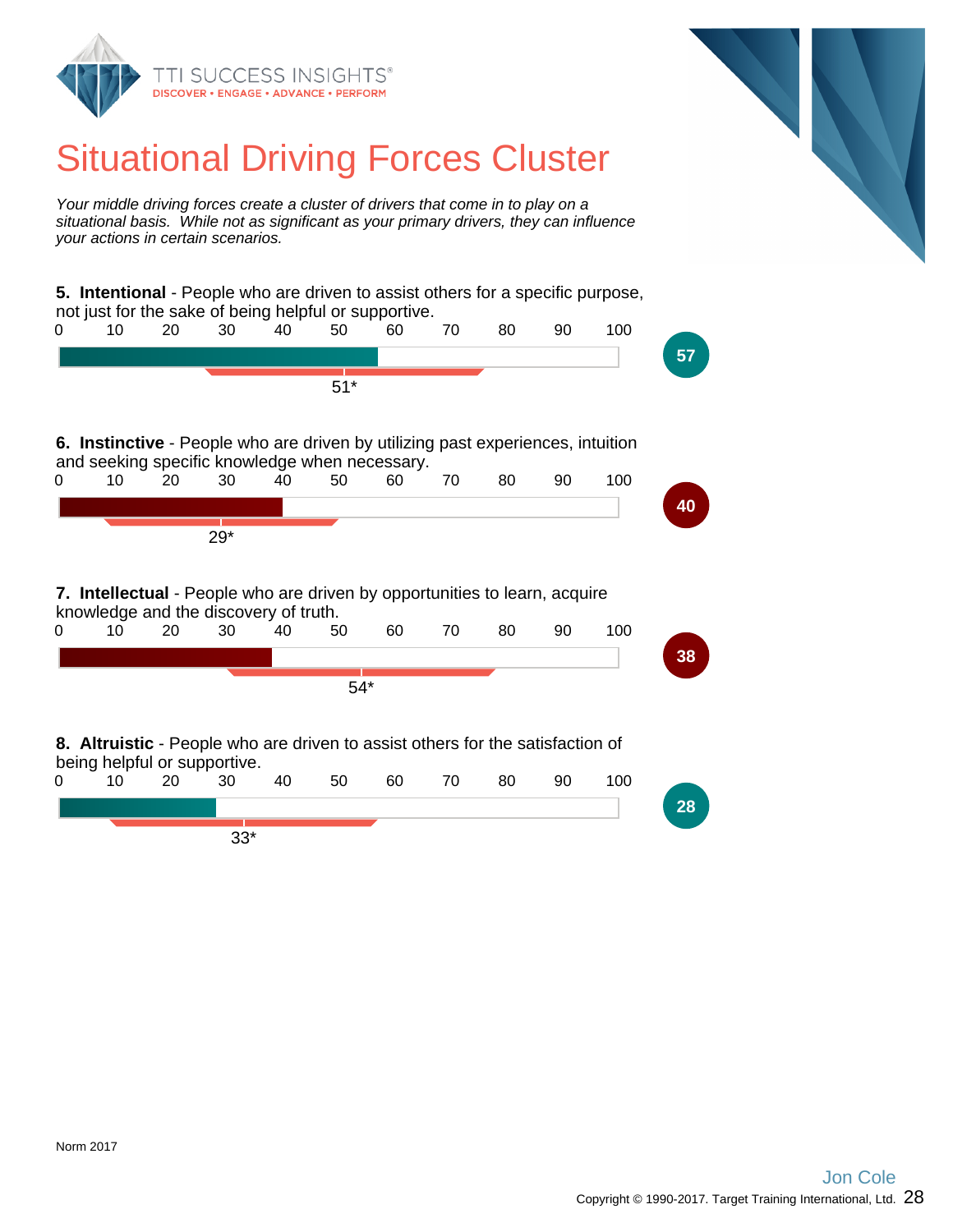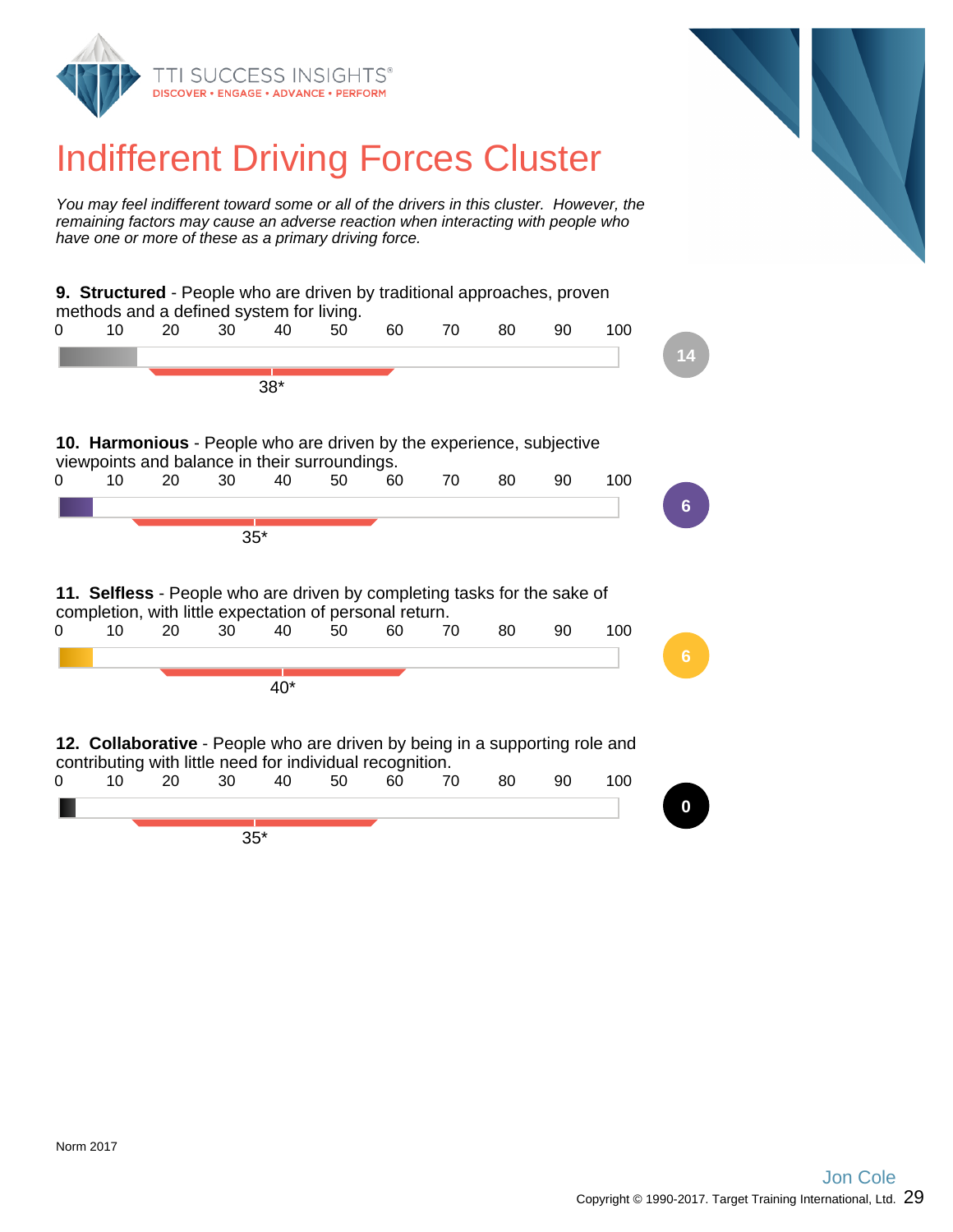

### Areas for Awareness

For years you have heard statements like, "Different strokes for different folks," "to each his own," and "people do things for their own reasons, not yours." When you are surrounded by people who share similar driving forces, you will fit in with the group and be energized. However, when surrounded by people whose driving forces are significantly different from yours, you may be perceived as out of the mainstream. These differences can induce stress or conflict.

This section reveals areas where your driving forces may be outside the mainstream and could lead to conflict. The further above the mean and outside the mainstream you are, the more people will notice your passion about that driving force. The further below the mean and outside the mainstream you are, the more people will notice your avoidance or indifference regarding that driving force. The shaded area for each driving force represents 68 percent of the population or scores that fall within one standard deviation above or below the national mean.



### Norms & Comparisons Table - Norm 2017

**Passionate** - two standard deviations above the national mean **Indifferent** - two standard deviations below the national mean **Extreme** - three standard deviations from the national mean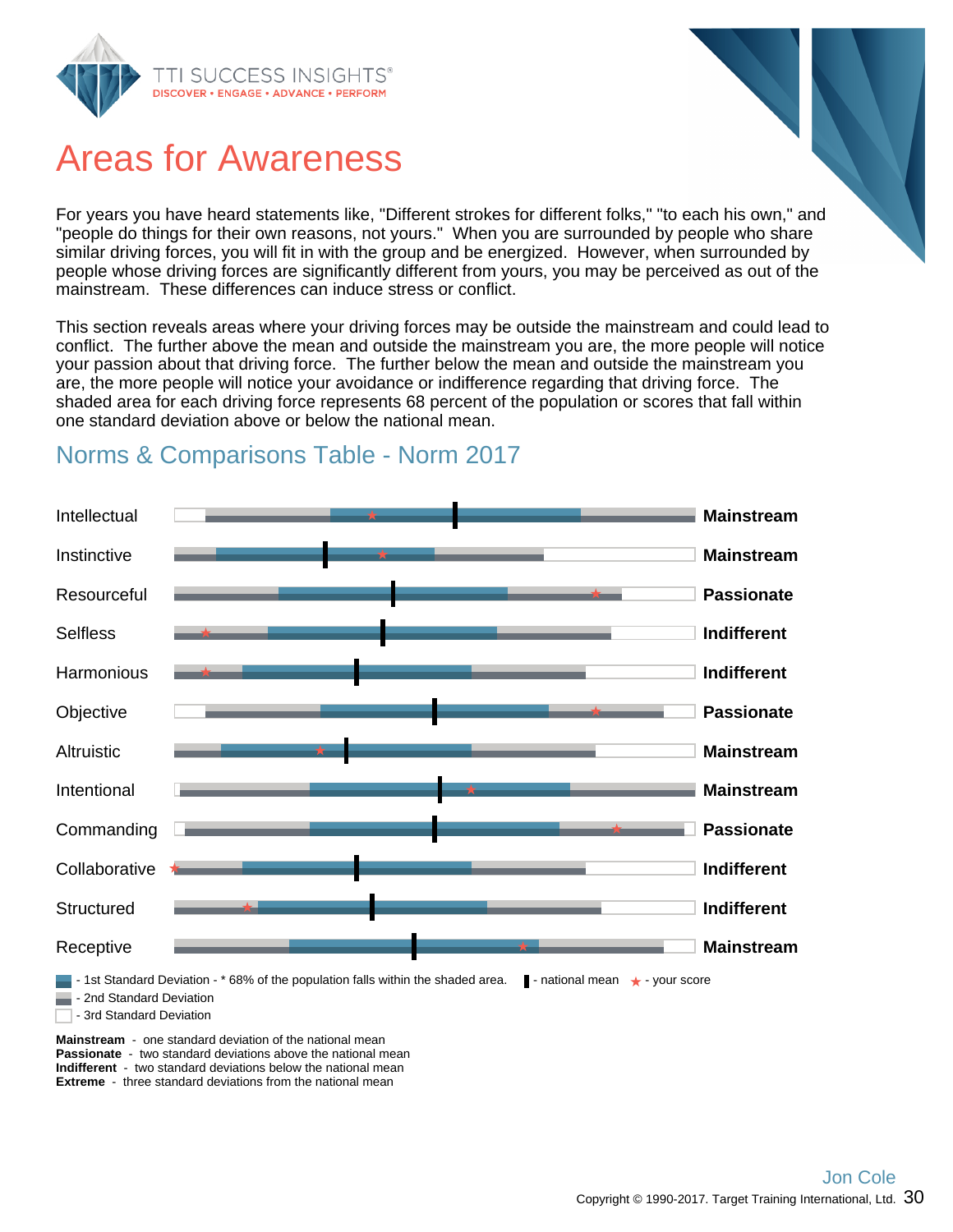

# Driving Forces Graph

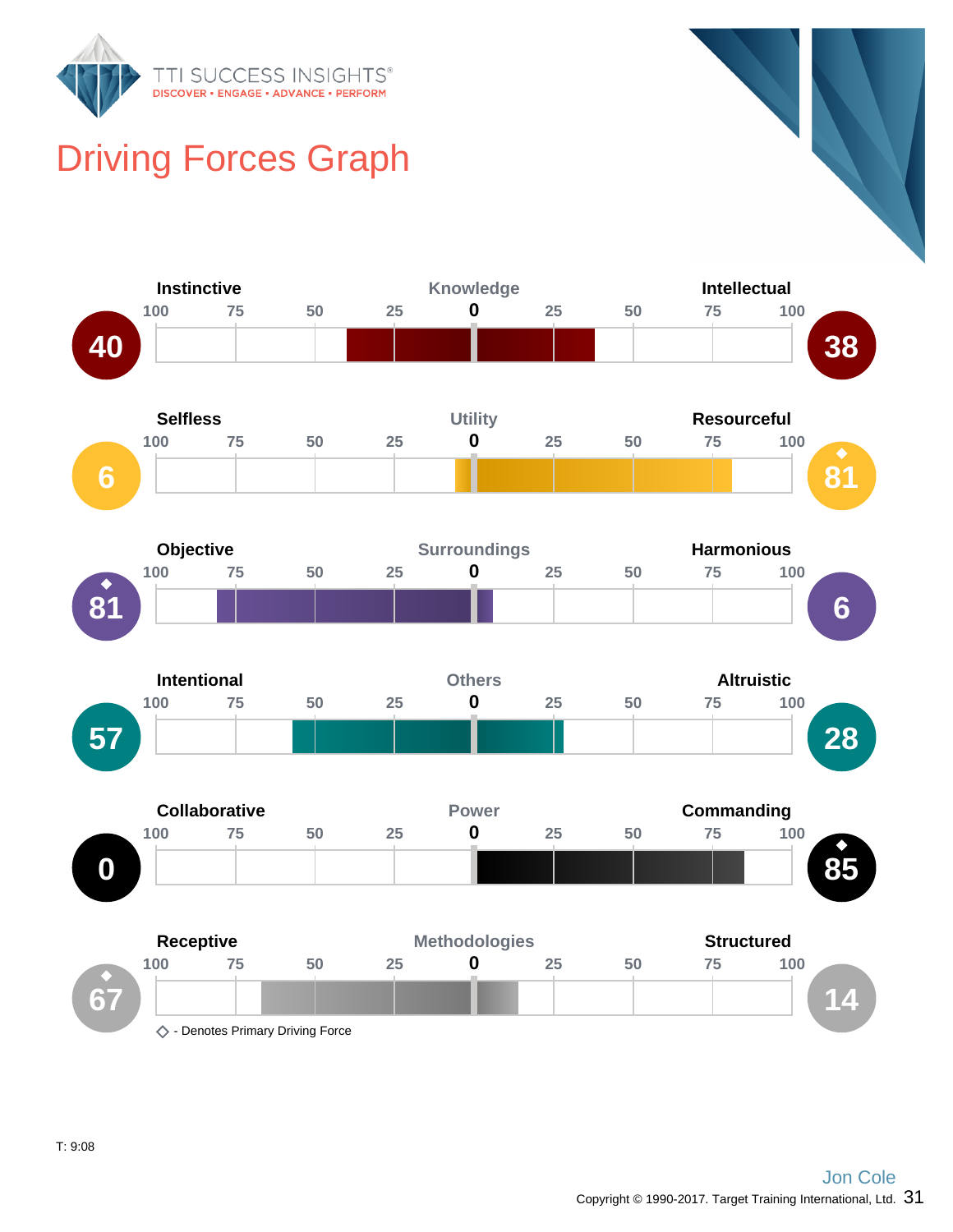

# Driving Forces Wheel

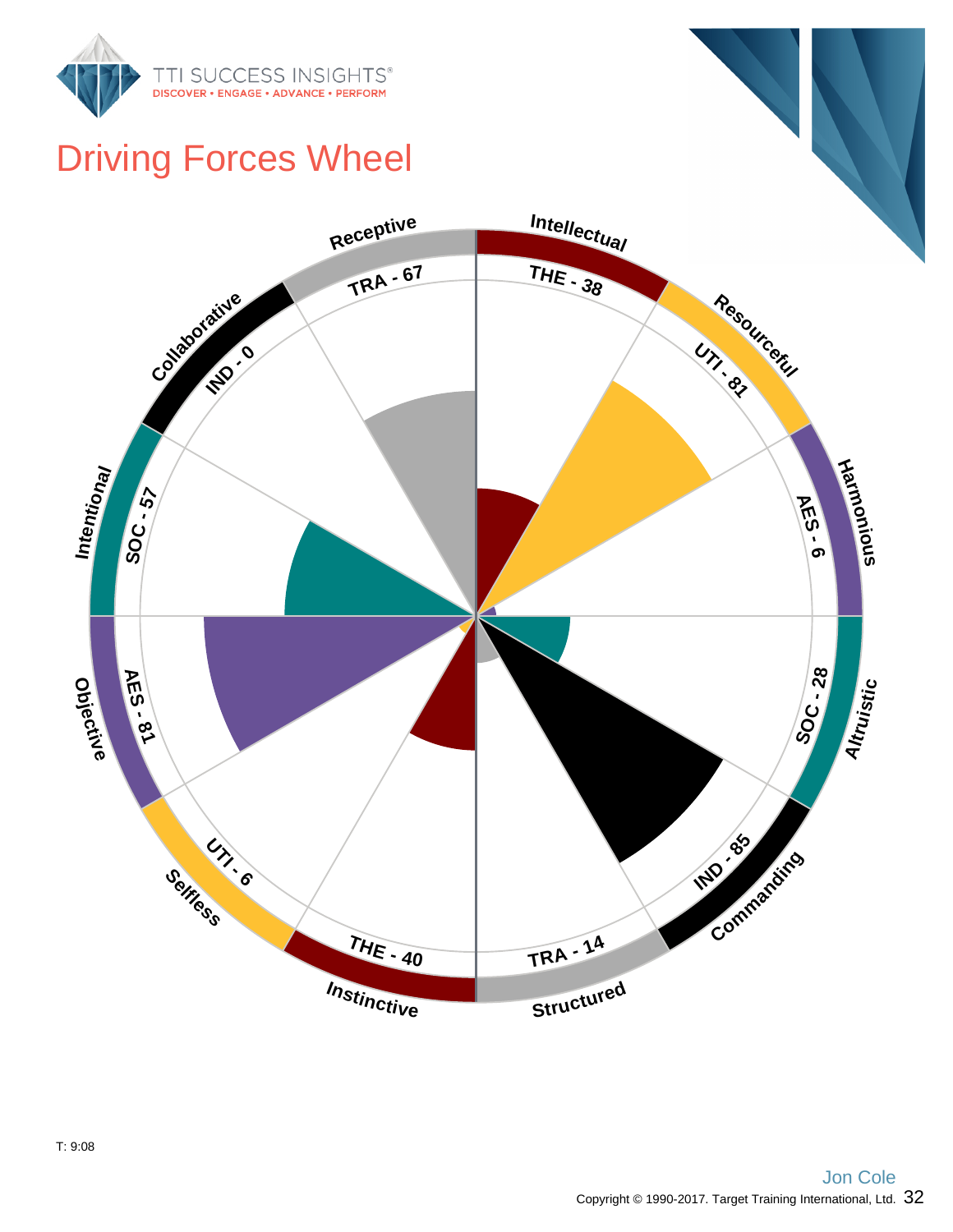



# Descriptors Wheel

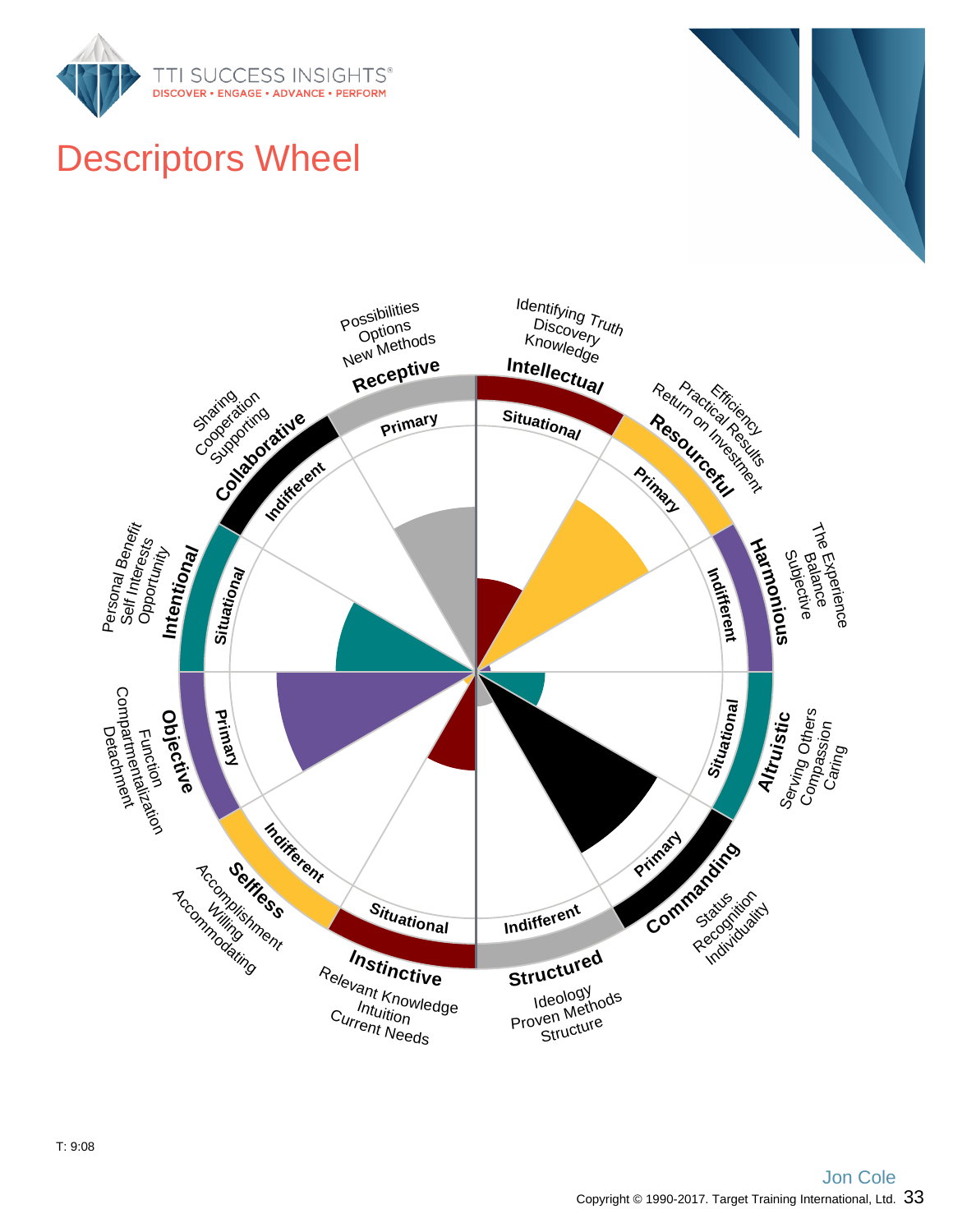



### Introduction Integrating Behaviors and Driving Forces Section

The ultimate power behind increasing job satisfaction and performance comes from the blending of your behaviors and driving forces. Each individually is powerful in order to modify your actions, but the synergy of blending the two moves you to a whole new level.

#### **In this section you will find:**

- Potential Behavioral and Motivational Strengths  $\bullet$
- Potential Behavioral and Motivational Conflict  $\bullet$
- Ideal Environment  $\bullet$
- Keys to Motivating  $\bullet$
- Keys to Managing  $\bullet$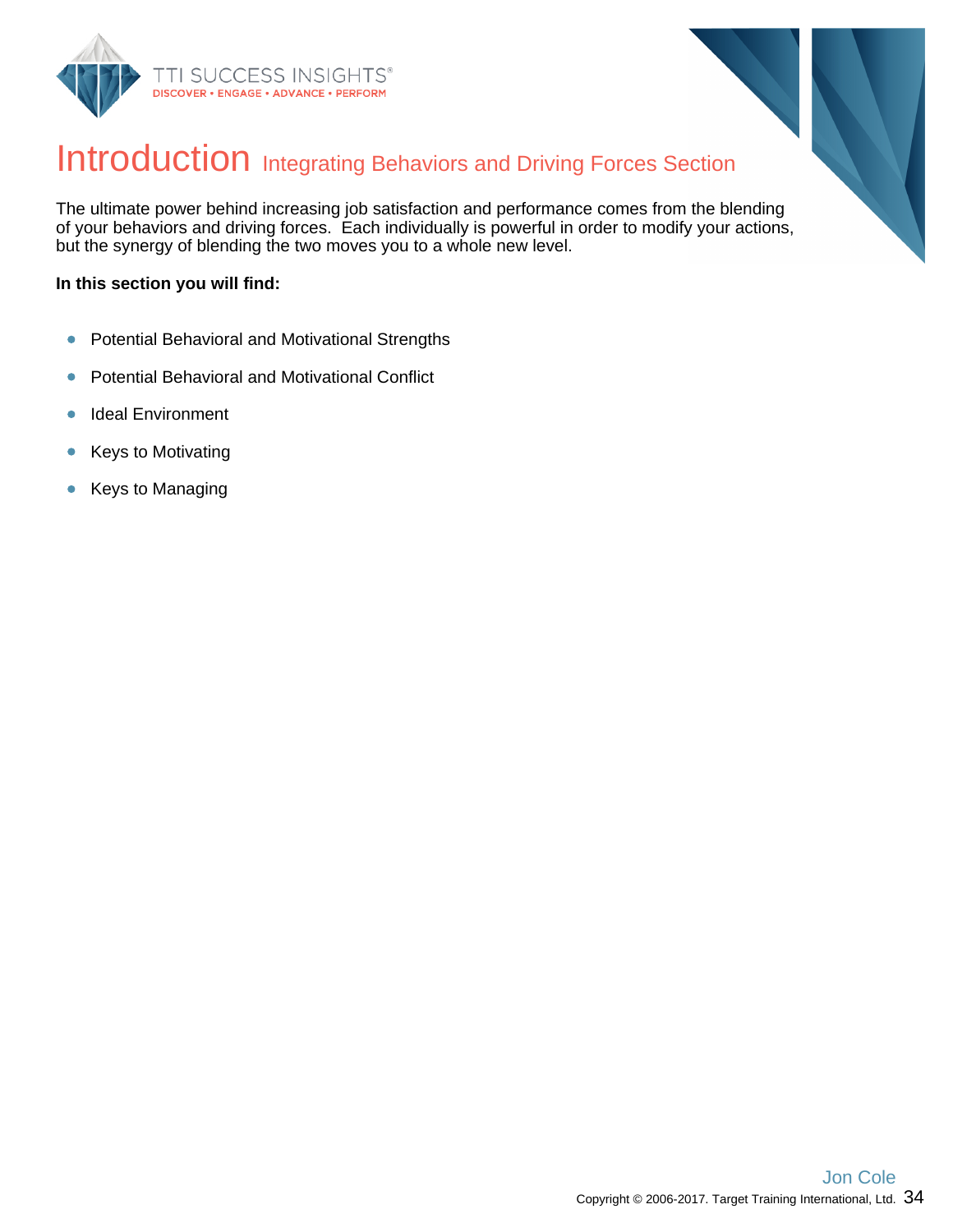

### Potential Behavioral and Motivational **Strengths**

This section describes the potential areas of strengths between Jon's behavioral style and top four driving forces. Identify two to three potential strengths that need to be maximized and rewarded in order to enhance on-the-job satisfaction.

- A strong influencer.  $\bullet$
- Willing to make high-risk decisions.  $\bullet$
- Innovative with strategies for success.  $\bullet$
- Has an entrepreneurial mindset.  $\bullet$
- Wants to maximize time and resources now, as opposed to later.  $\bullet$
- Makes decisions based on saving time, resources and improving  $\bullet$ efficiency.
- May take a leadership position to focus on specific aspects of the  $\bullet$ organization.
- Will initiate action even during chaos.  $\bullet$
- Initiates action to stir up activity.  $\bullet$
- $\bullet$ Will champion change and focus on out of the box results
- Assertively champions causes he is interested in.  $\bullet$
- Puts everything he has into looking for new opportunities.  $\bullet$

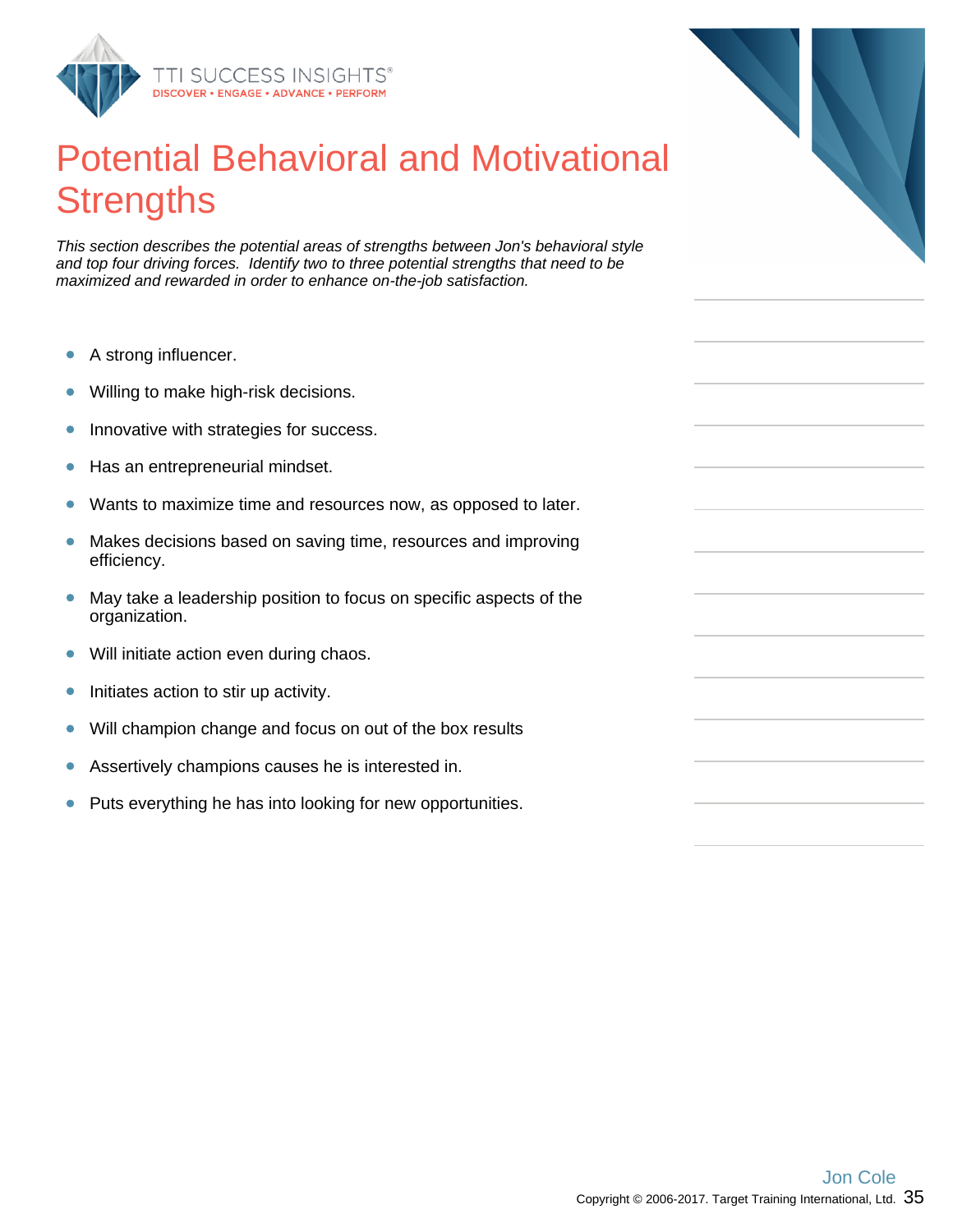

### Potential Behavioral and Motivational **Conflict**

This section describes the potential areas of conflict between Jon's behavioral style and top four driving forces. Identify two to three potential conflicts that need to be minimized in order to enhance on-the-job performance.

- Takes on too much, too soon, too fast to maintain control.  $\bullet$
- May not realize the negative consequences of his quick decisions.  $\bullet$
- Has to be big player if not the leader and may miss out on beneficial  $\bullet$ role-playing opportunities.
- $\bullet$ May make a quick decision that results in a bad investment and/or wasted time.
- May take high risk for high reward too often.  $\bullet$
- $\bullet$ Can be a workaholic.
- $\bullet$ Enjoyment of working through chaos does not always translate to winning.
- May over focus on productivity over appearance.  $\bullet$
- Will only see his objectives in the here and now.  $\bullet$
- A desire for better results may be prohibited by his need for something  $\bullet$ new.
- $\bullet$ Quick decisions may conflict with new opportunities.
- May break others' rules to keep the momentum moving.  $\bullet$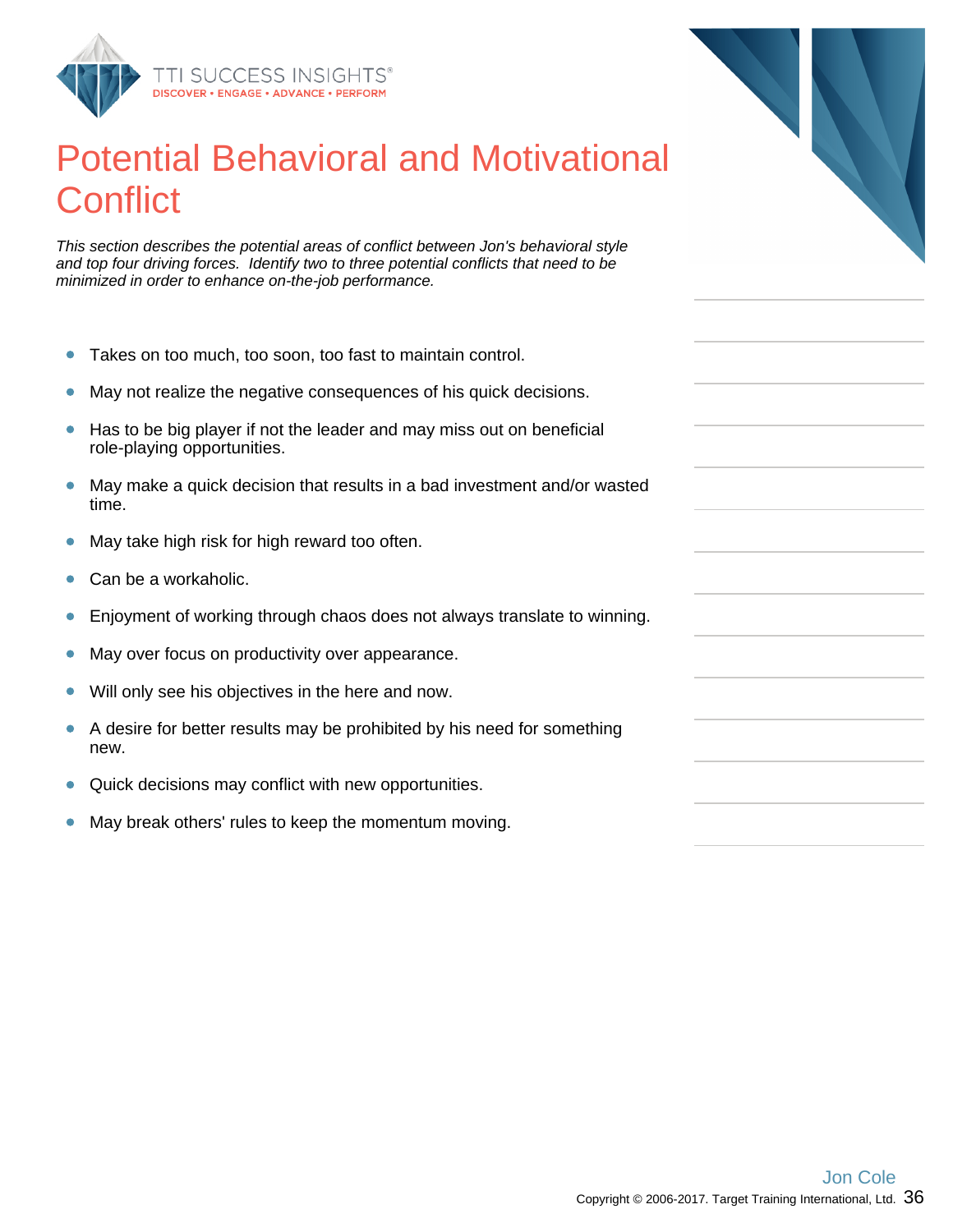

## Ideal Environment

People are more engaged and productive when their work environment matches the statements described in this section. This section identifies the ideal work environment based on Jon's behavioral style and top four driving forces. Use this section to identify specific duties and responsibilities that Jon enjoys.

- $\bullet$ Management that appreciates and rewards powerful risk-taking.
- Opportunity to assertively express his desire to control his own destiny  $\bullet$ and potentially that of others.
- $\bullet$ Continual opportunity to challenge and win.
- Having economic, competitive and challenging incentives.  $\bullet$
- Key performance measured on results and efficiency rather than people  $\bullet$ and process.
- Rewards based-on challenging the status quo resulting in a return to the  $\bullet$ organization including personal gain.
- Objective, results-driven environment.  $\bullet$
- Fast-paced chaotic activity based situations.  $\bullet$
- The ability to compartmentalize when facing challenges and in achieving  $\bullet$ results.
- $\bullet$ Opportunity to alter existing systems to make them bigger, better and faster.
- $\bullet$ Forum to champion new ways in which to improve existing methods.
- Ability to achieve results by challenging the status quo.  $\bullet$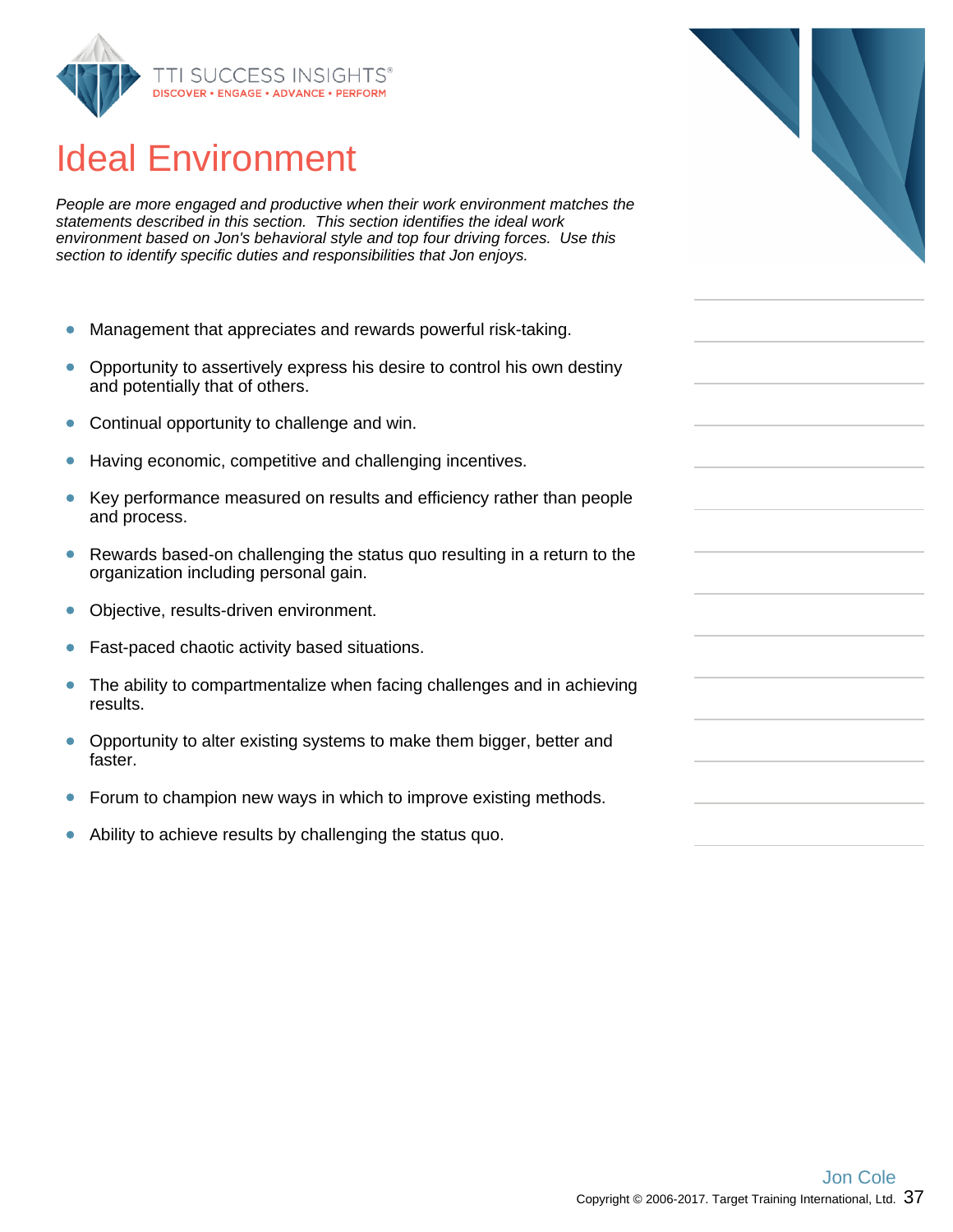

# Keys to Motivating

All people are different and motivated in various ways. This section of the report was produced by analyzing Jon's driving forces. Review each statement produced in this section with Jon and highlight those that are present "wants."

#### Jon wants:

- $\bullet$ Power and control over outcomes and goals.
- Space and latitude to do what it takes to get the job done.  $\bullet$
- To lead a team that understands the value of short-term and fast-moving  $\bullet$ ideas and results.
- Opportunities for achieving things faster and of more value.  $\bullet$
- Focus on results and rewards, not the process or journey.  $\bullet$
- Freedom to get desired results and improve efficiency.  $\bullet$
- To focus on the functionality more than physical attributes as an indicator  $\bullet$ of success.
- The understanding from management that working and focusing on  $\bullet$ tangible results is the desired outcome.
- To be seen as someone who is passionate about results even within a chaotic environment.
- $\bullet$ All systems and structures to be current and moving toward the desired result.
- $\bullet$ Goals and results that stem from a creative and open approach.
- The ability to solve problems by examining many new approaches.  $\bullet$

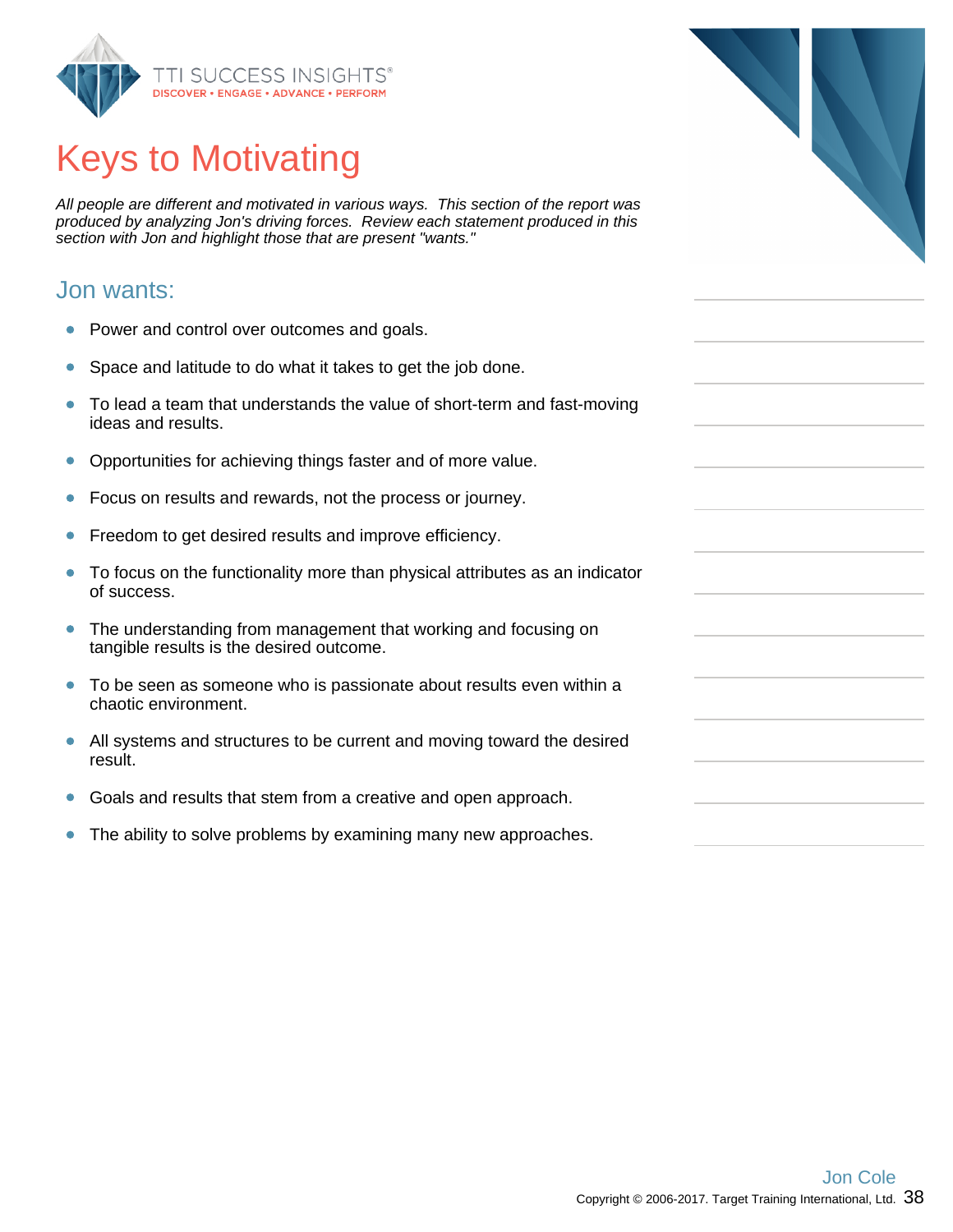

# Keys to Managing

This section discusses the needs which must be met in order for Jon to perform at an optimum level. Some needs can be met by himself, while management must provide for others. It is difficult for a person to enter a motivational environment when that person's basic management needs have not been fulfilled. Review the list with Jon and identify 3 or 4 statements that are most important to him. This allows Jon to participate in forming his own personal management plan.

#### Jon needs:

- Help understanding the effect on his image when he disengages from uncontrolled projects.
- Freedom to determine how results should be achieved.  $\bullet$
- Help in limiting interruptions because of the desire to be involved in too  $\bullet$ many projects.
- To understand that people who do not move at his pace may still offer value and a return on investment.
- To assess the risk and rewards of each decision.  $\bullet$
- $\bullet$ The opportunity to receive rewards based on results achieved.
- Challenges that utilize his objectivity and drive.  $\bullet$
- To compartmentalize activities in order to accomplish the objectives.  $\bullet$
- Assistance in understanding how his emotional intensity affects the  $\bullet$ performance of the team.
- $\bullet$ A manager that understands his potentially explosive nature is from the desire to achieve and win in new and different ways.
- To understand that there is a time and a place for arguing his point of  $\bullet$ view.
- $\bullet$ A manager that understands his need to explore many systems to capture all possibilities.

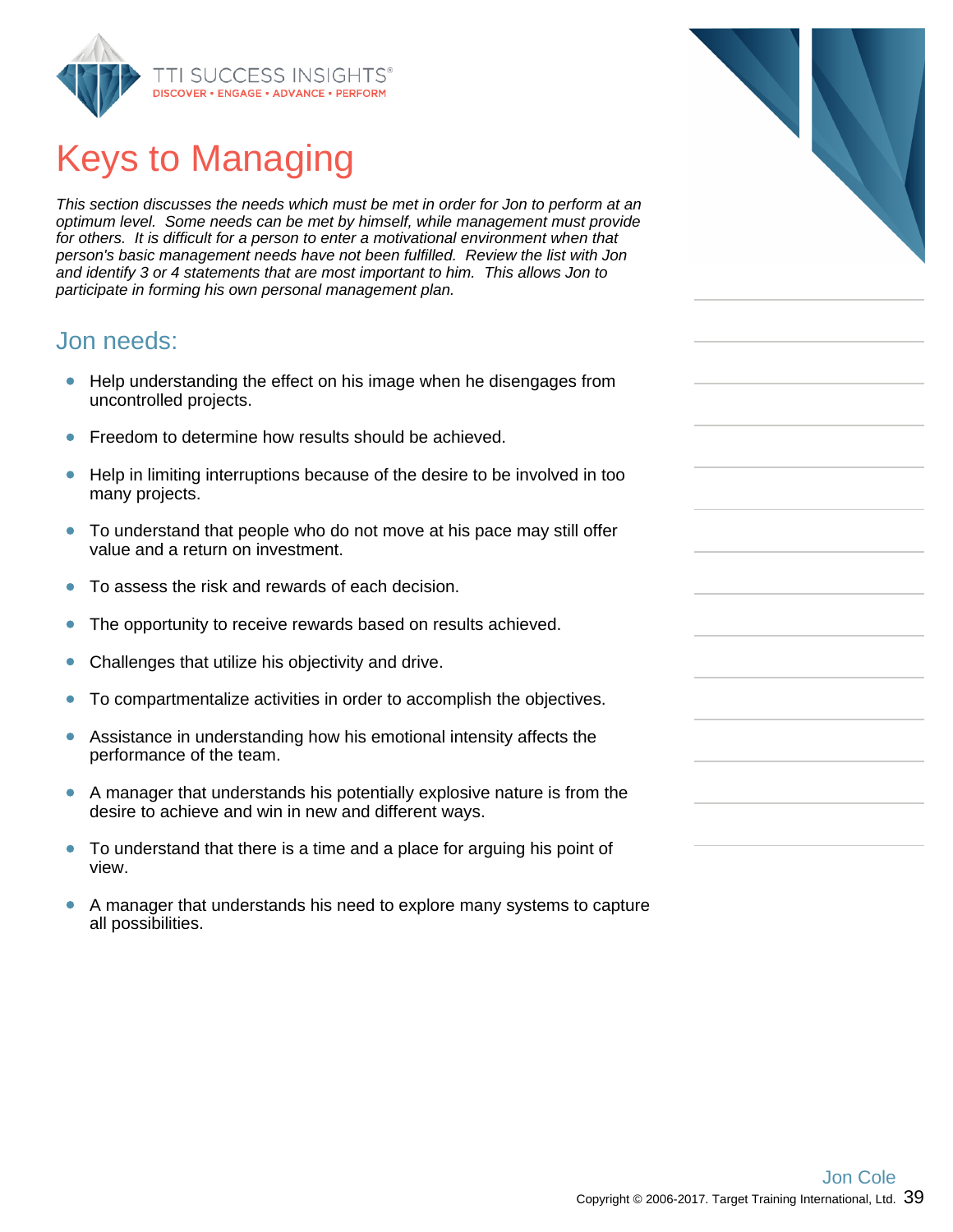



### Introduction Acumen Indicators Section

Research has shown that the most effective people are those who understand themselves, both their strengths and weaknesses, so they can develop strategies to meet the demands of their environment.

The Acumen Indicators Section is designed to help an individual truly understand themselves, how they analyze and interpret their experiences. A person's acumen, keenness and depth of perception or discernment, is directly related to their level of performance. The stronger a person's acumen, the more aware they are of their reality in both their external and internal world.

This section explores both how a person interacts with the external world and from a personal perspective. There are seven primary areas that this section will explore:

- $\bullet$ Summary of Acumen Capacity
- **World View General Characteristics**
- $\bullet$ Self View General Characteristics
- Clarity of Performance and Situational Awareness
- $\bullet$ Capacity for Problem Solving
- Reaction Index  $\bullet$
- Business Performance Summary  $\bullet$

Be sure to read the entire section with an open mind. Everyone has areas where they can improve. Use the content of this section while working with your mentor, professional coach or manager in order to make improvements, both personally and professionally.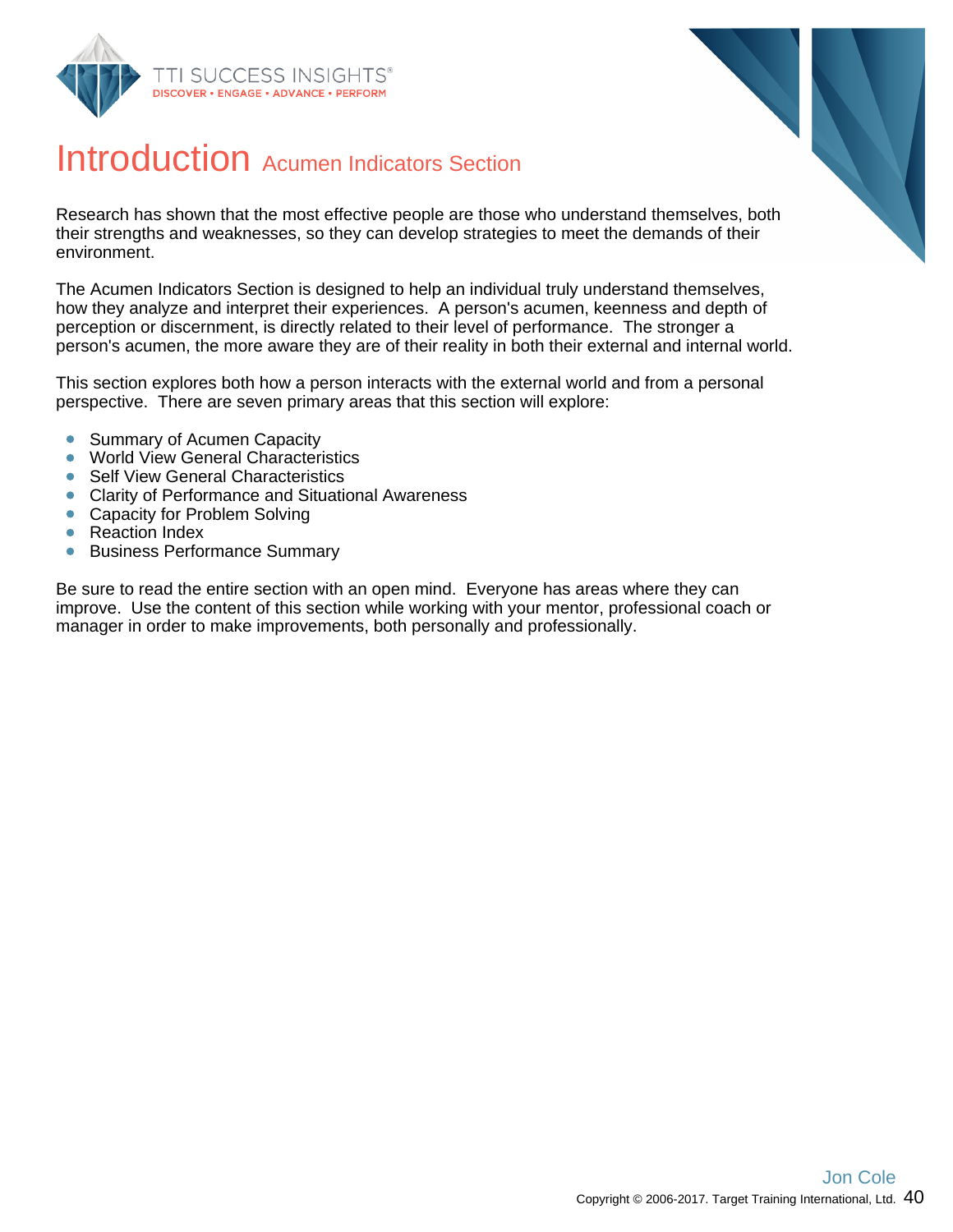



# Summary of Acumen Capacity

The Dimensions section measures Jon's capacity to understand each of the dimensions individually as well as the capacity to differentiate the value elements in situations.



The Individuality column relates to the development of your capacity to discern individuality in others and individuality in oneself. How well do you understand others? How well developed is your sense of self? (Feeling Column)

The Practical Situations column relates to the development of your capacity to discern the value in situations in the outside world and in one's own roles in life. How well do you understand all aspects of practical situations? How well do you understand your roles in life? (Doing Column)

The Systems and Order column relates to the development of your capacity to discern systems and order in the world and within oneself. How well do you understand structure and organization in the world? How well do you understand your self-organization and future direction? (Thinking Column)

The Distinction Index Column relates to your development of the capacity to differentiate values in general in the world as well as within oneself. (Judgment Column)

We will be exploring this information in more detail over the next two pages in the World View and Self View sections.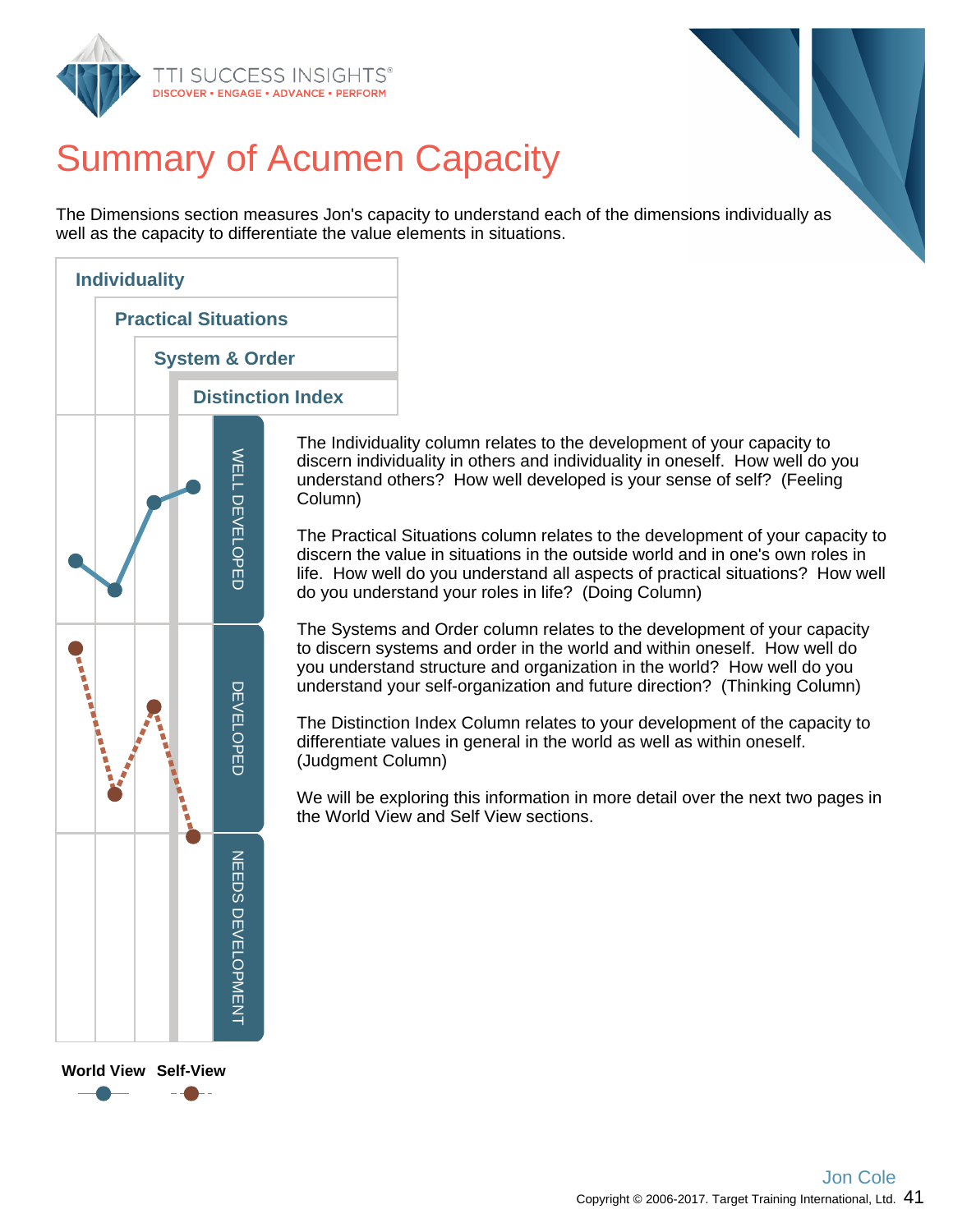

### World View

This is how Jon sees the world around him. This view measures his clarity and understanding of people, tasks and systems. It could also be looked at in terms of feeling, doing and thinking from an external standpoint. The statements below are based primarily on the 3 dimensions on the left side of the dimensional balance page and are in a random order.

- Jon tends to deal hands-on with things.  $\bullet$
- Jon has an opportunity for growth by gaining a better understanding of  $\bullet$ current activities, roles and responsibilities.
- $\bullet$ Jon works best in an atmosphere of dedicated co-workers who are going in the same direction or working toward the same goals.
- $\bullet$ Jon understands people well and enjoys a feeling of mutual respect for others.
- Jon has a high understanding of people and can build and maintain relationships.
- Jon will use his understanding of people in order to influence them to his  $\bullet$ viewpoint.
- $\bullet$ Jon sees things clearly from a systems perspective and this helps him understand the underlying systems in the world.
- Jon has thinking and planning ability when it comes to seeing the overall  $\bullet$ process.
- Jon has the ability to come up with new ideas.  $\bullet$
- Jon has good thinking and planning ability, as well as good organizational  $\bullet$ skills.



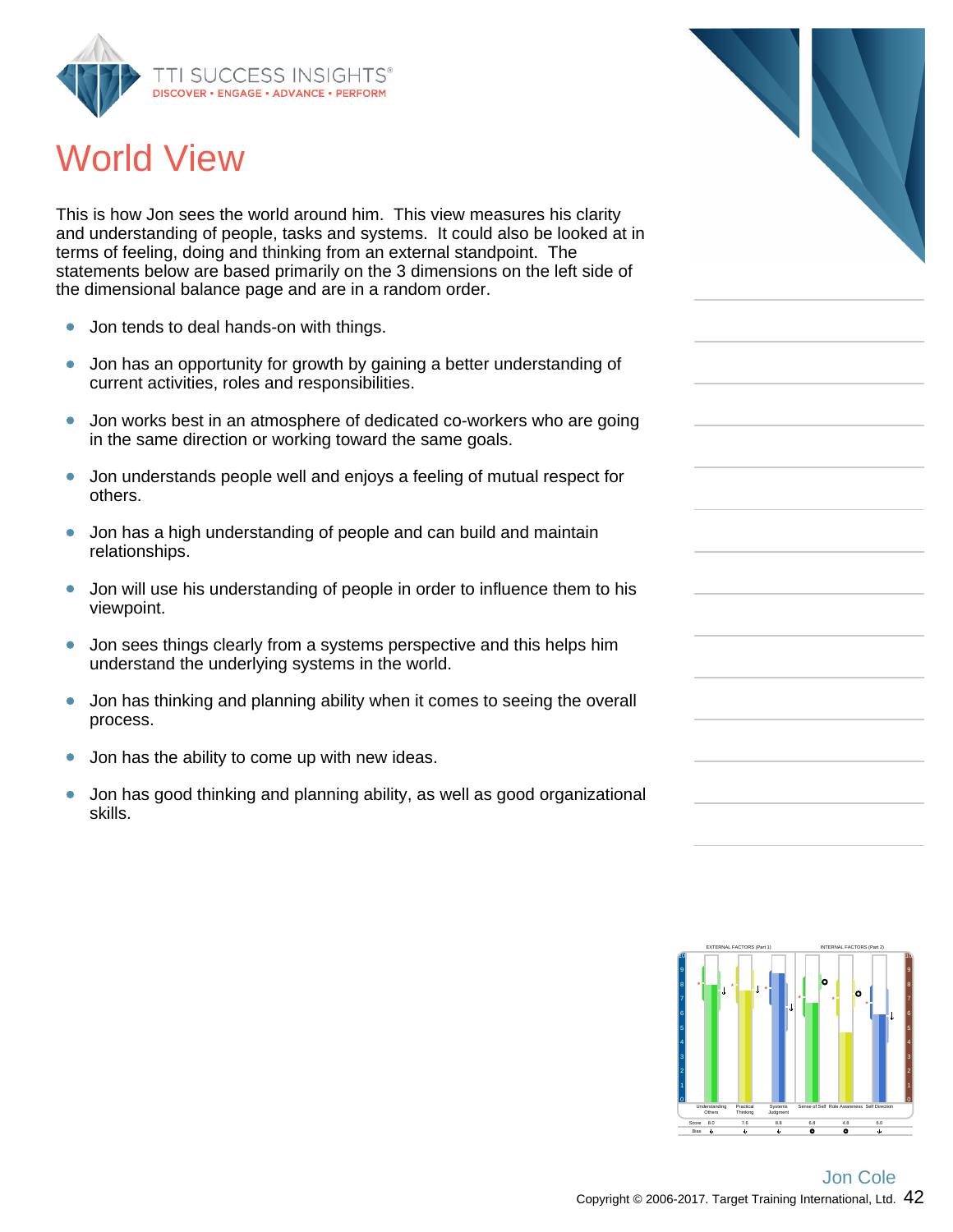

# Self View

This is how Jon sees himself. This view measures his clarity and understanding of himself, his roles in life and his direction for the future. The internal dimensions are a reflection of him from both personal and professional viewpoints. The statements below are based primarily on the 3 dimensions on the right side of the dimensional balance page and are in a random order.

- Jon should be positive and realistic about current expectations.  $\bullet$
- Jon has little understanding about what he can achieve.  $\bullet$
- Jon would benefit from listing his roles and asking himself if any of these  $\bullet$ roles are currently in transition?
- Jon tends to appreciate himself for who he is.  $\bullet$
- Jon focuses on who he is as an individual.  $\bullet$
- Jon tends to rely on himself in the face of adversity.  $\bullet$
- Jon may focus on gaining information to clearly envision himself in the  $\bullet$ future.
- Jon has a grasp of his potential accomplishments.  $\bullet$
- Jon tends to have a strong personal drive and devotion to living up to who  $\bullet$ and what he thinks he ought to be.



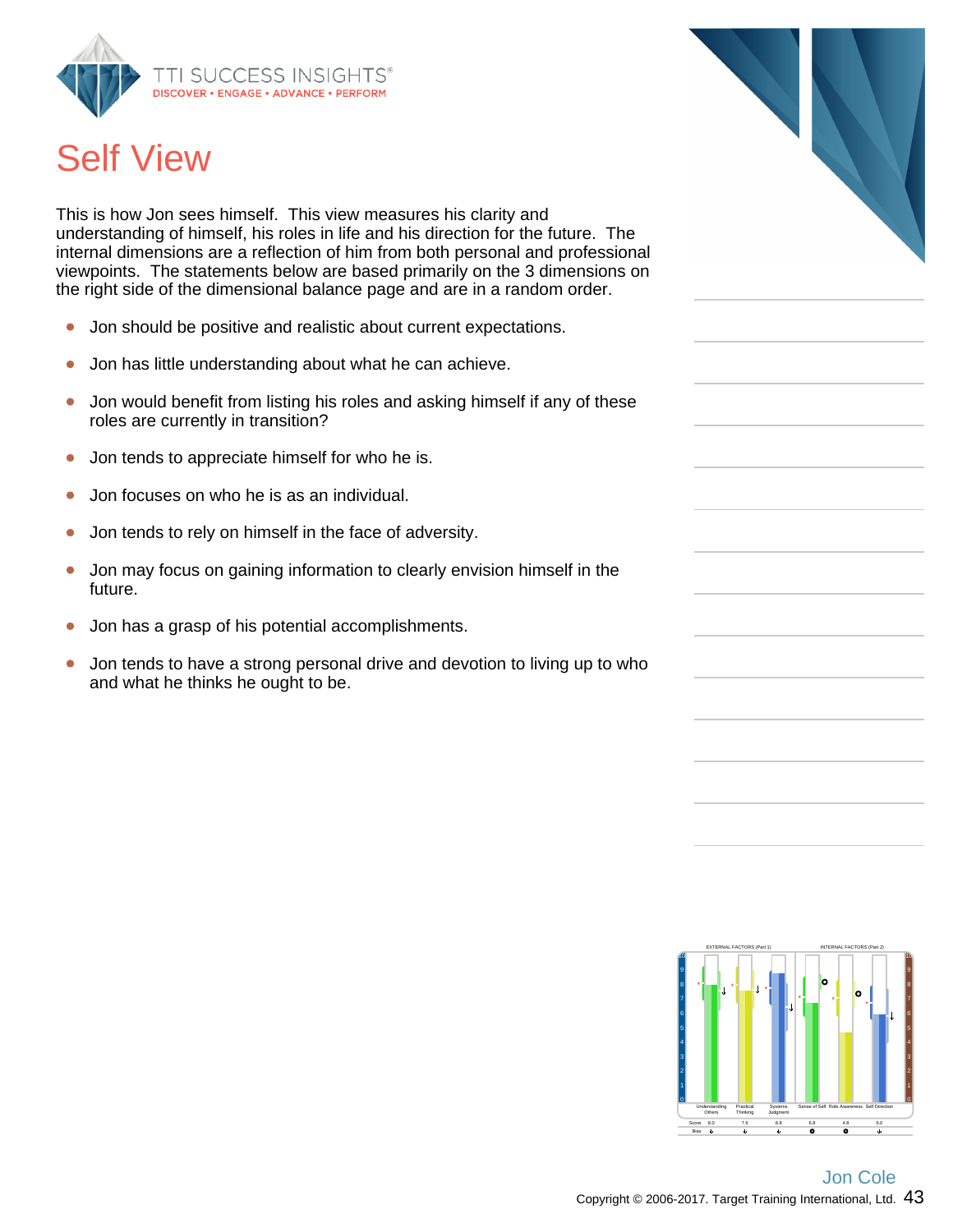

### Clarity of Performance and Situational Awareness

Clarity of Performance and Situational Awareness score both internally and externally. The Clarity of Performance measures a person's ability to see the relevant in situations, their capacity for focusing on, understanding and valuing the dimensions evenly in the outside world and within oneself. The Situational Awareness score is the measurement of Jon's awareness of the reality of the outside world and within his own world.

**External Clarity of Performance:** Development of a **sense of proportion** in evaluating personal, practical and theoretical situations in the outside world.

| <b>Needs</b><br><b>Clarity</b> | <b>Moderate Clarity</b> | <b>High</b><br><b>Clarity</b> |
|--------------------------------|-------------------------|-------------------------------|
|                                |                         |                               |
|                                |                         |                               |

- In terms of people, tasks and systems, Jon has the least clarity when it  $\bullet$ comes to tasks.
- When confronted with a situation, Jon may overlook the tasks and details involved focusing more on the people or processes and policies.
- Jon should do his best to remain objective in dealing with situations and issues of all kinds.

**External Situational Awareness:** Development of the awareness of the reality of the world.

| <b>Needs</b><br><b>Development</b> | <b>Developed</b> | Well<br>Developed |
|------------------------------------|------------------|-------------------|
|                                    |                  |                   |

- Jon demonstrates moderate objectivity in his approach to situations.  $\bullet$
- Jon at times may have an unrealistic view of the situation.  $\bullet$
- Jon could strive to be more rational in his approach to issues in his work  $\bullet$ environment.

<sup>\* 68%</sup> of the population falls within the shaded area.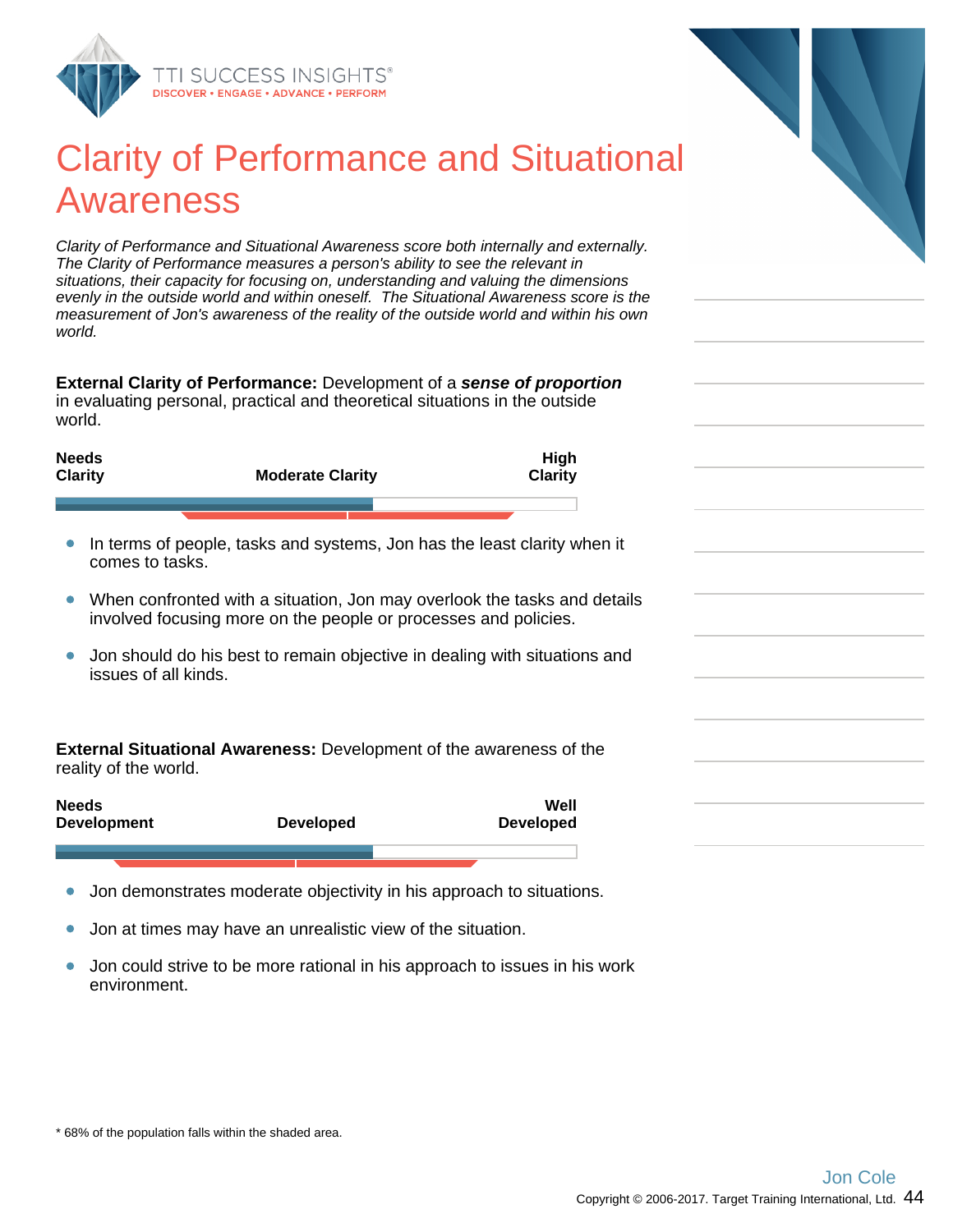

### Clarity of Performance and Situational **Awareness Continued**

**Internal Clarity of Performance:** Development of a **sense of proportion** in evaluating personal, practical and theoretical situations in oneself.

| <b>Needs</b><br><b>Clarity</b> | <b>Moderate Clarity</b> | High<br><b>Clarity</b> |
|--------------------------------|-------------------------|------------------------|
|                                |                         |                        |

- He lacks objectivity on some personal issues.
- He lacks a balanced view when looking at his internal world, and could  $\bullet$ benefit from a clearer understanding of both his personal and professional roles.
- For Jon, understanding his life's roles is secondary to who he is as a person and his envisioned future, which contributes to his unbalanced view of personal issues.

**Internal Situational Awareness:** Development of the awareness of the reality of one's own self.

| <b>Needs</b><br><b>Development</b> | <b>Developed</b> | Well<br><b>Developed</b> |
|------------------------------------|------------------|--------------------------|
|                                    |                  |                          |
|                                    |                  |                          |

- $\bullet$ Jon has moderate awareness in terms of himself, his role and his future.
- $\bullet$ Jon has moderate understanding of his reality as it pertains to himself.
- Jon is generally rational about his strengths and weaknesses.  $\bullet$

How would making improvements in these areas benefit your personal and professional life?

In what areas do you feel you would have the most benefit from further developing?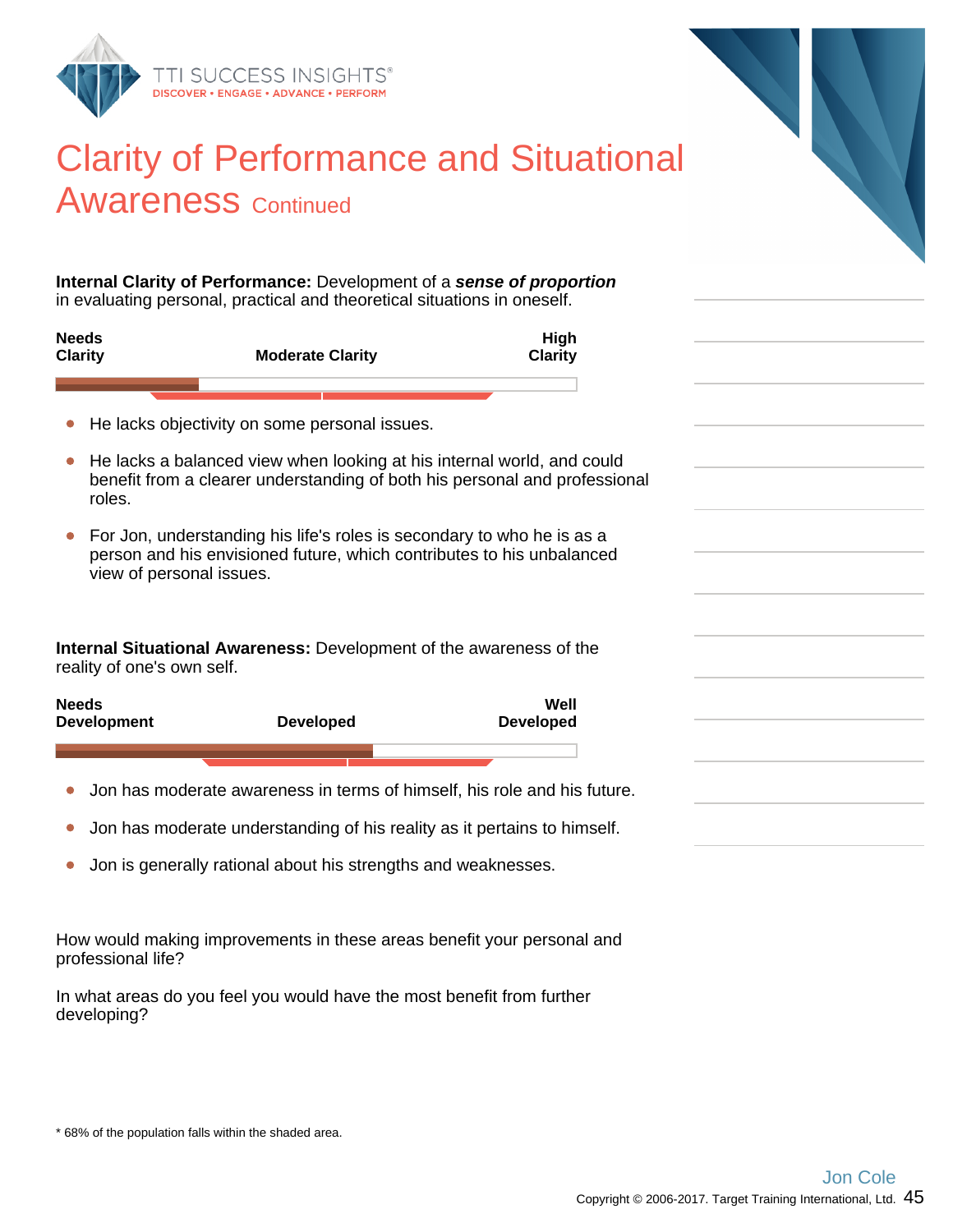

# Summary of Capacity for Problem Solving



The Individual Situations column relates to the development of your capacity to discern the importance within situations concerning the individuality of others and concerning one's own

The Complex Situations column relates to the development of your capacity to discern the importance within practical situations and in situations concerning one's own roles in life.

The Theoretical Situations column relates to the development of your capacity to discern the importance within systems and in situations requiring self-discipline.

The Problems and Decisions column relates to the development of your capacity to discern the importance within situations in the

The Reaction Index column relates to the development of your capacity for organizing one's reactions when confronted with situations in the world and within oneself.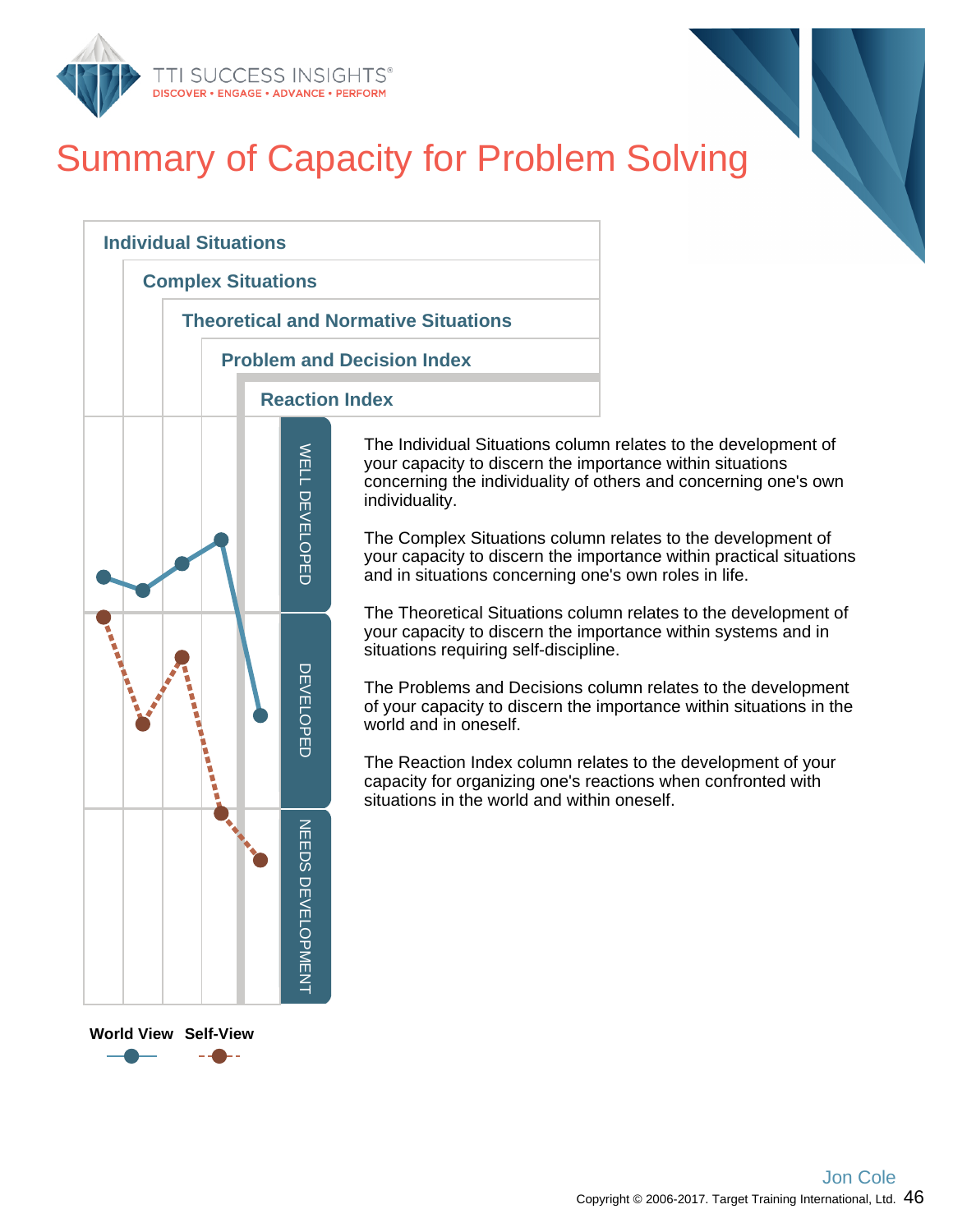

# Capacity for Problem Solving

The Problem Solving Summary will identify Jon's capacity to solve problems and concentrate during challenging times and ability to make balanced decisions. Levels of development will be indicated by Well Developed, Developed or Needs Development as well as through a numerical score.

**Capacity for Solving Problems Involving People** - The ability to perceive the important within the complex in outside situations concerning the individuality of others and the ability to solve personal problems of others.



**Capacity for Solving Practical Problems** - The ability to perceive the important within the complex in outside situations in order to solve practical problems in the outside world.

| $0. \ldots 1 \ldots 2 \ldots 3 \ldots 4 \ldots 5 \ldots 6 \ldots 7 \ldots 8 \ldots 9 \ldots 10$ |  |  |  |
|-------------------------------------------------------------------------------------------------|--|--|--|
|                                                                                                 |  |  |  |
|                                                                                                 |  |  |  |

**Capacity for Solving Theoretical Problems** - The ability to perceive the important within the complex in outside situations or systems in order to solve theoretical problems in the outside world.

| 0. 1 2 3 4 5 6 7 8 9 10 |  |  |  |  |  |
|-------------------------|--|--|--|--|--|
|                         |  |  |  |  |  |
|                         |  |  |  |  |  |

**Capacity for Problem Solving and Decision Making in the Outside World** - The ability to perceive all relevant information needed within complex situations for the task at hand in order to make important decisions.

0. . . . 1 . . . . 2 . . . . 3 . . . . 4 . . . . 5 . . . . 6 . . . . 7 . . . . 8 . . . . 9 . . . 10

7.9\*

**8.0**

**8.2**

**8.2**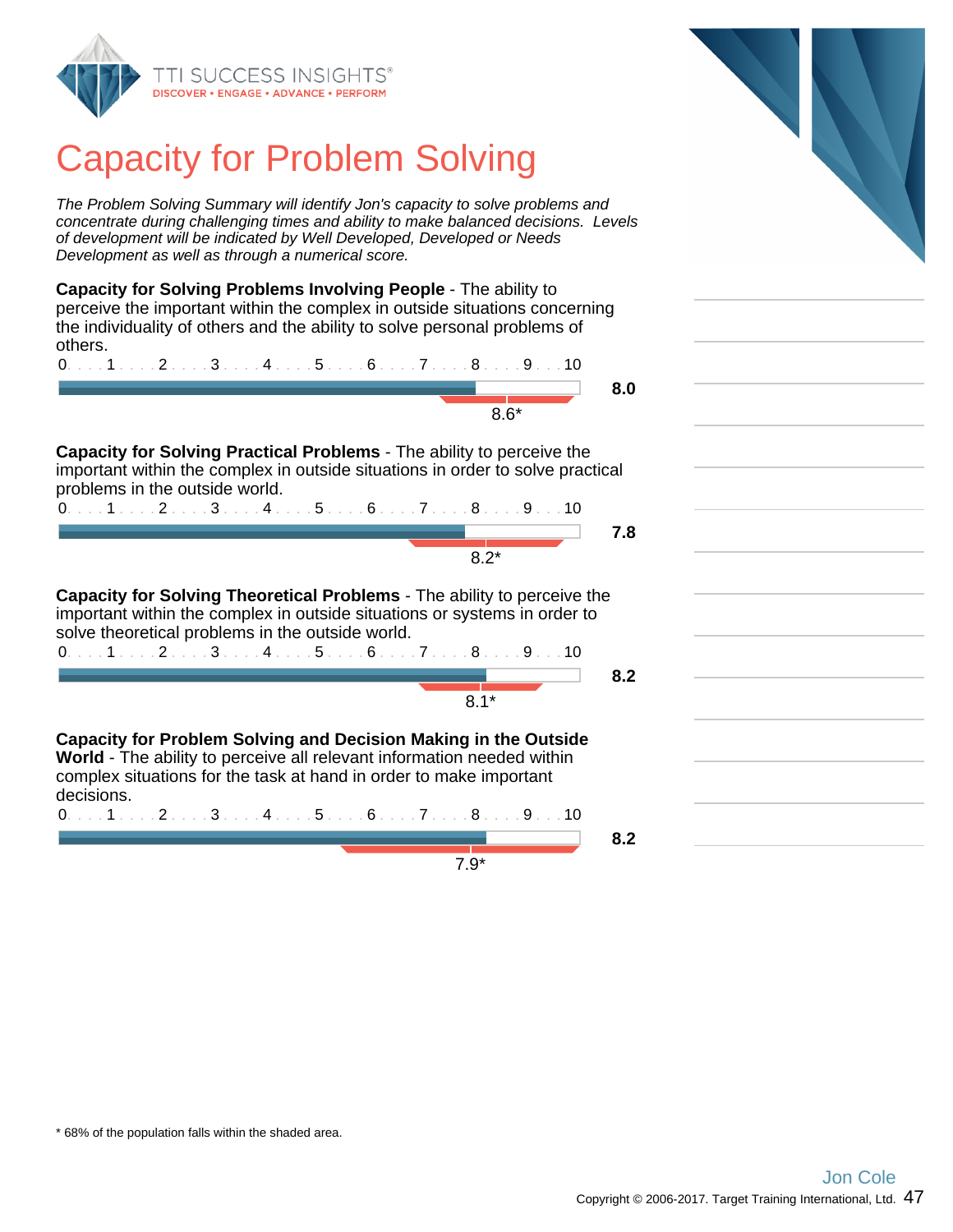

### **Capacity for Problem Solving Continued**

**Internal Problem Solving Ability** - The ability to perceive the important within the complex in situations that concern one's own individuality in order to solve one's own personal problems. 0. . . . 1 . . . . 2 . . . . 3 . . . . 4 . . . . 5 . . . . 6 . . . . 7 . . . . 8 . . . . 9 . . . 10 **7.4**  $\frac{1}{7}$ .7\* **Problem Solving Ability Within One's Roles** - The ability to perceive the important within the complex in situations which concern one's roles in order to resolve personal practical problems. 0. . . . 1 . . . . 2 . . . . 3 . . . . 4 . . . . 5 . . . . 6 . . . . 7 . . . . 8 . . . . 9 . . . 10 **5.8**  $\frac{1}{7.5^{*}}$ **Problem Solving Ability Regarding One's Future** - The ability to perceive the important within the complex in problems which require self-discipline and the ability to resolve theoretical personal problems. 0. . . . 1 . . . . 2 . . . . 3 . . . . 4 . . . . 5 . . . . 6 . . . . 7 . . . . 8 . . . . 9 . . . 10 **6.8** and a strong of 7.5\* **Capacity for Problem Solving and Decision Making Within One's Self** - The ability to perceive the important within the complex within one's self in order to resolve problems and to make personal decisions. 0. . . . 1 . . . . 2 . . . . 3 . . . . 4 . . . . 5 . . . . 6 . . . . 7 . . . . 8 . . . . 9 . . . 10 **4.2** 6.6\*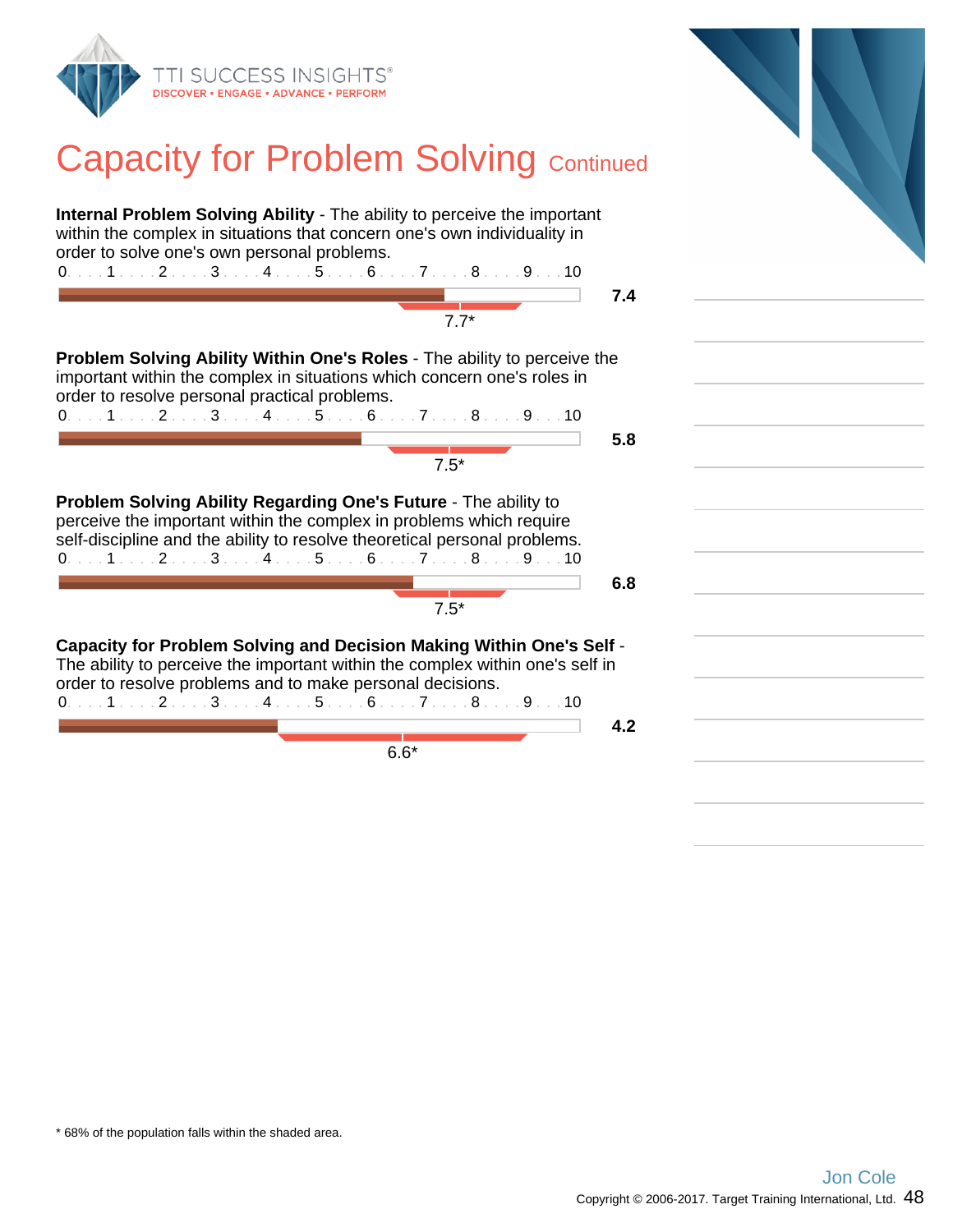

### Reaction Index

The Reaction Index is determined by looking at Jon's External Control and Internal Control. The combination of this information will identify one's capacity for appropriate response in difficult situations. Levels of development will be indicated by Well Developed, Developed or Needs Development.

**External Control:** The ability to appear to be rational and in control when facing problems or crises.

| <b>Needs</b><br><b>Development</b> | <b>Developed</b> | Well<br><b>Developed</b> |
|------------------------------------|------------------|--------------------------|
|                                    |                  |                          |

- He shows some discipline and organization when reacting to conflict,  $\bullet$ primarily dealing with problems involving practical situations.
- $\bullet$ His capacity to organize and discipline his reactions when confronted with outside problems is developed.
- He shows some discipline and organization when reacting to conflict, primarily dealing with problems involving systems and theories.
- He shows some discipline and organization when reacting to conflict,  $\bullet$ primarily dealing with problems involving other people.

**Internal Control:** The ability to remain in conscious command of one's internal self when confronted with difficult circumstances and to respond rationally. **Well**

| Needs<br><b>Development</b> | Developed | Well<br><b>Developed</b> |
|-----------------------------|-----------|--------------------------|
|                             |           |                          |

- He shows lack of discipline and organization when reacting to conflict,  $\bullet$ primarily dealing with problems involving his roles in life.
- His capacity to organize and discipline his reactions when confronted with problems within himself needs development.
- He shows lack of discipline and organization when reacting to conflict, primarily dealing with problems involving self-discipline.
- He shows lack of discipline and organization when reacting to conflict,  $\bullet$ primarily dealing with problems involving his own individuality.

<sup>\* 68%</sup> of the population falls within the shaded area.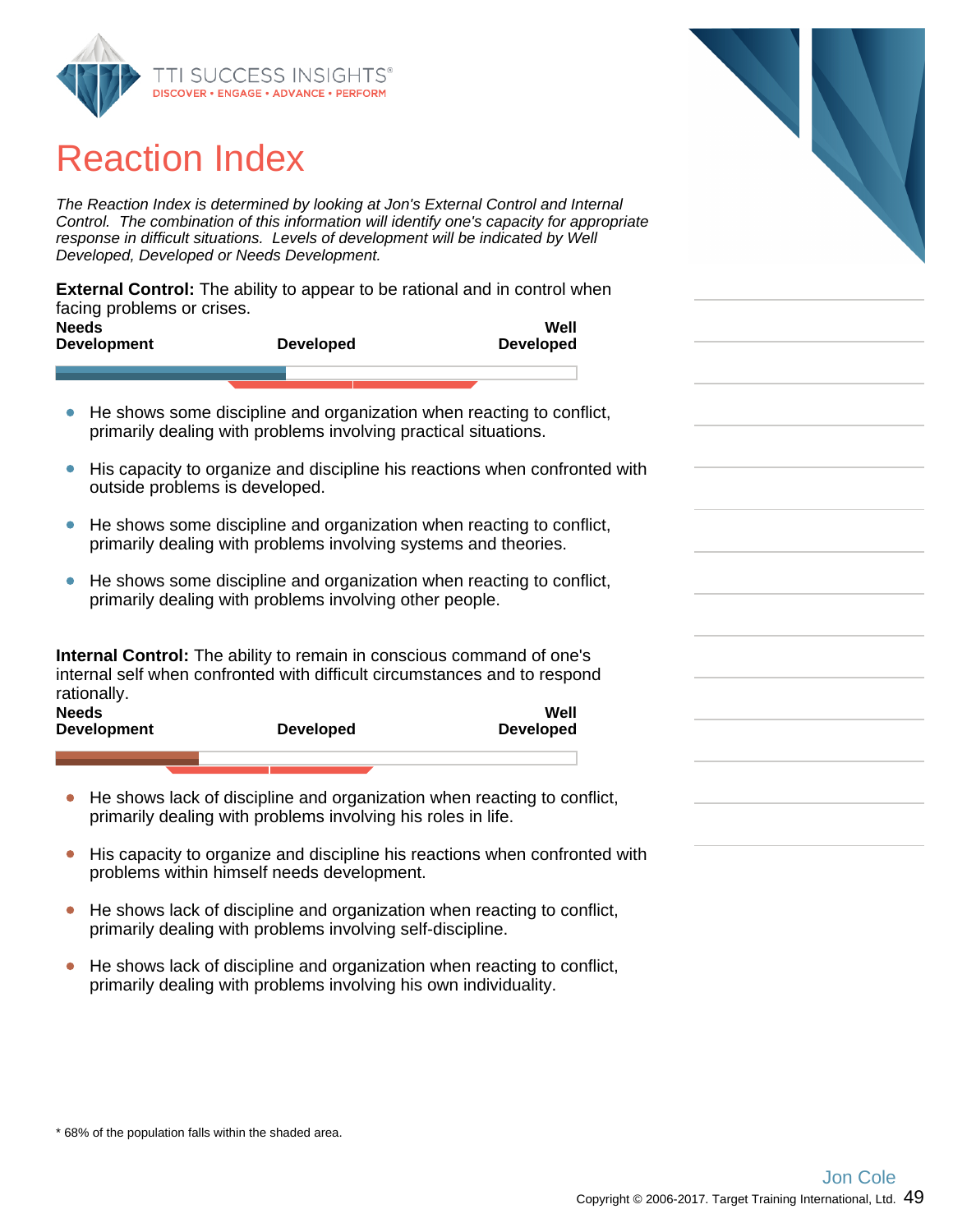

### Business Performance Summary

The business performance summary will identify Jon's capacity to solve problems and concentrate during challenging times and ability to make balanced decisions. Levels of development will be indicated through a numerical score for Balanced Decision Making and External and Internal Control as well as by Well Developed, Developed and Needs Development for the Attitude Index.

|                                    | <b>Balanced Decision Making - The ability to make consistently sound and</b>                                                                                 |                  |     |
|------------------------------------|--------------------------------------------------------------------------------------------------------------------------------------------------------------|------------------|-----|
|                                    | timely decisions in one's personal and professional life.<br>$0.1.1.1.1.2.1.13.1.14.1.1.5.1.16.1.17.1.18.1.19.1.10$                                          |                  |     |
|                                    |                                                                                                                                                              |                  | 6.5 |
|                                    | $7.0*$                                                                                                                                                       |                  |     |
|                                    |                                                                                                                                                              |                  |     |
| proportion in external situations. | <b>External Concentration Index - The ability to concentrate with a sense of</b>                                                                             |                  |     |
|                                    | $0.1.1.1.1.2.1.13.1.14.1.15.1.16.1.17.1.18.1.19.1.10$                                                                                                        |                  |     |
|                                    |                                                                                                                                                              |                  | 8.9 |
|                                    |                                                                                                                                                              | $7.5*$           |     |
|                                    |                                                                                                                                                              |                  |     |
| proportion in internal situations. | <b>Internal Concentration Index</b> - The ability to concentrate with a sense of                                                                             |                  |     |
|                                    | $0. \ldots 1. \ldots 2. \ldots 3. \ldots 4. \ldots 5. \ldots 6. \ldots 7. \ldots 8. \ldots 9. \ldots 10$                                                     |                  |     |
|                                    |                                                                                                                                                              |                  | 5.3 |
|                                    | $6.7*$                                                                                                                                                       |                  |     |
|                                    |                                                                                                                                                              |                  |     |
| statements in the questionnaire.   | <b>Attitude Index:</b> Attitude Index shows the positive or negative attitude of<br>the person toward the world and is a result of over or under-valuing the |                  |     |
| <b>Needs</b>                       |                                                                                                                                                              | Well             |     |
| <b>Development</b>                 | <b>Developed</b>                                                                                                                                             | <b>Developed</b> |     |
|                                    |                                                                                                                                                              |                  |     |
|                                    |                                                                                                                                                              |                  |     |
|                                    | $6.9*$                                                                                                                                                       |                  |     |

- External - Internal - Combined External and Internal

#### **Attitude Index General Descriptors**

- $\bullet$ Fear - concern
- Apprehensive worried  $\bullet$
- Uneasy  $\bullet$
- Suspicious disbelieving  $\bullet$
- Resistant defiant, challenging, opposing  $\bullet$
- $\bullet$ Angry - annoyed, irritated

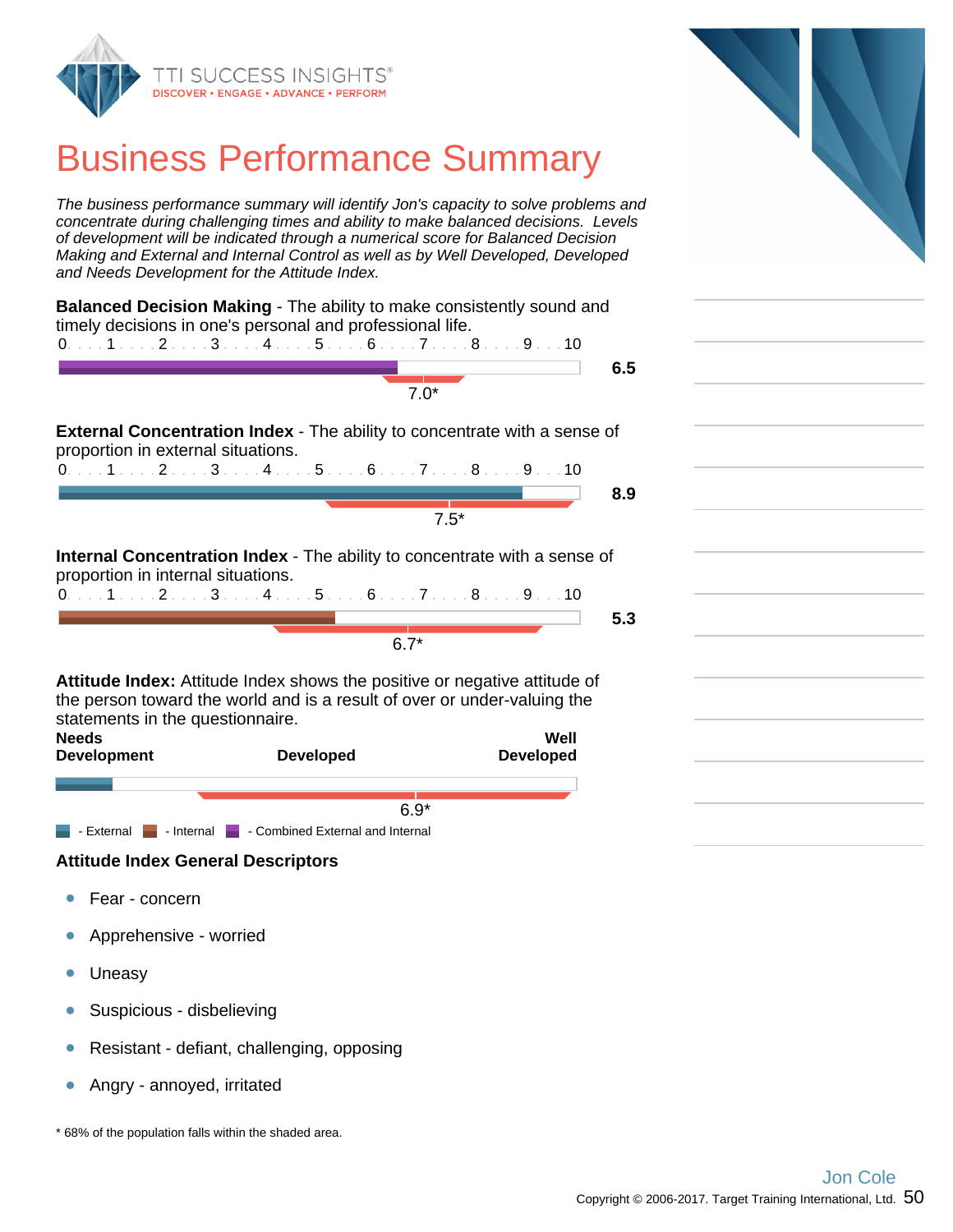

## Dimensional Balance

- Population mean
- Overvaluation
- O Neutral valuation
- Undervaluation



**Rev: 0.92-0.75**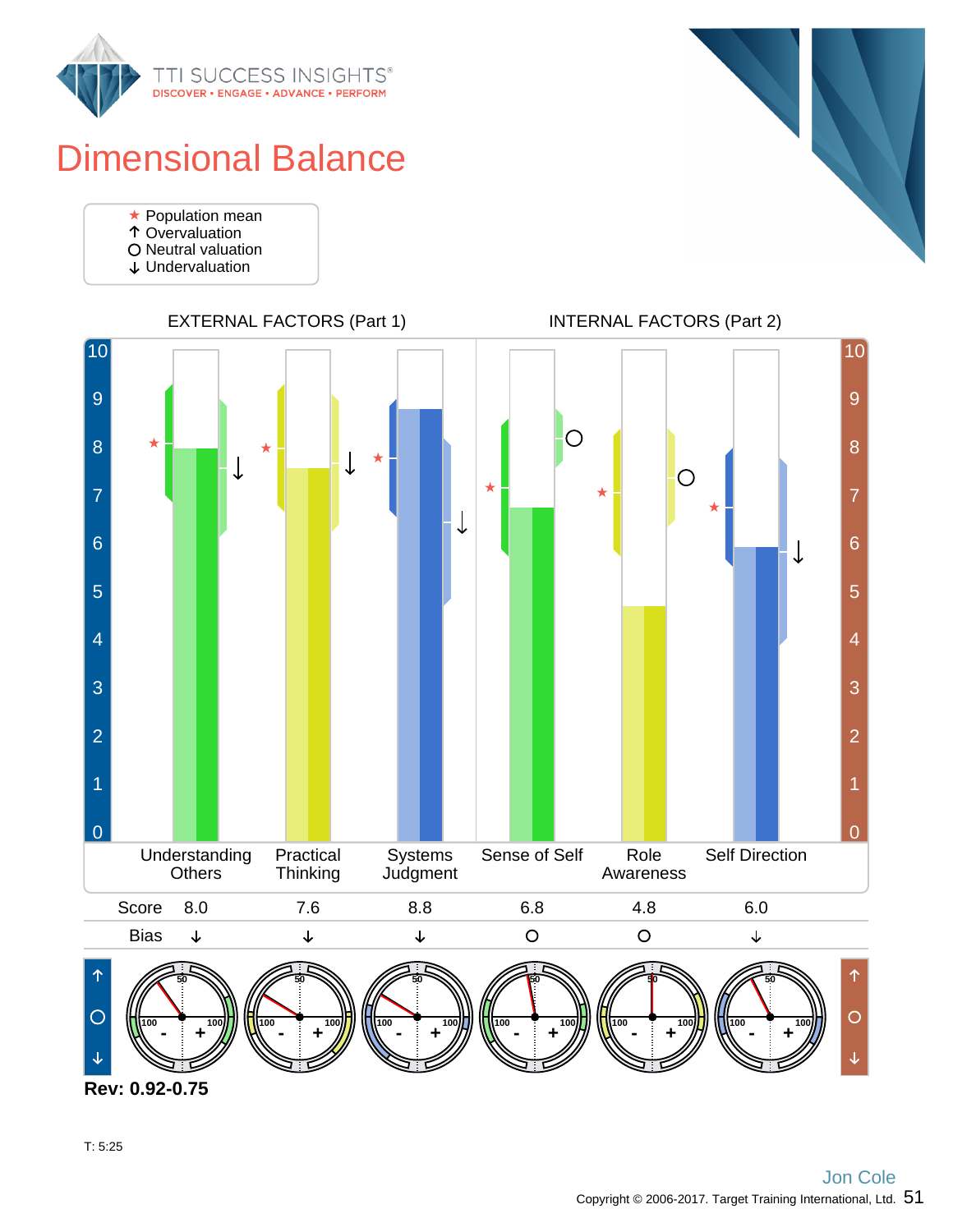



### Introduction Competencies Section

Your success in any job depends on the value of your contribution to the organization. Managers, mentors and professional coaches can encourage, advise and guide you as you grow professionally. However, the ultimate responsibility for your career development is yours and yours alone.

This report is designed to assist you in managing and developing your career. For many jobs, personal skills are as important as technical skills in producing superior performance. Personal skills are often transferable to different jobs, whereas technical skills are usually more specific.

While personal skills are certainly important for career development, it is not necessary to fully develop every one. In fact, development of a personal skill may not benefit your career if it isn't required in your current job. In order to optimize your career potential, it is best to focus your development efforts on the personal skills that are required in your current job, or the job you want.

Be sure to read the entire report with an open mind. Everyone has areas where they can improve. Before deciding to work on developing personal skills you have not yet fully developed, you may want to discuss the report with a trusted peer, mentor or professional coach. You may even wish to share the report with your manager. In most cases, management takes a very positive view of individuals who wish to develop their skills.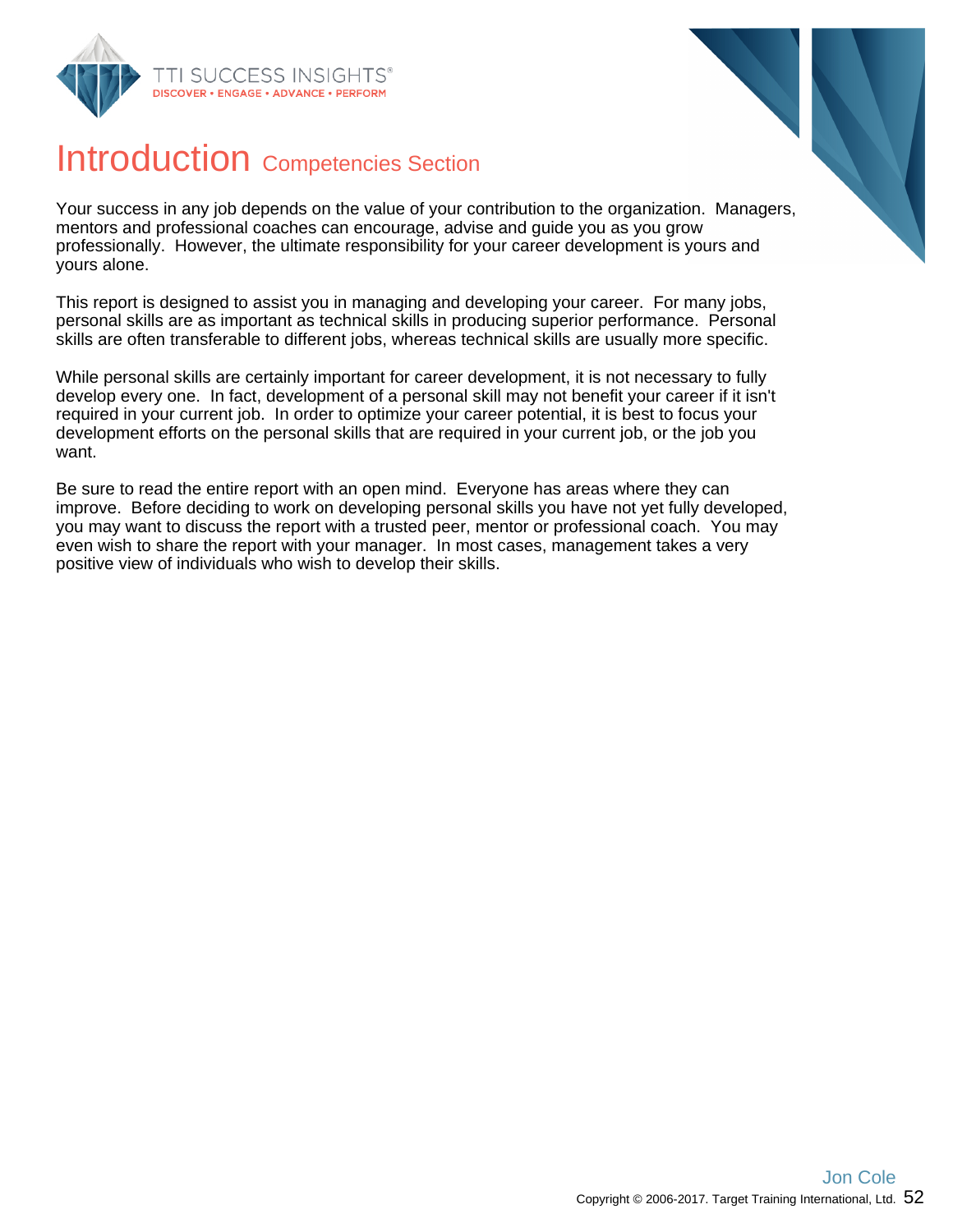

# Development Indicator

This section of your report shows your development level of 25 personal skills based on your responses to the questionnaire.

|                                      | $\mathbf 0$ | 10 | 20 | 30 | 40 | 50 | 60 | 70 | 80 | 90 | 100 |  |
|--------------------------------------|-------------|----|----|----|----|----|----|----|----|----|-----|--|
| <b>Understanding Others</b>          |             |    |    |    |    |    |    |    |    |    |     |  |
| <b>Customer Focus</b>                |             |    |    |    |    |    |    |    |    |    |     |  |
| <b>Self Starting</b>                 |             |    |    |    |    |    |    |    |    |    |     |  |
| <b>Employee Development/Coaching</b> |             |    |    |    |    |    |    |    |    |    |     |  |
| <b>Interpersonal Skills</b>          |             |    |    |    |    |    |    |    |    |    |     |  |
| Leadership                           |             |    |    |    |    |    |    |    |    |    |     |  |
| <b>Flexibility</b>                   |             |    |    |    |    |    |    |    |    |    |     |  |
| <b>Goal Orientation</b>              |             |    |    |    |    |    |    |    |    |    |     |  |
| <b>Appreciating Others</b>           |             |    |    |    |    |    |    |    |    |    |     |  |
| <b>Futuristic Thinking</b>           |             |    |    |    |    |    |    |    |    |    |     |  |
| <b>Diplomacy</b>                     |             |    |    |    |    |    |    |    |    |    |     |  |
| <b>Teamwork</b>                      |             |    |    |    |    |    |    |    |    |    |     |  |
| <b>Personal Accountability</b>       |             |    |    |    |    |    |    |    |    |    |     |  |
| <b>Creativity and Innovation</b>     |             |    |    |    |    |    |    |    |    |    |     |  |
| <b>Influencing Others</b>            |             |    |    |    |    |    |    |    |    |    |     |  |
| <b>Continuous Learning</b>           |             |    |    |    |    |    |    |    |    |    |     |  |
| <b>Negotiation</b>                   |             |    |    |    |    |    |    |    |    |    |     |  |
| <b>Project Management</b>            |             |    |    |    |    |    |    |    |    |    |     |  |
| <b>Planning and Organizing</b>       |             |    |    |    |    |    |    |    |    |    |     |  |
| <b>Conflict Management</b>           |             |    |    |    |    |    |    |    |    |    |     |  |
| <b>Problem Solving</b>               |             |    |    |    |    |    |    |    |    |    |     |  |
| <b>Conceptual Thinking</b>           |             |    |    |    |    |    |    |    |    |    |     |  |
| <b>Resiliency</b>                    |             |    |    |    |    |    |    |    |    |    |     |  |
| <b>Time and Priority Management</b>  |             |    |    |    |    |    |    |    |    |    |     |  |
| <b>Decision Making</b>               |             |    |    |    |    |    |    |    |    |    |     |  |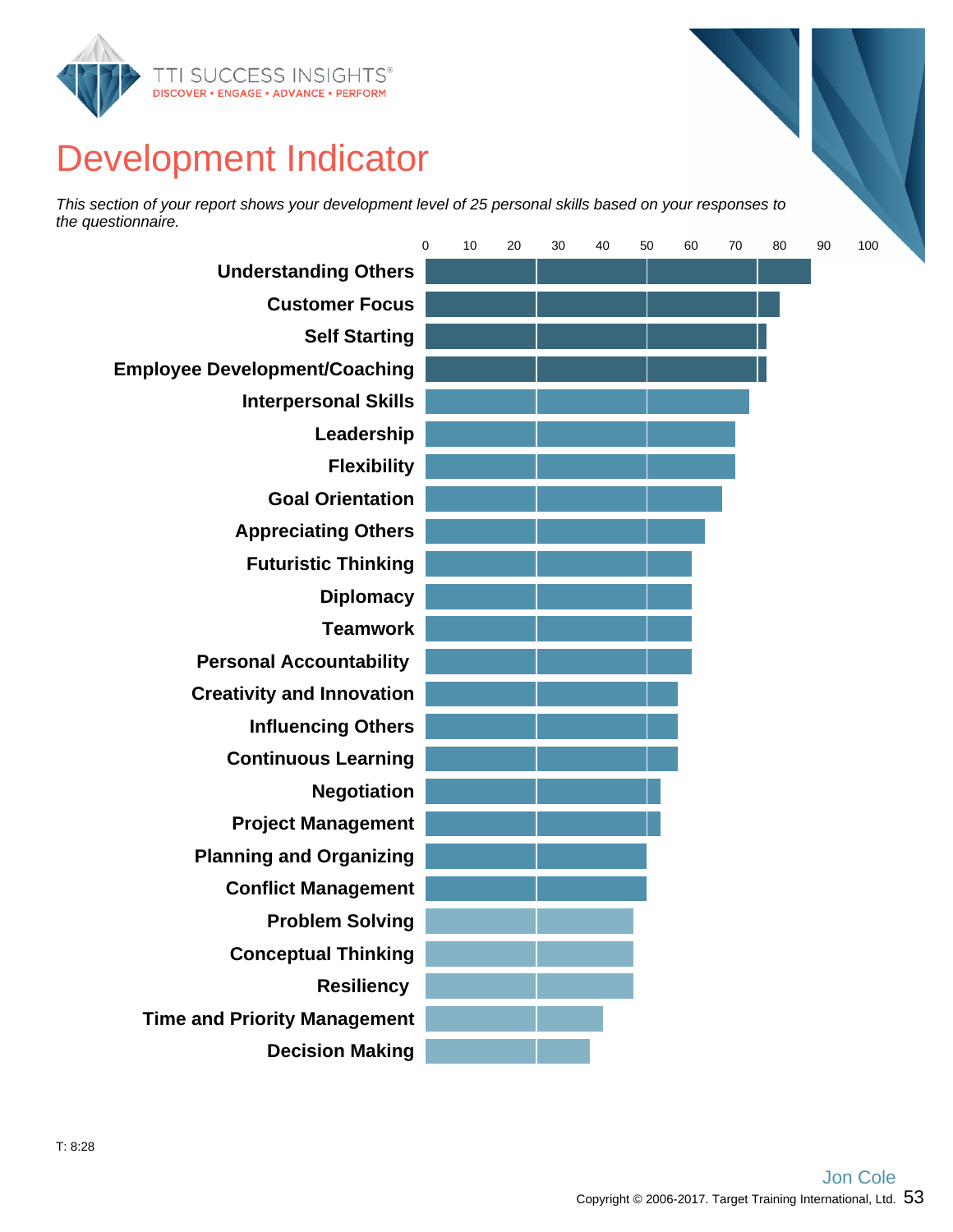

### Competencies Hierarchy

Your unique hierarchy of competencies is key to your success. Knowing what they are is essential to reaching your goals. The graphs below rank your competencies from top to bottom.

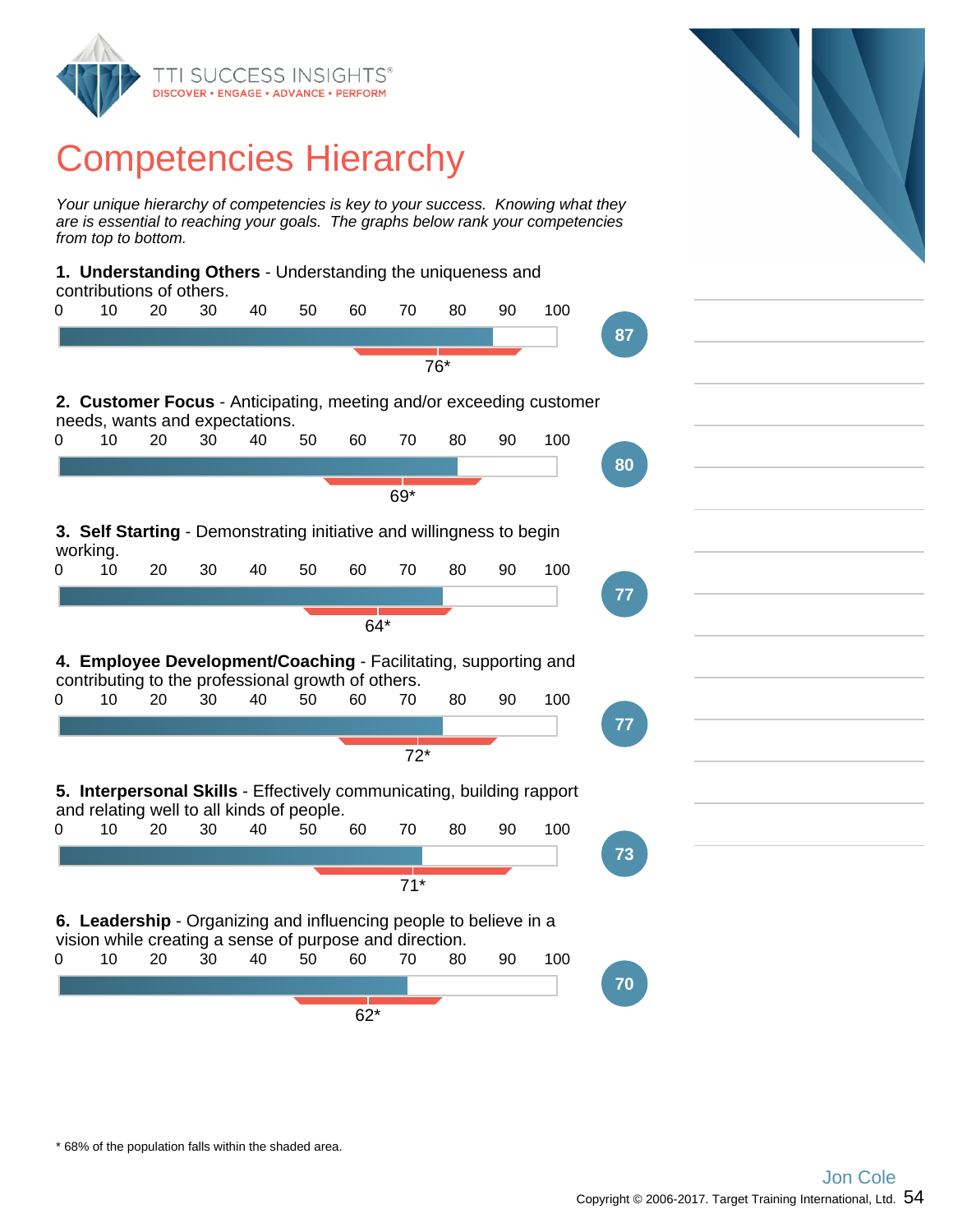

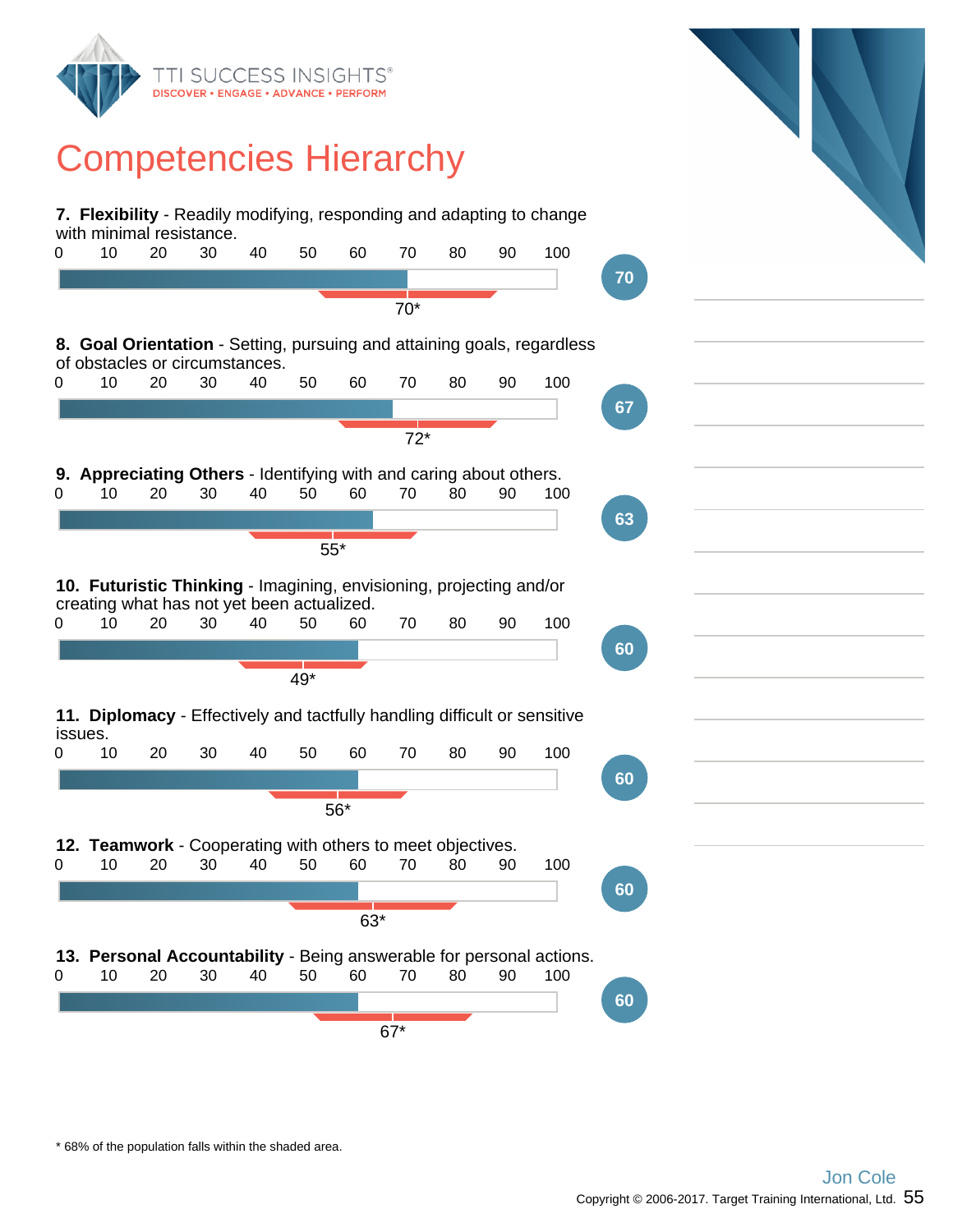

### Competencies Hierarchy

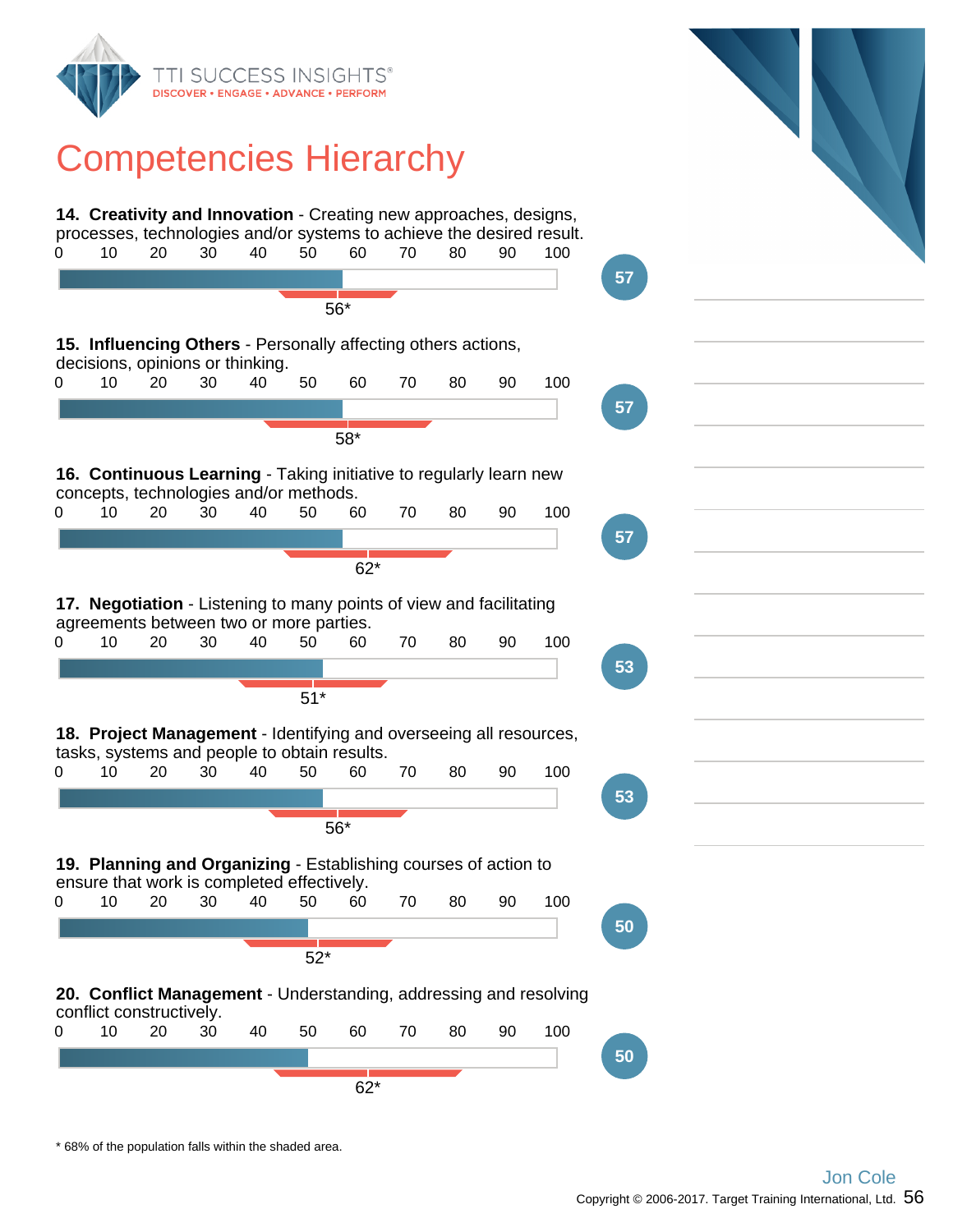

### Competencies Hierarchy

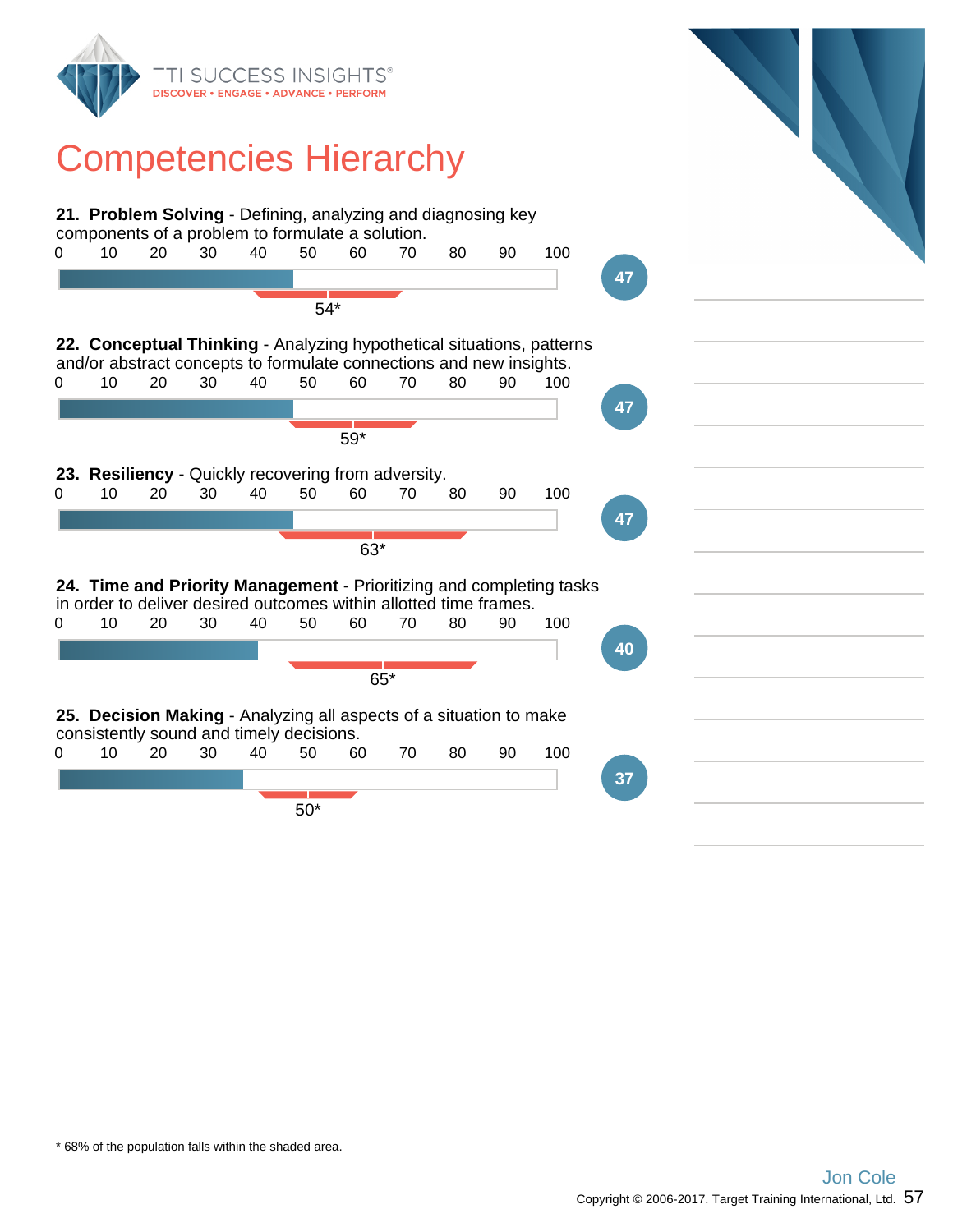

Your unique hierarchy of competencies is key to your success. Knowing what they are is essential to reaching your goals.

- 1. Understanding Others: Understanding the uniqueness and contributions of others.
	- $\bullet$ Demonstrates the ability to evaluate others.
	- $\bullet$ Strives to understand the unique qualities of all people.
	- Evaluates many aspects of the people in his surroundings.  $\bullet$
	- Recognizes how other people can contribute.
	- Accepts individuals' unique abilities and looks for ways for them to  $\bullet$ contribute.
	- Utilizes feedback to identify strengths in other people.  $\bullet$
	- Seeks to understand how certain decisions can impact others. ŏ
	- ŏ Sees the unique contributions of colleagues.
	- Relates and connects with others.  $\bullet$
	- $\bullet$ Understands the unique motivations, needs and aspirations of others.
- 2. Customer Focus: Anticipating, meeting and/or exceeding customer needs, wants and expectations.
	- Strives to anticipate, identify and understand customers' wants, needs and concerns.
	- Responds to customers with a sense of urgency.
	- Follows through on customer requests.  $\bullet$
	- Is patient and courteous with customers.  $\bullet$
	- Resolves issues and complaints to the satisfaction of customers.  $\bullet$
	- Expends extraordinary effort to satisfy customers.  $\bullet$
	- Develops relationships with customers.  $\bullet$
	- $\bullet$ Partners with customers to assist them in achieving their objectives.
	- Acts as an advocate for customers' needs.
	- Takes professional risks for the sake of customers' needs.  $\bullet$
- 3. Self Starting: Demonstrating initiative and willingness to begin working.
	- Possesses a strong work ethic and belief in getting results.
	- $\bullet$ Takes initiative and does whatever it takes to achieve objectives.
	- Projects self-assurance in getting the task started.  $\bullet$
	- Starts quickly to avoid setbacks.
	- Asserts self in personal and professional life.
	- Willing to begin working regardless of circumstances.
	- $\bullet$ Accepts personal responsibility for achieving personal and professional goals.
	- Functions effectively and achieves results regardless of circumstances.
	- Takes initiative and acts without waiting for direction.
	- Displays self-confidence, conscientiousness, assertiveness, persistence  $\bullet$ and is achievement-oriented.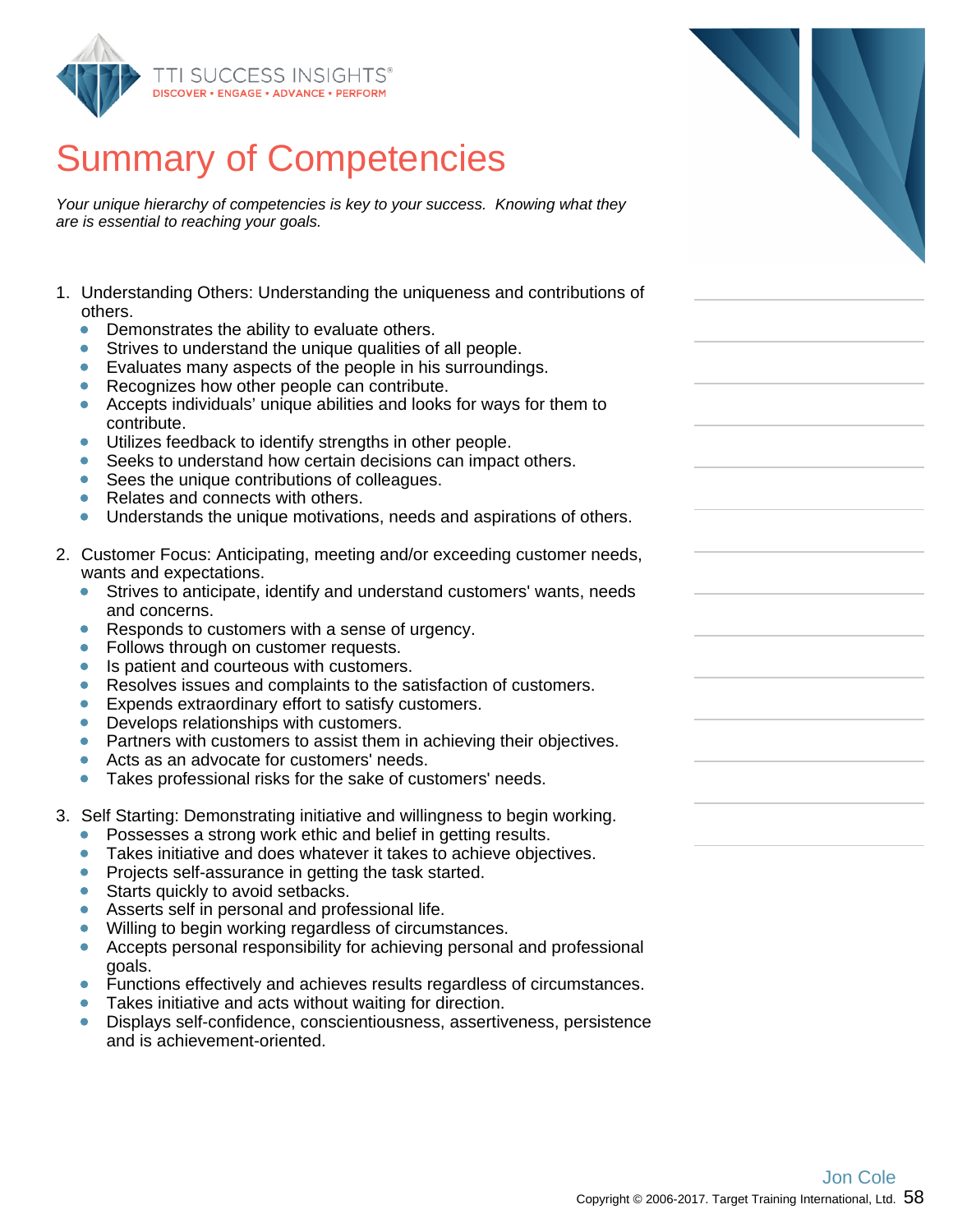

- 4. Employee Development/Coaching: Facilitating, supporting and contributing to the professional growth of others.
	- Inspires confidence in others' ability to grow professionally.  $\bullet$
	- Identifies and facilitates developmental opportunities.
	- Encourages initiative and improvement.  $\bullet$
	- Provides opportunities for enhancement.  $\bullet$
	- Gives new and challenging work assignments.  $\bullet$
	- $\bullet$ Acknowledges and praises improvements.
	- Supports, coaches and mentors the development of others.  $\bullet$
	- $\bullet$ Views mistakes as opportunities for learning.
	- Promotes learning and professional growth.
	- Understands the uniqueness and current level of each participant.  $\bullet$
- 5. Interpersonal Skills: Effectively communicating, building rapport and relating well to all kinds of people.
	- Strives for self-awareness in a social setting.
	- Demonstrates sincere interest in others.  $\bullet$
	- Treats all people with respect, courtesy and consideration.
	- Respects differences in the attitudes and perspectives of others.  $\bullet$
	- Listens, observes and strives to gain understanding of others.  $\bullet$
	- Communicates effectively.  $\bullet$
	- Shows sensitivity to diversity issues.
	- Develops and maintains relationships with many different kinds of people regardless of differences.
	- Handles any situation gracefully by using non-verbal communication,  $\bullet$ in-depth questioning and listening skills.
	- $\bullet$ Recognizing other's perspectives, by actively listening, thus providing many views of a given situation.
- 6. Leadership: Organizing and influencing people to believe in a vision while creating a sense of purpose and direction.
	- Inspires others with compelling visions.  $\bullet$
	- Takes risks for the sake of purpose, vision or mission.
	- Builds trust and demonstrates integrity with a noticeable congruence between words and actions.
	- Demonstrates optimism and positive expectations of others.  $\bullet$
	- Delegates appropriate levels of responsibility and authority.  $\bullet$
	- Involves people in decisions that affect them.
	- Addresses performance issues promptly, fairly and consistently.  $\bullet$
	- Adapts methods and approaches to create an environment to allow others to be successful.
	- Makes decisions that are best for the organization and attempts to mitigate the negative consequences for people.
	- Demonstrates loyalty to constituents.  $\bullet$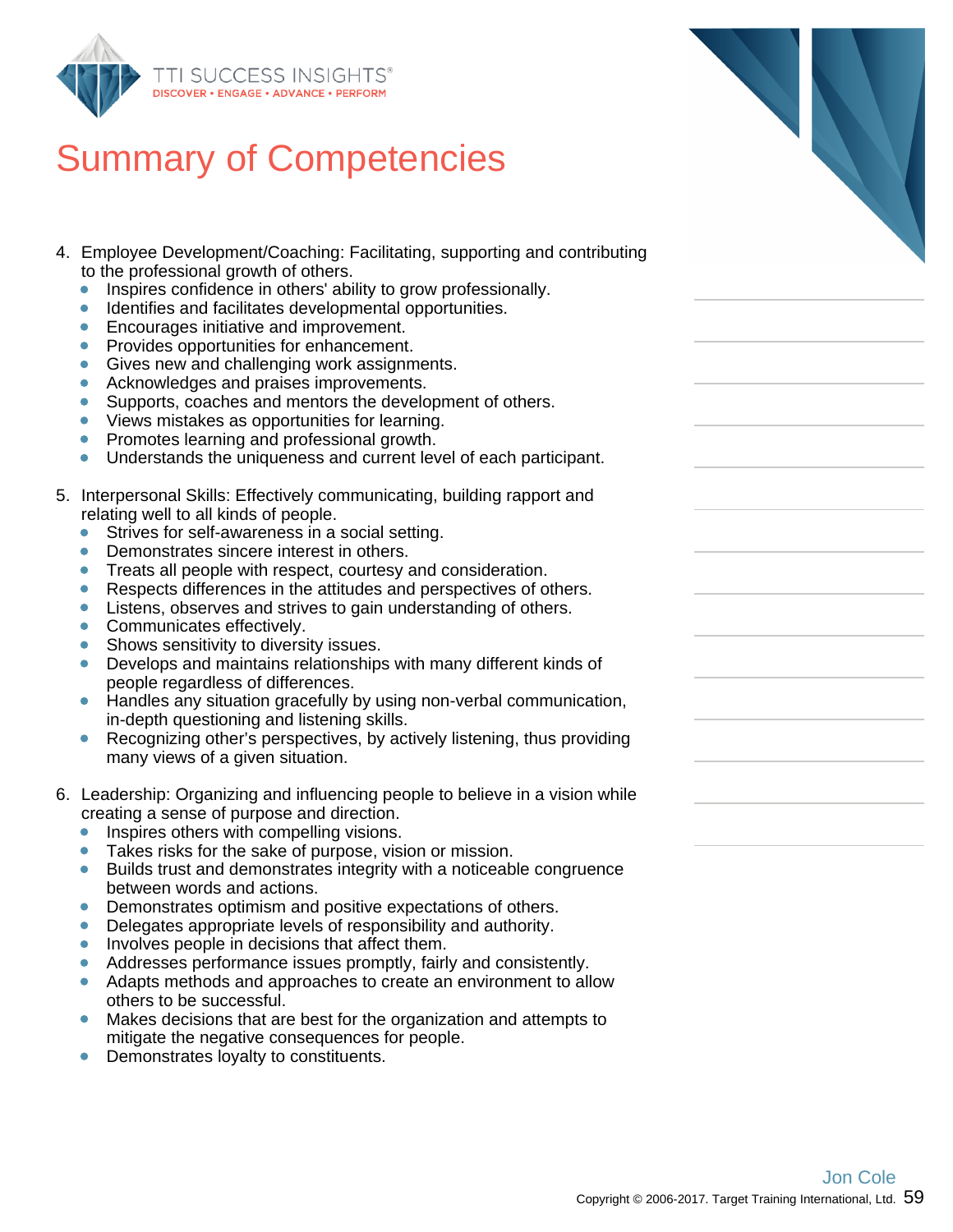

- 7. Flexibility: Readily modifying, responding and adapting to change with minimal resistance.
	- $\bullet$ Responds promptly to shifts in direction, priorities and schedules.
	- Demonstrates agility in accepting new ideas, approaches and/or methods.
	- Effective in shifting priorities and tasks.
	- Modifies methods or strategies to fit changing circumstances.  $\bullet$
	- Adapts personal style to work with different people.
	- Maintains productivity during transitions.  $\bullet$
	- $\bullet$ Embraces and/or champions a shift in activity.
	- Strives to adapt to situational demands.
	- Capable of changing or adjusting to meet particular or varied needs.
	- Able to step outside their comfort zone and try something they haven't done before.
- 8. Goal Orientation: Setting, pursuing and attaining goals, regardless of obstacles or circumstances.
	- Acts instinctively to achieve objectives without supervision.  $\bullet$
	- Expends the necessary time and effort to achieve goals.  $\bullet$
	- Recognizes and acts on opportunities to advance progress to meet goals.
	- $\bullet$ Establishes and works toward ambitious and challenging goals.
	- $\bullet$ Develops and implements strategies to meet objectives.
	- $\bullet$ Measures effectiveness and performance to ensure results are attained.
	- Acts with a determination to achieve goals.  $\bullet$
	- Demonstrates persistence in overcoming obstacles to meet objectives.
	- $\bullet$ Takes calculated risks to achieve results.
	- Employs a strategy that affects how they approach tasks and future  $\bullet$ projects.
- 9. Appreciating Others: Identifying with and caring about others.
	- Demonstrates genuine concern for others.
	- Respects and values people.
	- Wants to ensure people experience positive emotions.
	- $\bullet$ Expends considerable effort to impact the needs, concerns and feelings of others.
	- Advocates for the interests, needs and wants of others.
	- Demonstrates sensitivity and understanding.
	- $\bullet$ Takes personal and/or professional risks for the sake of others.
	- Recognizes and enjoys the good qualities of others.
	- Provides support, appreciation and recognition.
	- Displays kindness and concern for others.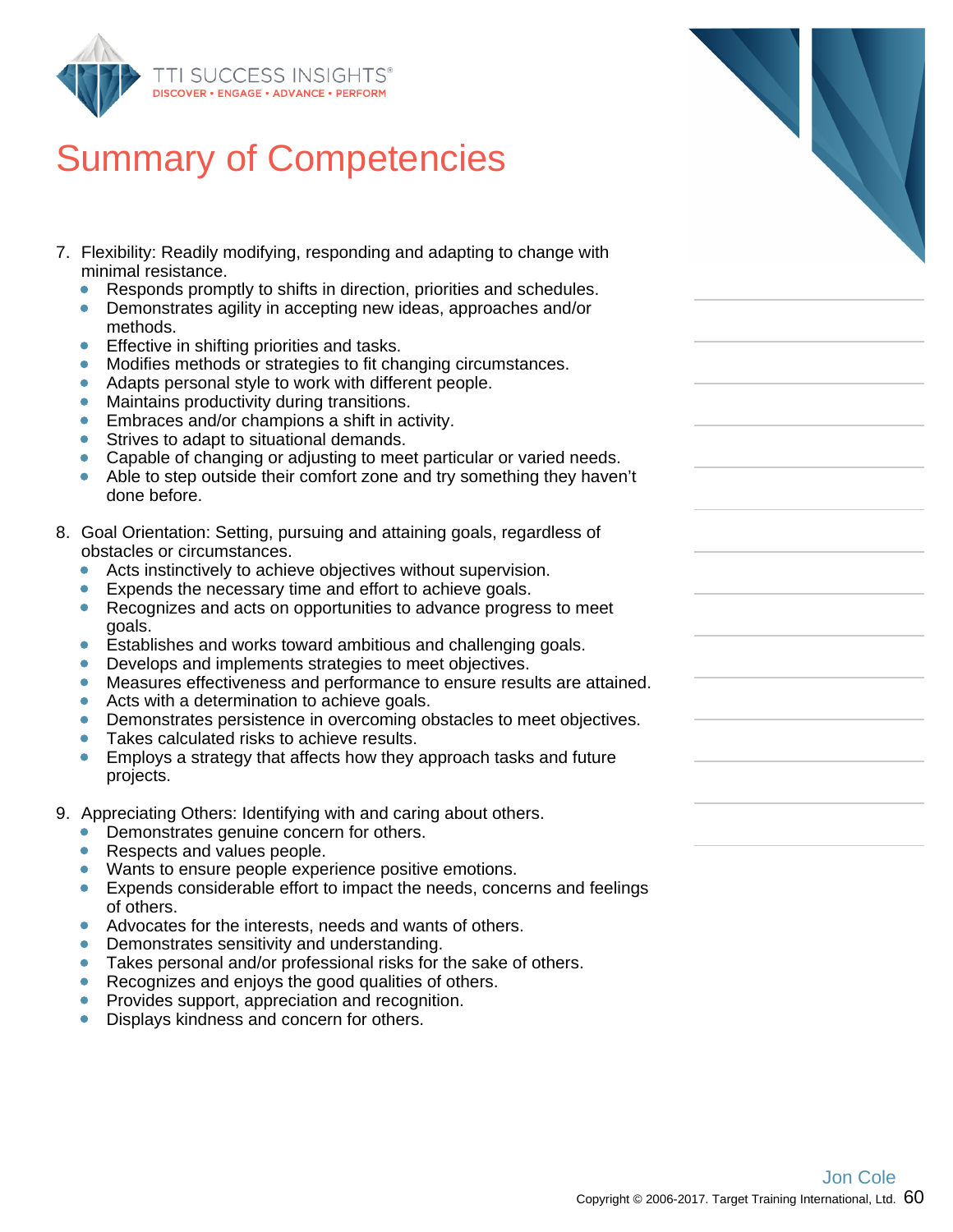

- 10. Futuristic Thinking: Imagining, envisioning, projecting and/or creation has not yet been actualized.
	- $\bullet$ Demonstrates an ability to connect the dots and see the big portal
	- Looks beyond the forces driving the current reality that may have long-term effects.
	- Utilizes foresight and intuitive perception as well as factual ev  $\bullet$ draw inferences.
	- Recognizes, supports and/or champions cutting-edge ideas.
	- Anticipates future trends or events.  $\bullet$
	- $\bullet$ Envisions possibilities others may not.
	- Imagines and/or predicts changes in current reality based on and conceptual reasoning.
	- $\bullet$ Creates an environment where forward thinking is the norm not exception.
	- Envisions ideas that may be seen as unobtainable by others.
	- Mentally lives in the future and does not allow current technology  $\bullet$ cloud their vision.
- 11. Diplomacy: Effectively and tactfully handling difficult or sensitive
	- Effectively utilizes tact and diplomacy in working with people hierarchical, functional and/or cultural borders.
	- $\bullet$ Understands cultural, climate and organizational issues.
	- Adapts conduct and communications to "politically correct" standards.  $\bullet$
	- ŏ Effectively leverages networks of influence to enable progres.
	- $\bullet$ Is sensitive to the needs of special interest groups within organizations.
	- Builds relationships and networks with key people of influence  $\bullet$
	- Provides advice, counsel and mentoring on organizational issues.
	- Utilizes both formal and informal networks internally to obtain  $\bullet$ and achieve results.
	- Expresses the context of a situation in a non-confrontational  $\bullet$ manner.

| ating what                                     |  |
|------------------------------------------------|--|
| picture.<br>าave                               |  |
| vents to                                       |  |
| deductive                                      |  |
| าot the                                        |  |
| logy to                                        |  |
| issues.<br>across                              |  |
| tandards.<br>SS.<br>anizations.<br>æ.<br>sues. |  |
| support ו                                      |  |
| or positive                                    |  |
|                                                |  |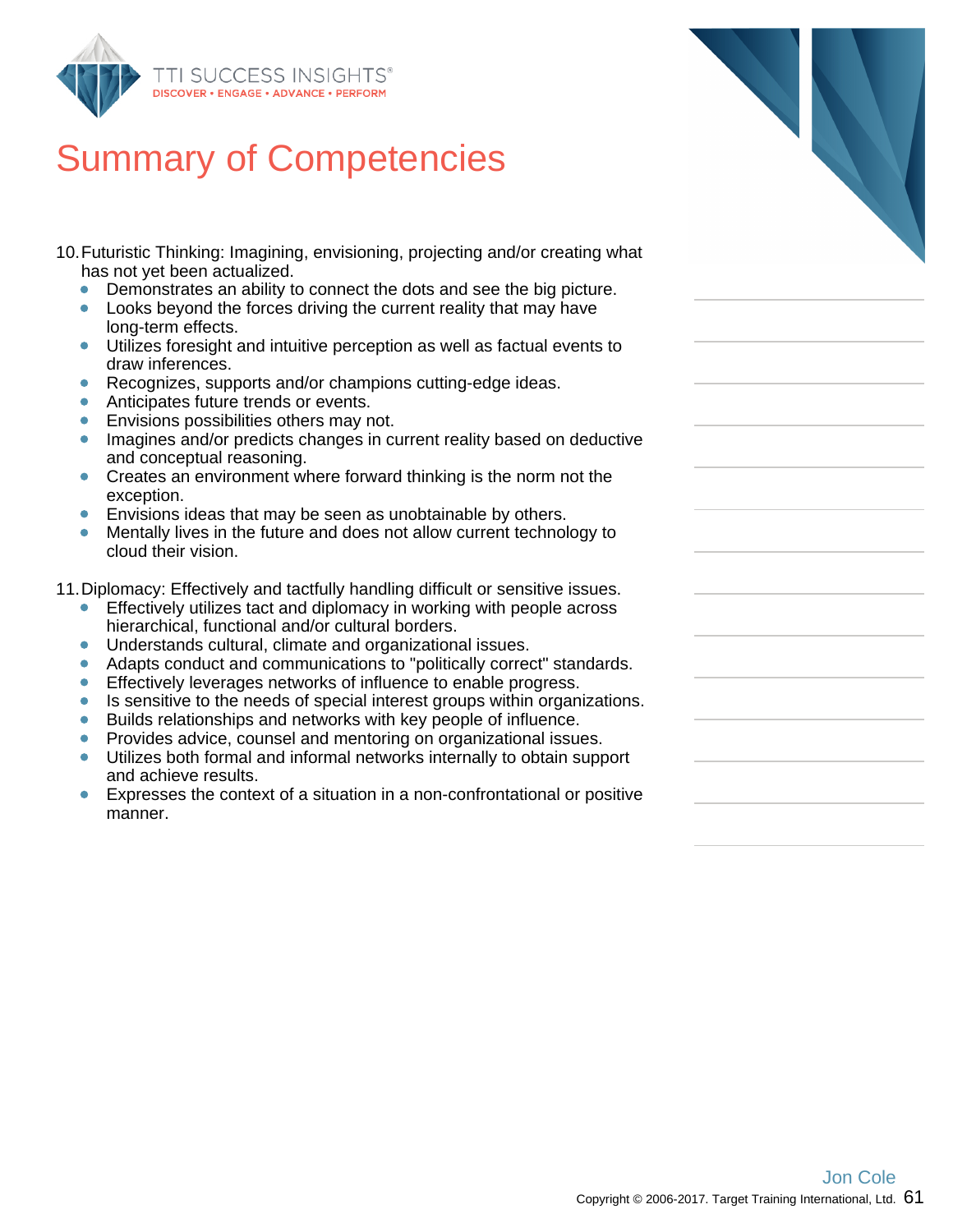

12.Teamwork: Cooperating with others to meet objectives.

- Respects team members and their individual perspectives.
- Makes team objectives a priority.  $\bullet$
- Works toward consensus when team decisions are required.
- Meets agreed-upon deadlines on team assignments and commitments.
- Shares responsibility with team members for successes and failures.
- Keeps team members informed regarding projects.  $\bullet$
- $\bullet$ Supports team decisions.
- Recognizes and appreciates the contributions of team members.  $\bullet$
- $\bullet$ Behaves in a manner consistent with team values and mission.
- Provides constructive feedback to team members.
- Responds positively to feedback from team members.  $\bullet$
- $\bullet$ Raises and/or confronts issues limiting team effectiveness.

13.Personal Accountability: Being answerable for personal actions.

- Demonstrates the ability to self evaluate.  $\bullet$
- Strives to take responsibility for his actions.  $\bullet$
- Evaluates many aspects of his personal actions.
- Recognizes when he has made a mistake.  $\bullet$
- Accepts personal responsibility for outcomes.
- Utilizes feedback.  $\bullet$
- Observes and analyzes data to learn from mistakes.
- Sees new possibilities by examining personal performance.  $\bullet$
- Accepts responsibility for actions and results.
- Willing to take ownership of situations.  $\bullet$

14.Creativity and Innovation: Creating new approaches, designs, processes, technologies and/or systems to achieve the desired result.

- $\bullet$ Notices unique patterns, variables, processes, systems or relationships.
- $\bullet$ Expresses non-traditional perspectives and/or novel approaches.
- $\bullet$ Synthesizes data, ideas, models, processes or systems to create new insights.
- Challenges established theories, methods and/or protocols.
- Encourages and promotes creativity and innovation.
- $\bullet$ Modifies existing concepts, methods, models, designs, processes, technologies and systems.
- Develops and tests new theories to explain or resolve complex issues.
- Applies unorthodox theories and/or methods.  $\bullet$
- Imagines new or revolutionary concepts, methods, models, designs, processes, technology, systems, products, services or industries.
- Combines knowledge, curiosity, imagination, and evaluation to achieve desired results.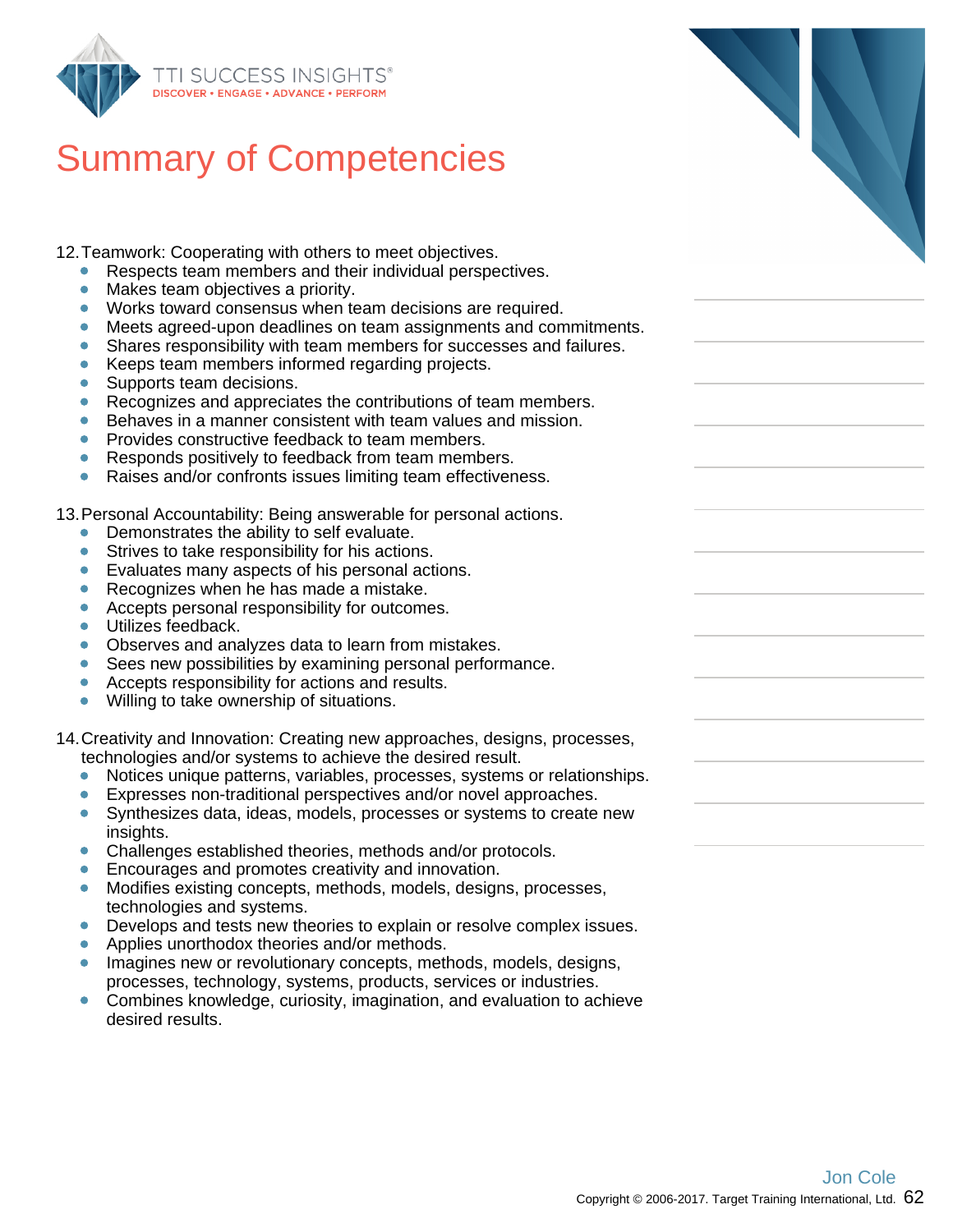

- 15.Influencing Others: Personally affecting others' actions, decisions, opinions or thinking.
	- $\bullet$ Utilizes the knowledge of others' needs, wants, beliefs, attitudes, and behavior to promote a concept, product or service.
	- Builds trust and credibility before attempting to promote concepts,  $\bullet$ products or services.
	- Understands and utilizes the behaviors of others to personally affect an  $\bullet$ outcome.
	- Uses logic and reason to develop rational arguments that challenge current assumptions.
	- Identifies and addresses the barriers that prevent people from seeing the benefits.
	- Adapts techniques to understand and meet the needs and wants of those being influenced.
	- **Understands the role self-awareness plays in influencing others.**
	- Leverages a person in an indirect but important way.
	- Produces effects on the actions, behavior and opinions of others.
	- Brings others to their way of thinking without force or coercion.

16.Continuous Learning: Taking initiative to regularly learn new concepts, technologies and/or methods.

- Demonstrates curiosity and enthusiasm for learning.
- Takes initiative in acquiring and mastering the skills and knowledge requirements of a position.
- Keeps abreast of current or new information through reading and other  $\bullet$ learning methods.
- Actively interested in new technologies, processes and methods.  $\bullet$
- Welcomes or seeks assignments requiring new skills and knowledge.
- **Expends considerable effort and/or time on learning.**
- **Genuinely enjoys learning.**
- Identifies opportunities to gain knowledge.
- May be considered a knowledgeable resource by others.  $\bullet$
- Enjoys new resources or methods for learning.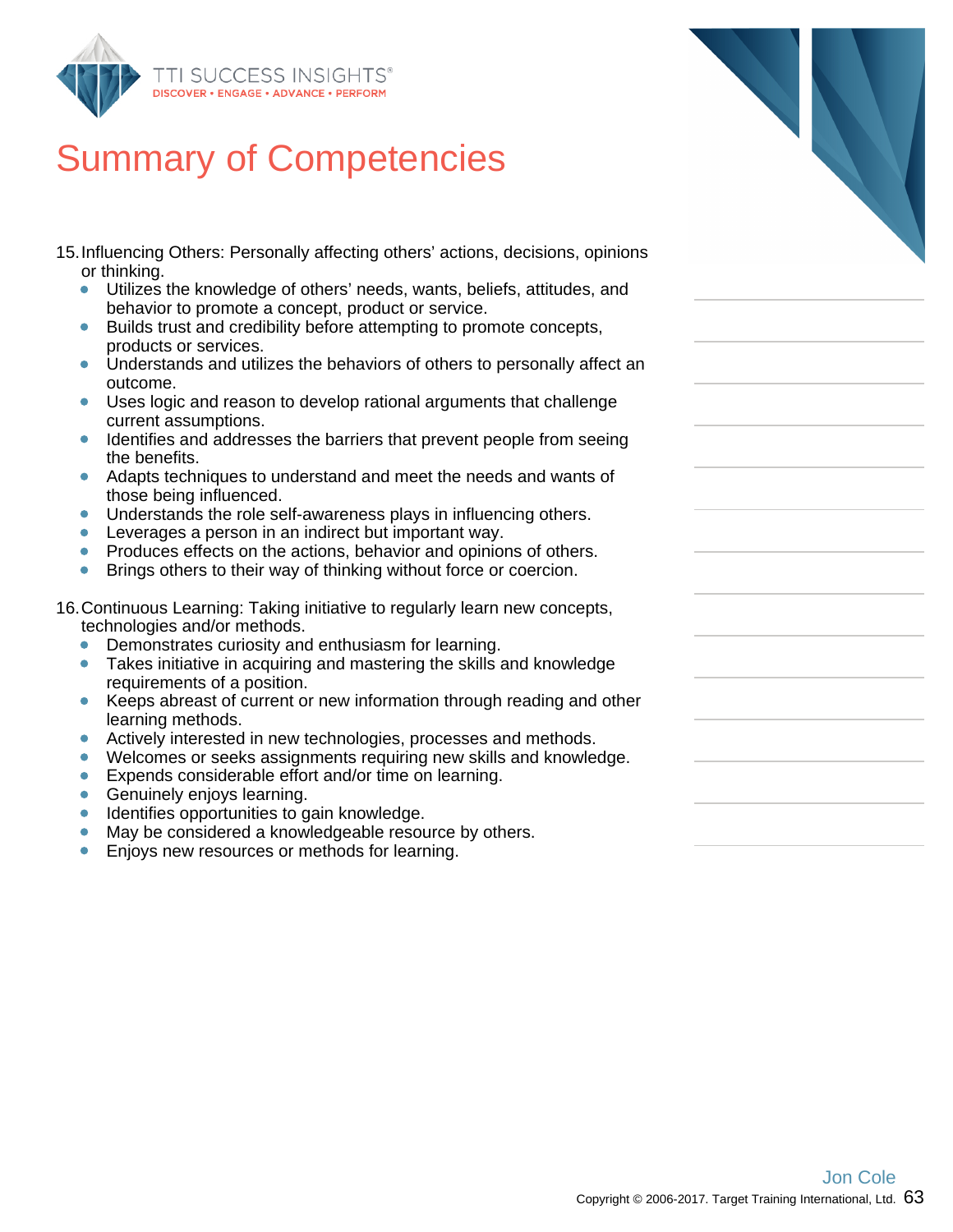

# Summary of Com

- 17. Negotiation: Listening to man between two or more parties.
	- Understands both parties  $\bullet$ agreement is feasible.
	- Listens to identify and und  $\bullet$
	- $\bullet$ Determines what each pa
	- Establishes a non-threate  $\bullet$ communication for discus
	- Develops the terms for an  $\bullet$
	- $\bullet$ Ensures each party under
	- Binds agreements betwee  $\bullet$
	- Listens to all sides involve  $\bullet$ issues.
	- Allows all parties to expre  $\bullet$
	- $\bullet$ Facilitates mutually benefi

18. Project Management: Identify systems and people to obtain

- Identifies all required com  $\bullet$ results.
- Demonstrates the ability t  $\bullet$ project.
- Establishes high performa  $\bullet$
- Holds people accountable  $\bullet$
- Identifies barriers to object  $\bullet$
- Delegates appropriate res  $\bullet$
- Ensures adequate resoure  $\bullet$
- $\bullet$ Makes decisions that benefit
- $\bullet$ Plans, organizes, motivate protocols to achieve spec
- Maintains the objectives v  $\bullet$

| NSIGHTS®<br><b>NCE · PERFORM</b>                                                                                                                                                                                                                                                                              |  |
|---------------------------------------------------------------------------------------------------------------------------------------------------------------------------------------------------------------------------------------------------------------------------------------------------------------|--|
| ompetencies                                                                                                                                                                                                                                                                                                   |  |
| ny points of view and facilitating agreements                                                                                                                                                                                                                                                                 |  |
| must get something they want before                                                                                                                                                                                                                                                                           |  |
| derstand what each party wants.<br>irty is willing to accept in an agreement.<br>ning environment conducive to open<br>sing possible terms of agreement.<br>agreement.<br>rstands the terms of agreement.<br>en parties with verbal and/or written contracts.<br>ed and ensures all parties understands the   |  |
| ss their viewpoints.<br>icial outcomes to satisfy various interests.                                                                                                                                                                                                                                          |  |
| ying and overseeing all resources, tasks,<br>า results.<br>ponents to achieve goals, objectives or                                                                                                                                                                                                            |  |
| o utilize the right people to complete the                                                                                                                                                                                                                                                                    |  |
| ance standards.<br>and is focused on goals and priorities.<br>ctives and removes them.<br>sponsibilities and authority.<br>ces are available to achieve objectives.<br>efit the outcome of the project.<br>es and controls resources, procedures and<br>ific goals.<br>while honoring designated constraints. |  |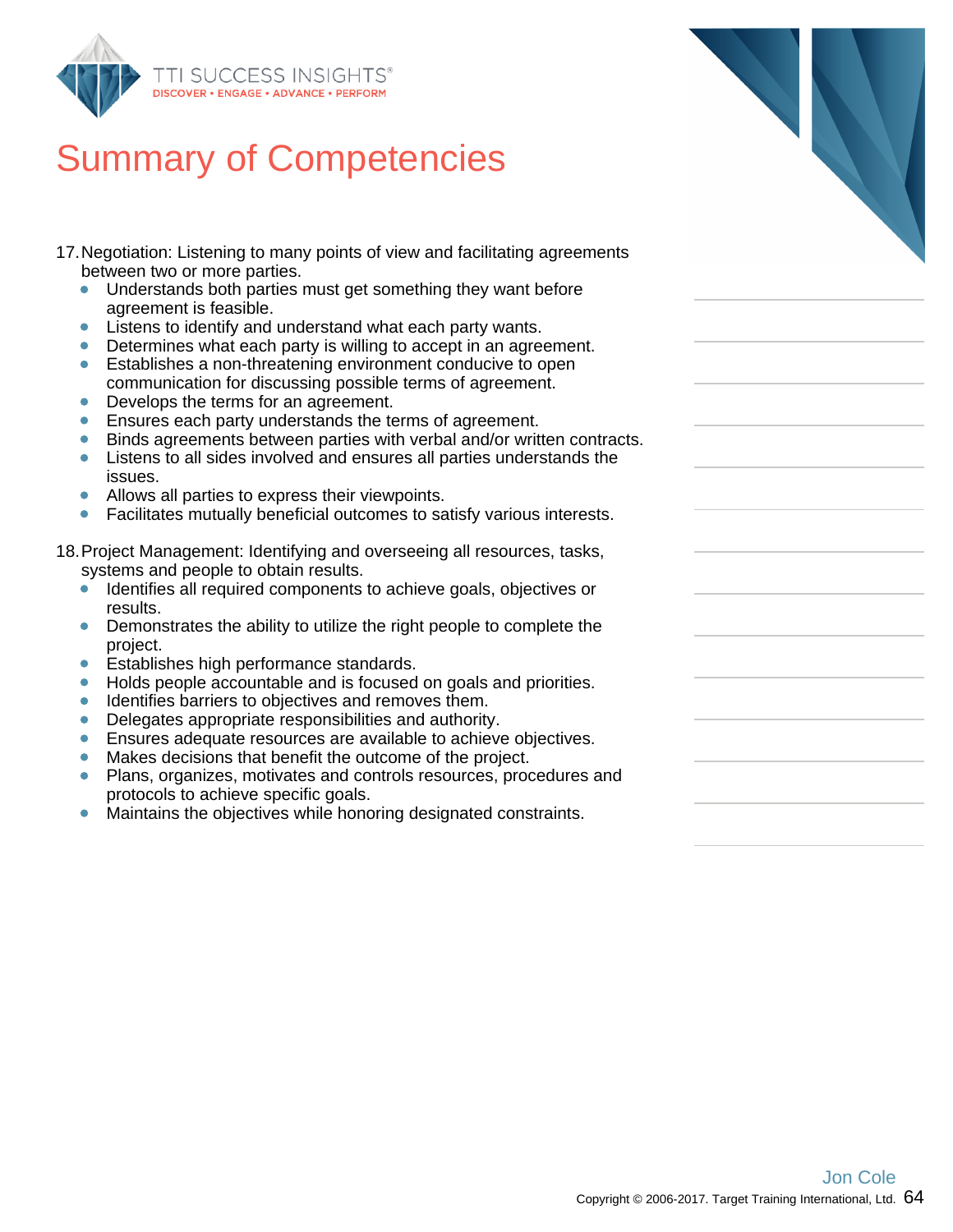

- 19.Planning and Organizing: Establishing courses of action to ensure that work is completed effectively.
	- $\bullet$ Works effectively within established systems.
	- Utilizes logical, practical and efficient approaches.
	- Prioritizes tasks for optimum productivity.
	- Develops procedures, processes and systems for order, accuracy,  $\bullet$ efficiency and productivity.
	- Anticipates probable effects, outcomes and risks.
	- Develops contingency plans to minimize waste, error and risk.  $\bullet$
	- $\bullet$ Allocates, adjusts and manages resources according to priorities.
	- Monitors implementation of plans and makes adjustments as needed.
	- Establishes action plans to ensure desired results.  $\bullet$
	- Allows for practical, systematic and organized conclusions.

20.Conflict Management: Understanding, addressing and resolving conflict constructively.

- $\bullet$ Readily identifies and addresses issues, concerns or conflicts.
- Recognizes opportunities for positive outcomes in conflict situations.
- Reads situations accurately to pinpoint critical issues.  $\bullet$
- Listens to gain understanding of an issue from different perspectives.  $\bullet$
- Diffuses tension and effectively handles emotional situations.  $\bullet$
- Assists people in adversarial positions to identify common interests.
- Strives to settle differences equitably.  $\bullet$
- ŏ Settles differences without damaging relationships.
- Strives to limit the negative aspects of conflict while increasing the positive.
- $\bullet$ Focuses on enhancing learning and group outcomes, including effectiveness or performance.
- 21.Problem Solving: Defining, analyzing and diagnosing key components of a problem to formulate a solution.
	- Anticipates, identifies and resolves problems or obstacles.  $\bullet$
	- Utilizes logical processes to analyze and solve problems.
	- Defines the causes, effects, impact and scope of problems.  $\bullet$
	- $\bullet$ Identifies the multiple components of problems and their relationships.
	- Prioritizes steps to a solution.  $\bullet$
	- Defines and develops criteria for optimum solutions.  $\bullet$
	- Evaluates the potential impact of possible solutions.
	- Looks for specific goals, clearly defined solution paths, and/or clear expected solutions.
	- Allows for initial planning including some abstract thinking to come up with creative solutions.
	- Understands and defines the problem before jumping to a solution.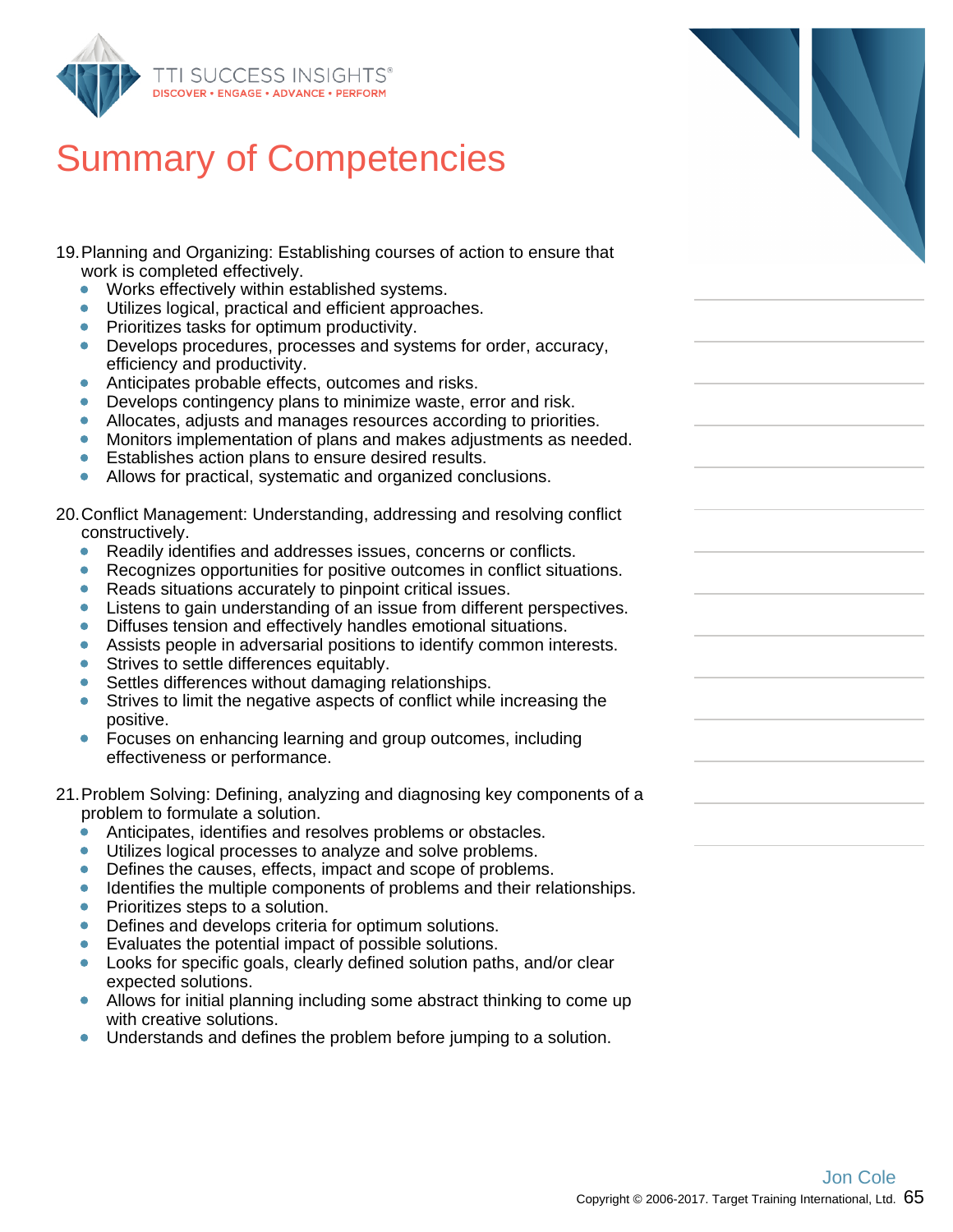

22.Conceptual Thinking: Analyzing hypothetical situations, patterns and/or abstract concepts to formulate connections and new insights.

- $\bullet$ Demonstrates the ability to identify patterns, themes or connections not noticed by others.
- Gathers hypothetical or abstract concepts to formulate new insights.  $\bullet$
- Evaluates many patterns to formulate connections.  $\bullet$
- Recognizes unique or unusual perspectives.  $\bullet$
- Envisions hypothetical situations to formulate new concepts.
- Utilizes patterns to develop new ways to process information.
- Observes and analyzes data to create new methods, techniques or processes.
- $\bullet$ Sees new possibilities by dissecting the situation and examining the parts.
- Integrates issues and factors into a practical framework.
- Understands a situation or problem by identifying patterns or connections, to address key underlying issues.

23.Resiliency: Quickly recovering from adversity.

- Demonstrates the ability to overcome setbacks.
- $\bullet$ Strives to remain optimistic in light of adversity.
- Evaluates many aspects of the situations to create a positive outcome.
- Recognizes criticism is an opportunity to improve.
- Accepts setbacks and looks for ways to progress.  $\bullet$
- Utilizes feedback to forge forward.
- ŏ Seeks to understand how certain obstacles can impact results.
- Sees the unique opportunities by overcoming challenges.  $\bullet$
- Swiftly works through the emotions and effects of stressful events.  $\bullet$
- ŏ Copes with the inevitable bumps in life.

24.Time and Priority Management: Prioritizing and completing tasks in order to deliver desired outcomes within allotted time frames.

- Effectively manages difficulties and delays to complete tasks on time.  $\bullet$
- Effectively manages time and priorities to meet deadlines.
- **Presents completed tasks on or before the deadline.**
- $\bullet$ Demonstrates an ability to maintain deadlines in the midst of crisis.
- Strives to improve prioritization.  $\bullet$
- Balances timelines and desired outcomes.
- Takes initiative and prioritizes tasks to stay on schedule.  $\bullet$
- $\bullet$ Accepts responsibility for deadlines and results.
- Creates an environment conducive to effectiveness.
- Reduces the amount of time spent on non-priorities.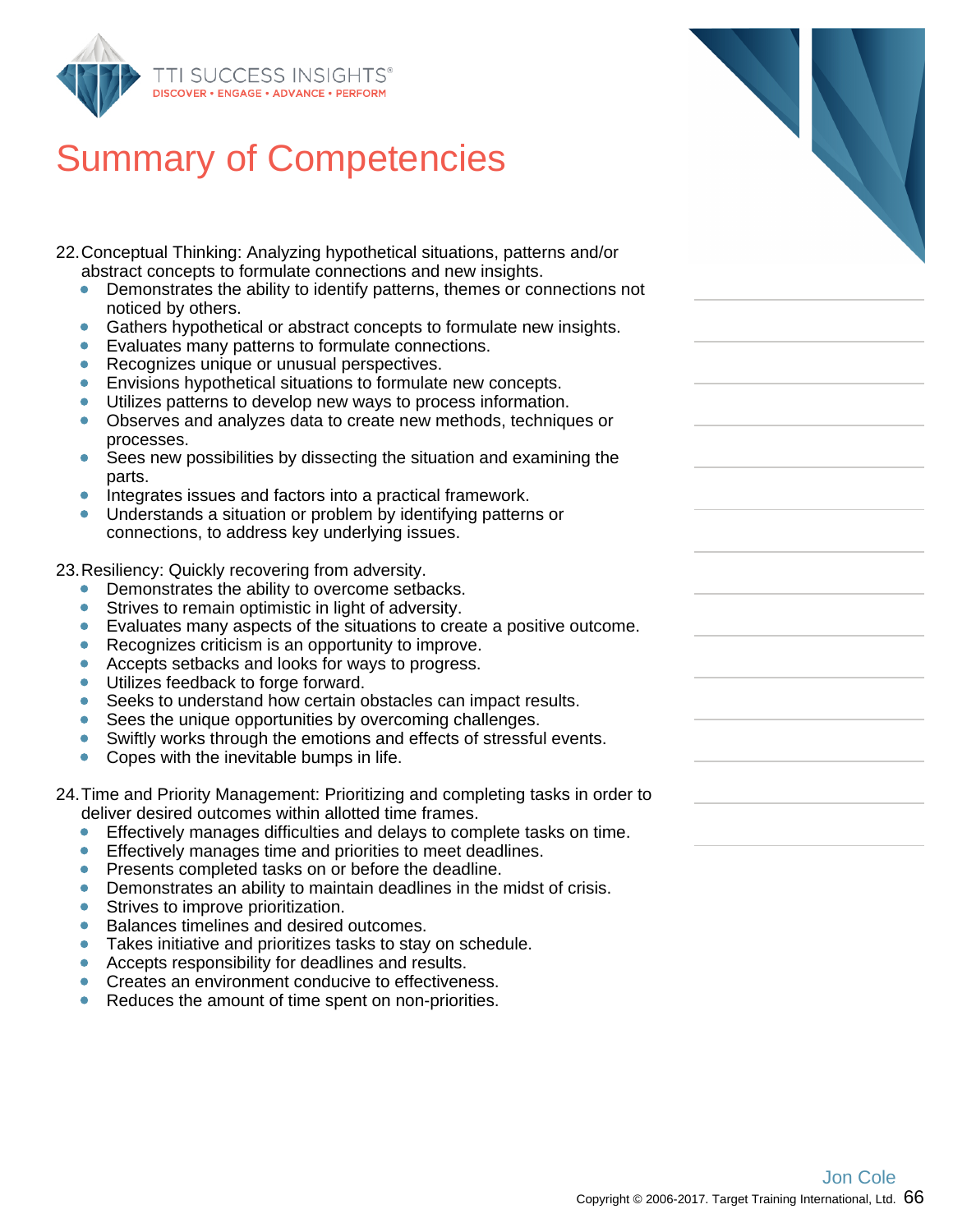

25.Decision Making: Analyzing all aspects of a situation to make consistently sound and timely decisions.

- $\bullet$ Demonstrates an ability to make thorough decisions in a timely manner.
- $\bullet$ Gathers relevant input and develops a rationale for making decisions.
- Evaluates the impact or consequences of decisions before making them.
- Acts decisively once all aspects have been analyzed.  $\bullet$
- $\bullet$ Focuses on timely decisions after the situations have been completely diagnosed.
- $\bullet$ Willing to update decisions if more information becomes available.
- Provides a rationale for decisions when necessary.  $\bullet$
- Systematically analyzes information before making a decision.  $\bullet$
- $\bullet$ Looks at all aspects of a situation including historical components.
- $\bullet$ Asks the right questions rather than making assumptions to produce a timely decision.